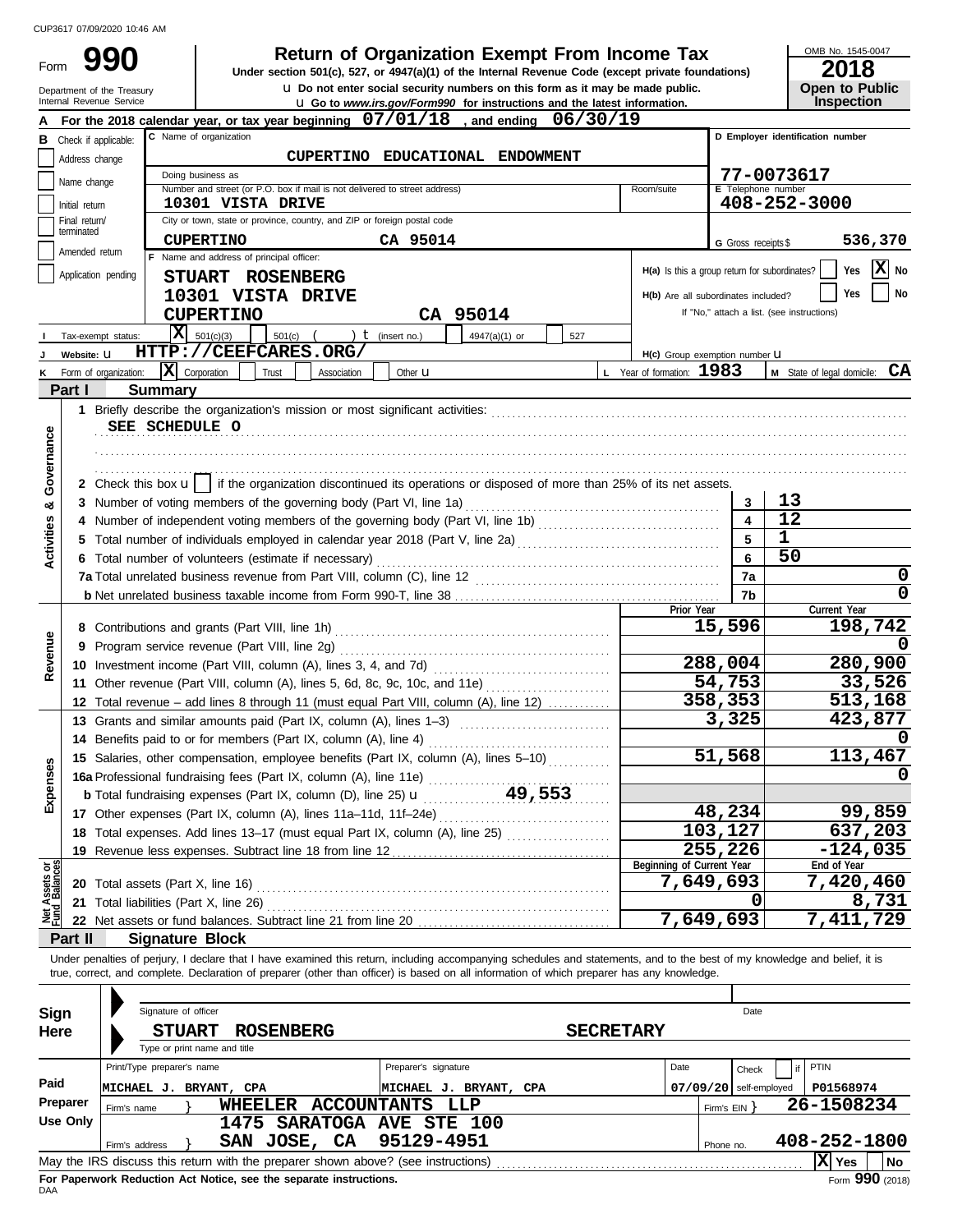|              | Form 990 (2018) CUPERTINO EDUCATIONAL ENDOWMENT                                                                                                            |                                                     |         | 77-0073617                                                                                                                     | Page 2                                                                                                                         |
|--------------|------------------------------------------------------------------------------------------------------------------------------------------------------------|-----------------------------------------------------|---------|--------------------------------------------------------------------------------------------------------------------------------|--------------------------------------------------------------------------------------------------------------------------------|
| Part III     |                                                                                                                                                            | <b>Statement of Program Service Accomplishments</b> |         |                                                                                                                                | $\boxed{\mathbf{X}}$                                                                                                           |
| $\mathbf 1$  | Briefly describe the organization's mission:                                                                                                               |                                                     |         |                                                                                                                                |                                                                                                                                |
|              | SEE SCHEDULE O                                                                                                                                             |                                                     |         |                                                                                                                                |                                                                                                                                |
|              |                                                                                                                                                            |                                                     |         |                                                                                                                                |                                                                                                                                |
|              |                                                                                                                                                            |                                                     |         |                                                                                                                                |                                                                                                                                |
|              |                                                                                                                                                            |                                                     |         |                                                                                                                                |                                                                                                                                |
| $\mathbf{2}$ |                                                                                                                                                            |                                                     |         | Did the organization undertake any significant program services during the year which were not listed on the                   |                                                                                                                                |
|              |                                                                                                                                                            |                                                     |         |                                                                                                                                | $\begin{array}{ c c c c c } \hline \text{ } & \text{Yes} & \text{X} & \text{No} \\\hline \end{array}$                          |
| 3            | If "Yes," describe these new services on Schedule O.<br>Did the organization cease conducting, or make significant changes in how it conducts, any program |                                                     |         |                                                                                                                                |                                                                                                                                |
|              | services?                                                                                                                                                  |                                                     |         |                                                                                                                                | $\Box$ Yes $\boxed{\text{X}}$ No                                                                                               |
|              | If "Yes," describe these changes on Schedule O.                                                                                                            |                                                     |         |                                                                                                                                |                                                                                                                                |
| 4            |                                                                                                                                                            |                                                     |         | Describe the organization's program service accomplishments for each of its three largest program services, as measured by     |                                                                                                                                |
|              |                                                                                                                                                            |                                                     |         | expenses. Section 501(c)(3) and 501(c)(4) organizations are required to report the amount of grants and allocations to others, |                                                                                                                                |
|              | the total expenses, and revenue, if any, for each program service reported.                                                                                |                                                     |         |                                                                                                                                |                                                                                                                                |
|              |                                                                                                                                                            |                                                     |         |                                                                                                                                |                                                                                                                                |
|              | 4a (Code: ) (Expenses \$                                                                                                                                   | 508,048                                             |         | including grants of $\frac{23,877}{\sqrt{23}}$ (Revenue $\frac{23,877}{\sqrt{23}}$ )                                           | THE FOUNDATION PROVIDES GRANTS SOLEY TO THE CUPERTINO UNION SCHOOL DISTRICT                                                    |
|              |                                                                                                                                                            |                                                     |         |                                                                                                                                | (C.U.S.D.)AND ITS SCHOOLS.THE FUNDING TO C.U.S.D. ASSISTS IN HIRING TEACHER                                                    |
|              |                                                                                                                                                            |                                                     |         | AIDS, AFTER SCHOOL EDUCATIONAL AND RECREATIONAL ACTIVITIES AND SPECIFIC                                                        |                                                                                                                                |
|              | EDUCATIONAL PROGRAMS.                                                                                                                                      |                                                     |         |                                                                                                                                |                                                                                                                                |
|              |                                                                                                                                                            |                                                     |         |                                                                                                                                |                                                                                                                                |
|              |                                                                                                                                                            |                                                     |         |                                                                                                                                |                                                                                                                                |
|              |                                                                                                                                                            |                                                     |         |                                                                                                                                |                                                                                                                                |
|              |                                                                                                                                                            |                                                     |         |                                                                                                                                |                                                                                                                                |
|              |                                                                                                                                                            |                                                     |         |                                                                                                                                |                                                                                                                                |
|              |                                                                                                                                                            |                                                     |         |                                                                                                                                |                                                                                                                                |
|              |                                                                                                                                                            |                                                     |         |                                                                                                                                |                                                                                                                                |
|              |                                                                                                                                                            |                                                     |         |                                                                                                                                |                                                                                                                                |
| N/A          |                                                                                                                                                            |                                                     |         |                                                                                                                                |                                                                                                                                |
|              |                                                                                                                                                            |                                                     |         |                                                                                                                                |                                                                                                                                |
|              |                                                                                                                                                            |                                                     |         |                                                                                                                                |                                                                                                                                |
|              |                                                                                                                                                            |                                                     |         |                                                                                                                                |                                                                                                                                |
|              |                                                                                                                                                            |                                                     |         |                                                                                                                                |                                                                                                                                |
|              |                                                                                                                                                            |                                                     |         |                                                                                                                                |                                                                                                                                |
|              |                                                                                                                                                            |                                                     |         |                                                                                                                                |                                                                                                                                |
|              |                                                                                                                                                            |                                                     |         |                                                                                                                                |                                                                                                                                |
|              |                                                                                                                                                            |                                                     |         |                                                                                                                                |                                                                                                                                |
|              |                                                                                                                                                            |                                                     |         |                                                                                                                                |                                                                                                                                |
| 4c (Code:    |                                                                                                                                                            |                                                     |         |                                                                                                                                | ) (Expenses $\frac{1}{2}$ (Expenses $\frac{1}{2}$ ) (Revenue $\frac{1}{2}$ ) (Revenue $\frac{1}{2}$ ) (Revenue $\frac{1}{2}$ ) |
| N/A          |                                                                                                                                                            |                                                     |         |                                                                                                                                |                                                                                                                                |
|              |                                                                                                                                                            |                                                     |         |                                                                                                                                |                                                                                                                                |
|              |                                                                                                                                                            |                                                     |         |                                                                                                                                |                                                                                                                                |
|              |                                                                                                                                                            |                                                     |         |                                                                                                                                |                                                                                                                                |
|              |                                                                                                                                                            |                                                     |         |                                                                                                                                |                                                                                                                                |
|              |                                                                                                                                                            |                                                     |         |                                                                                                                                |                                                                                                                                |
|              |                                                                                                                                                            |                                                     |         |                                                                                                                                |                                                                                                                                |
|              |                                                                                                                                                            |                                                     |         |                                                                                                                                |                                                                                                                                |
|              |                                                                                                                                                            |                                                     |         |                                                                                                                                |                                                                                                                                |
|              |                                                                                                                                                            |                                                     |         |                                                                                                                                |                                                                                                                                |
|              |                                                                                                                                                            |                                                     |         |                                                                                                                                |                                                                                                                                |
|              | 4d Other program services (Describe in Schedule O.)                                                                                                        |                                                     |         |                                                                                                                                |                                                                                                                                |
|              | (Expenses \$                                                                                                                                               | including grants of \$                              |         | (Revenue \$                                                                                                                    |                                                                                                                                |
|              | 4e Total program service expenses u                                                                                                                        |                                                     | 508,048 |                                                                                                                                |                                                                                                                                |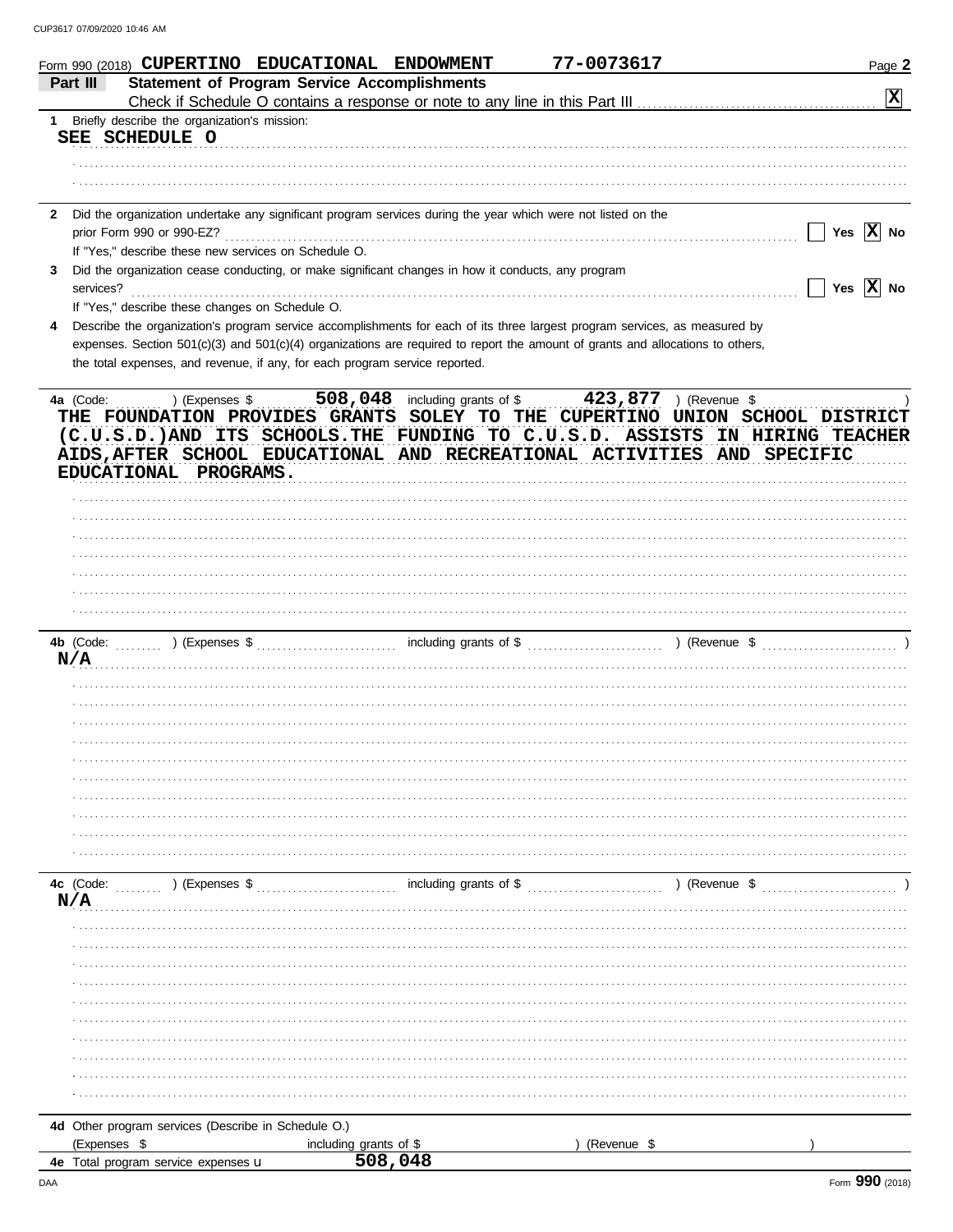**Part IV Checklist of Required Schedules**

|     |                                                                                                                                                    |                 | Yes         | No              |
|-----|----------------------------------------------------------------------------------------------------------------------------------------------------|-----------------|-------------|-----------------|
| 1   | Is the organization described in section $501(c)(3)$ or $4947(a)(1)$ (other than a private foundation)? If "Yes,"                                  |                 |             |                 |
|     | complete Schedule A                                                                                                                                | 1               | X           |                 |
| 2   |                                                                                                                                                    | $\overline{2}$  | x           |                 |
| 3   | Did the organization engage in direct or indirect political campaign activities on behalf of or in opposition to                                   |                 |             |                 |
|     | candidates for public office? If "Yes," complete Schedule C, Part I                                                                                | 3               |             | X               |
| 4   | Section 501(c)(3) organizations. Did the organization engage in lobbying activities, or have a section 501(h)                                      |                 |             |                 |
|     |                                                                                                                                                    | 4               |             | X               |
| 5   | Is the organization a section $501(c)(4)$ , $501(c)(5)$ , or $501(c)(6)$ organization that receives membership dues,                               |                 |             |                 |
|     | assessments, or similar amounts as defined in Revenue Procedure 98-19? If "Yes," complete Schedule C, Part III                                     | 5               |             | X               |
| 6   | Did the organization maintain any donor advised funds or any similar funds or accounts for which donors                                            |                 |             |                 |
|     | have the right to provide advice on the distribution or investment of amounts in such funds or accounts? If                                        |                 |             |                 |
|     | "Yes," complete Schedule D, Part I                                                                                                                 | 6               |             | x               |
| 7   | Did the organization receive or hold a conservation easement, including easements to preserve open space,                                          |                 |             |                 |
|     | the environment, historic land areas, or historic structures? If "Yes," complete Schedule D, Part II                                               | 7               |             | X               |
| 8   | Did the organization maintain collections of works of art, historical treasures, or other similar assets? If "Yes,"                                |                 |             |                 |
|     |                                                                                                                                                    | 8               |             | X               |
| 9   | Did the organization report an amount in Part X, line 21, for escrow or custodial account liability, serve as a                                    |                 |             |                 |
|     | custodian for amounts not listed in Part X; or provide credit counseling, debt management, credit repair, or                                       |                 |             | x               |
|     |                                                                                                                                                    | 9               |             |                 |
| 10  | Did the organization, directly or through a related organization, hold assets in temporarily restricted                                            |                 | х           |                 |
|     | endowments, permanent endowments, or quasi-endowments? If "Yes," complete Schedule D, Part V                                                       | 10              |             |                 |
| 11  | If the organization's answer to any of the following questions is "Yes," then complete Schedule D, Parts VI,<br>VII, VIII, IX, or X as applicable. |                 |             |                 |
| a   | Did the organization report an amount for land, buildings, and equipment in Part X, line 10? If "Yes,"                                             |                 |             |                 |
|     |                                                                                                                                                    | 11a             | $\mathbf x$ |                 |
| b   | Did the organization report an amount for investments—other securities in Part X, line 12 that is 5% or more                                       |                 |             |                 |
|     |                                                                                                                                                    | 11b             |             | X               |
| c   | Did the organization report an amount for investments—program related in Part X, line 13 that is 5% or more                                        |                 |             |                 |
|     |                                                                                                                                                    | 11c             |             | x               |
| d   | Did the organization report an amount for other assets in Part X, line 15 that is 5% or more of its total assets                                   |                 |             |                 |
|     | reported in Part X, line 16? If "Yes," complete Schedule D, Part IX                                                                                | 11d             |             | X               |
| е   | Did the organization report an amount for other liabilities in Part X, line 25? If "Yes," complete Schedule D, Part X                              | 11e             | $\mathbf X$ |                 |
| f   | Did the organization's separate or consolidated financial statements for the tax year include a footnote that addresses                            |                 |             |                 |
|     | the organization's liability for uncertain tax positions under FIN 48 (ASC 740)? If "Yes," complete Schedule D, Part X                             | 11f             |             | X               |
|     | 12a Did the organization obtain separate, independent audited financial statements for the tax year? If "Yes," complete                            |                 |             |                 |
|     |                                                                                                                                                    | 12a             |             | X               |
| b   | Was the organization included in consolidated, independent audited financial statements for the tax year? If                                       |                 |             |                 |
|     | "Yes," and if the organization answered "No" to line 12a, then completing Schedule D, Parts XI and XII is optional                                 | 12 <sub>b</sub> |             | X               |
| 13  |                                                                                                                                                    | 13              |             | $\mathbf x$     |
| 14a |                                                                                                                                                    | 14a             |             | X               |
| b   | Did the organization have aggregate revenues or expenses of more than \$10,000 from grantmaking,                                                   |                 |             |                 |
|     | fundraising, business, investment, and program service activities outside the United States, or aggregate                                          |                 |             |                 |
|     |                                                                                                                                                    | 14b             |             | X               |
| 15  | Did the organization report on Part IX, column (A), line 3, more than \$5,000 of grants or other assistance to or                                  |                 |             |                 |
|     | for any foreign organization? If "Yes," complete Schedule F, Parts II and IV [[[[[[[[[[[[[[[[[[[[[[[[[[[[[[[[[                                     | 15              |             | X               |
| 16  | Did the organization report on Part IX, column (A), line 3, more than \$5,000 of aggregate grants or other                                         |                 |             | X               |
|     |                                                                                                                                                    | 16              |             |                 |
| 17  | Did the organization report a total of more than \$15,000 of expenses for professional fundraising services on                                     | 17              |             | X               |
|     |                                                                                                                                                    |                 |             |                 |
| 18  | Did the organization report more than \$15,000 total of fundraising event gross income and contributions on                                        | 18              | X           |                 |
| 19  | Did the organization report more than \$15,000 of gross income from gaming activities on Part VIII, line 9a?                                       |                 |             |                 |
|     |                                                                                                                                                    | 19              |             | X               |
| 20a |                                                                                                                                                    | <b>20a</b>      |             | $\mathbf x$     |
| b   |                                                                                                                                                    | 20 <sub>b</sub> |             |                 |
| 21  | Did the organization report more than \$5,000 of grants or other assistance to any domestic organization or                                        |                 |             |                 |
|     |                                                                                                                                                    | 21              | X           |                 |
|     |                                                                                                                                                    |                 |             | Form 990 (2018) |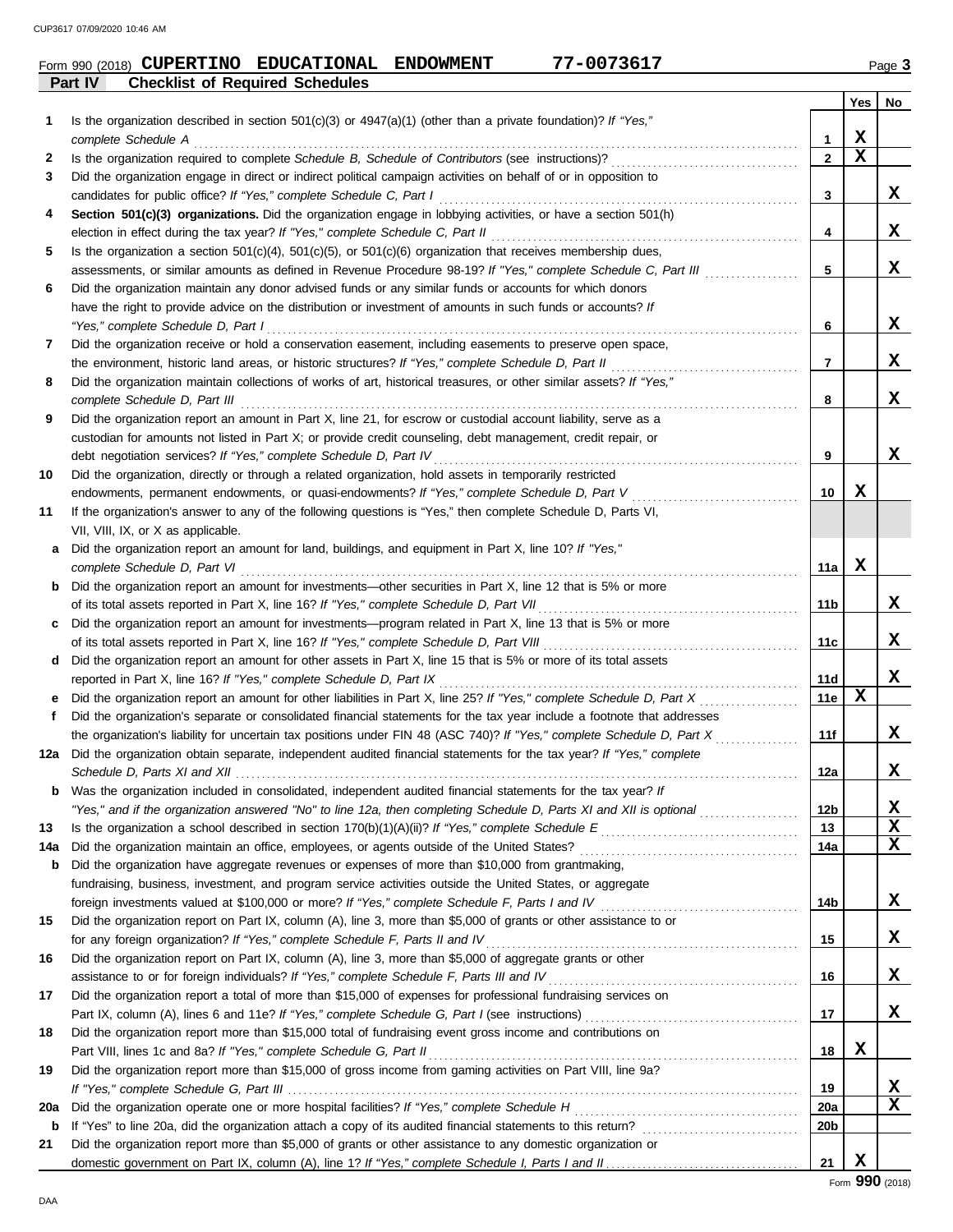|     | 77-0073617<br>Form 990 (2018) CUPERTINO EDUCATIONAL ENDOWMENT                                                                                                                                |                                |     |                 | Page 4      |
|-----|----------------------------------------------------------------------------------------------------------------------------------------------------------------------------------------------|--------------------------------|-----|-----------------|-------------|
|     | <b>Checklist of Required Schedules (continued)</b><br>Part IV                                                                                                                                |                                |     |                 |             |
|     |                                                                                                                                                                                              |                                |     | Yes             | No          |
| 22  | Did the organization report more than \$5,000 of grants or other assistance to or for domestic individuals on<br>Part IX, column (A), line 2? If "Yes," complete Schedule I, Parts I and III |                                | 22  |                 | X           |
| 23  | Did the organization answer "Yes" to Part VII, Section A, line 3, 4, or 5 about compensation of the                                                                                          |                                |     |                 |             |
|     | organization's current and former officers, directors, trustees, key employees, and highest compensated                                                                                      |                                |     |                 |             |
|     | employees? If "Yes," complete Schedule J                                                                                                                                                     |                                | 23  |                 | X           |
| 24a | Did the organization have a tax-exempt bond issue with an outstanding principal amount of more than                                                                                          |                                |     |                 |             |
|     | \$100,000 as of the last day of the year, that was issued after December 31, 2002? If "Yes," answer lines 24b                                                                                |                                |     |                 |             |
|     | through 24d and complete Schedule K. If "No," go to line 25a                                                                                                                                 |                                | 24a |                 | X           |
| b   |                                                                                                                                                                                              |                                | 24b |                 |             |
| с   | Did the organization maintain an escrow account other than a refunding escrow at any time during the year                                                                                    |                                |     |                 |             |
|     | to defease any tax-exempt bonds?                                                                                                                                                             |                                | 24c |                 |             |
| d   | Did the organization act as an "on behalf of" issuer for bonds outstanding at any time during the year?                                                                                      |                                | 24d |                 |             |
| 25a | Section 501(c)(3), 501(c)(4), and 501(c)(29) organizations. Did the organization engage in an excess benefit                                                                                 |                                |     |                 |             |
|     | transaction with a disqualified person during the year? If "Yes," complete Schedule L, Part I                                                                                                |                                | 25a |                 | x           |
| b   | Is the organization aware that it engaged in an excess benefit transaction with a disqualified person in a prior                                                                             |                                |     |                 |             |
|     | year, and that the transaction has not been reported on any of the organization's prior Forms 990 or 990-EZ?                                                                                 |                                |     |                 |             |
|     | If "Yes," complete Schedule L, Part I                                                                                                                                                        |                                | 25b |                 | X           |
| 26  | Did the organization report any amount on Part X, line 5, 6, or 22 for receivables from or payables to any                                                                                   |                                |     |                 |             |
|     | current or former officers, directors, trustees, key employees, highest compensated employees, or                                                                                            |                                |     |                 | X           |
| 27  | disqualified persons? If "Yes," complete Schedule L, Part II<br>Did the organization provide a grant or other assistance to an officer, director, trustee, key employee,                     |                                | 26  |                 |             |
|     | substantial contributor or employee thereof, a grant selection committee member, or to a 35% controlled                                                                                      |                                |     |                 |             |
|     | entity or family member of any of these persons? If "Yes," complete Schedule L, Part III                                                                                                     |                                | 27  |                 | x           |
| 28  | Was the organization a party to a business transaction with one of the following parties (see Schedule L,                                                                                    |                                |     |                 |             |
|     | Part IV instructions for applicable filing thresholds, conditions, and exceptions):                                                                                                          |                                |     |                 |             |
| а   | A current or former officer, director, trustee, or key employee? If "Yes," complete Schedule L, Part IV                                                                                      |                                | 28a |                 | X           |
| b   | A family member of a current or former officer, director, trustee, or key employee? If "Yes," complete                                                                                       |                                |     |                 |             |
|     | Schedule L, Part IV                                                                                                                                                                          |                                | 28b |                 | X           |
| c   | An entity of which a current or former officer, director, trustee, or key employee (or a family member thereof)                                                                              |                                |     |                 |             |
|     | was an officer, director, trustee, or direct or indirect owner? If "Yes," complete Schedule L, Part IV                                                                                       |                                | 28c |                 | X           |
| 29  | Did the organization receive more than \$25,000 in non-cash contributions? If "Yes," complete Schedule M                                                                                     |                                | 29  |                 | X           |
| 30  | Did the organization receive contributions of art, historical treasures, or other similar assets, or qualified                                                                               |                                |     |                 |             |
|     | conservation contributions? If "Yes," complete Schedule M                                                                                                                                    |                                | 30  |                 | X           |
| 31  | Did the organization liquidate, terminate, or dissolve and cease operations? If "Yes," complete Schedule N, Part I                                                                           |                                | 31  |                 | $\mathbf x$ |
| 32  | Did the organization sell, exchange, dispose of, or transfer more than 25% of its net assets? If "Yes,"                                                                                      |                                |     |                 |             |
|     | complete Schedule N, Part II                                                                                                                                                                 |                                | 32  |                 | X           |
| 33  | Did the organization own 100% of an entity disregarded as separate from the organization under Regulations                                                                                   |                                |     |                 |             |
|     | sections 301.7701-2 and 301.7701-3? If "Yes," complete Schedule R, Part I                                                                                                                    |                                | 33  |                 | X           |
| 34  | Was the organization related to any tax-exempt or taxable entity? If "Yes," complete Schedule R, Part II, III,                                                                               |                                |     |                 |             |
|     | or IV, and Part V, line 1                                                                                                                                                                    |                                | 34  |                 | X<br>X      |
| 35a | If "Yes" to line 35a, did the organization receive any payment from or engage in any transaction with a                                                                                      |                                | 35a |                 |             |
| b   | controlled entity within the meaning of section 512(b)(13)? If "Yes," complete Schedule R, Part V, line 2                                                                                    |                                | 35b |                 |             |
| 36  | Section 501(c)(3) organizations. Did the organization make any transfers to an exempt non-charitable                                                                                         |                                |     |                 |             |
|     | related organization? If "Yes," complete Schedule R, Part V, line 2                                                                                                                          |                                | 36  |                 | X           |
| 37  | Did the organization conduct more than 5% of its activities through an entity that is not a related organization                                                                             |                                |     |                 |             |
|     | and that is treated as a partnership for federal income tax purposes? If "Yes," complete Schedule R, Part VI                                                                                 |                                | 37  |                 | x           |
| 38  | Did the organization complete Schedule O and provide explanations in Schedule O for Part VI, lines 11b and                                                                                   |                                |     |                 |             |
|     | 19? Note. All Form 990 filers are required to complete Schedule O.                                                                                                                           |                                | 38  | X               |             |
|     | Statements Regarding Other IRS Filings and Tax Compliance<br>Part V                                                                                                                          |                                |     |                 |             |
|     | Check if Schedule O contains a response or note to any line in this Part V                                                                                                                   |                                |     |                 |             |
|     |                                                                                                                                                                                              |                                |     | Yes             | No          |
| 1а  | Enter the number reported in Box 3 of Form 1096. Enter -0- if not applicable [                                                                                                               | 1<br>1a                        |     |                 |             |
| b   | Enter the number of Forms W-2G included in line 1a. Enter -0- if not applicable                                                                                                              | $\mathbf{1}$<br>1 <sub>b</sub> |     |                 |             |
| с   | Did the organization comply with backup withholding rules for reportable payments to vendors and                                                                                             |                                |     |                 |             |
|     |                                                                                                                                                                                              |                                | 1c  | $\mathbf x$     |             |
|     |                                                                                                                                                                                              |                                |     | Form 990 (2018) |             |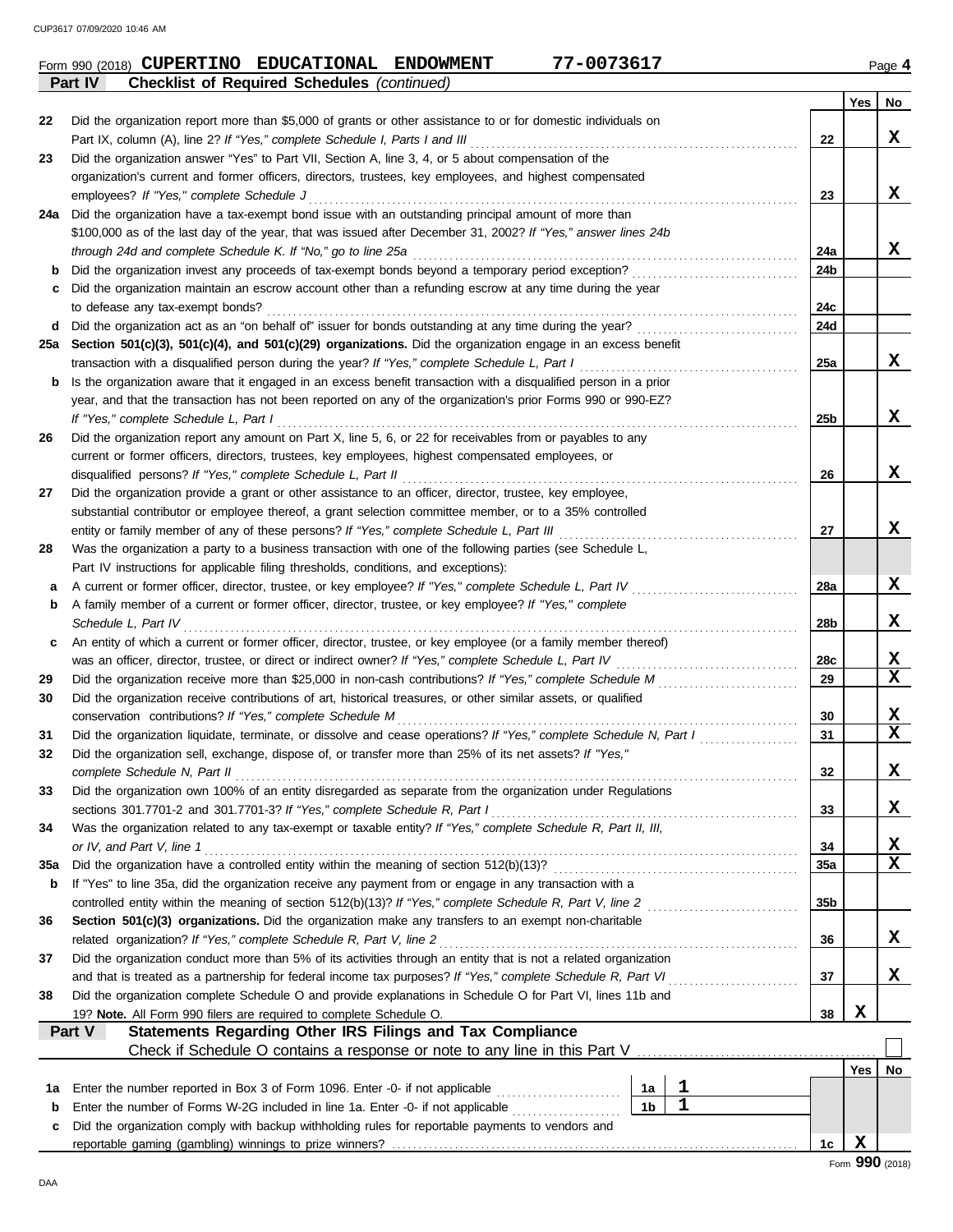|         |                                                                                                                                    |                 |   |                | Yes | No                          |  |  |  |  |  |  |
|---------|------------------------------------------------------------------------------------------------------------------------------------|-----------------|---|----------------|-----|-----------------------------|--|--|--|--|--|--|
| 2a      | Enter the number of employees reported on Form W-3, Transmittal of Wage and Tax                                                    |                 |   |                |     |                             |  |  |  |  |  |  |
|         | Statements, filed for the calendar year ending with or within the year covered by this return                                      | 2a              | 1 |                |     |                             |  |  |  |  |  |  |
| b       | If at least one is reported on line 2a, did the organization file all required federal employment tax returns?                     |                 |   | 2b             | X   |                             |  |  |  |  |  |  |
|         | Note. If the sum of lines 1a and 2a is greater than 250, you may be required to e-file (see instructions)                          |                 |   |                |     |                             |  |  |  |  |  |  |
| за      | Did the organization have unrelated business gross income of \$1,000 or more during the year?                                      |                 |   | 3a             |     | x                           |  |  |  |  |  |  |
| b       | If "Yes," has it filed a Form 990-T for this year? If "No" to line 3b, provide an explanation in Schedule O                        |                 |   | 3b             |     |                             |  |  |  |  |  |  |
| 4a      | At any time during the calendar year, did the organization have an interest in, or a signature or other authority over,            |                 |   |                |     |                             |  |  |  |  |  |  |
|         | a financial account in a foreign country (such as a bank account, securities account, or other financial account)?                 |                 |   |                |     |                             |  |  |  |  |  |  |
| b       | If "Yes," enter the name of the foreign country: u                                                                                 |                 |   |                |     |                             |  |  |  |  |  |  |
|         | See instructions for filing requirements for FinCEN Form 114, Report of Foreign Bank and Financial Accounts (FBAR).                |                 |   |                |     |                             |  |  |  |  |  |  |
| 5а      |                                                                                                                                    |                 |   | 5a             |     | X                           |  |  |  |  |  |  |
| b       |                                                                                                                                    |                 |   | 5 <sub>b</sub> |     | X                           |  |  |  |  |  |  |
| c       | If "Yes" to line 5a or 5b, did the organization file Form 8886-T?                                                                  |                 |   | 5c             |     |                             |  |  |  |  |  |  |
| 6а      | Does the organization have annual gross receipts that are normally greater than \$100,000, and did the                             |                 |   |                |     |                             |  |  |  |  |  |  |
|         |                                                                                                                                    |                 |   | 6a             |     | x                           |  |  |  |  |  |  |
| b       | If "Yes," did the organization include with every solicitation an express statement that such contributions or                     |                 |   |                |     |                             |  |  |  |  |  |  |
|         | gifts were not tax deductible?                                                                                                     |                 |   | 6b             |     |                             |  |  |  |  |  |  |
| 7       | Organizations that may receive deductible contributions under section 170(c).                                                      |                 |   |                |     |                             |  |  |  |  |  |  |
| а       | Did the organization receive a payment in excess of \$75 made partly as a contribution and partly for goods                        |                 |   |                |     |                             |  |  |  |  |  |  |
|         | and services provided to the payor?                                                                                                |                 |   | 7a             |     |                             |  |  |  |  |  |  |
| b       | If "Yes," did the organization notify the donor of the value of the goods or services provided?                                    |                 |   | 7b             |     |                             |  |  |  |  |  |  |
| c       | Did the organization sell, exchange, or otherwise dispose of tangible personal property for which it was                           |                 |   |                |     |                             |  |  |  |  |  |  |
|         |                                                                                                                                    |                 |   | 7с             |     |                             |  |  |  |  |  |  |
| d       |                                                                                                                                    | <b>7d</b>       |   |                |     |                             |  |  |  |  |  |  |
| е       | Did the organization receive any funds, directly or indirectly, to pay premiums on a personal benefit contract?                    |                 |   | 7е             |     |                             |  |  |  |  |  |  |
| f       | Did the organization, during the year, pay premiums, directly or indirectly, on a personal benefit contract?                       |                 |   | 7f             |     |                             |  |  |  |  |  |  |
| g       | If the organization received a contribution of qualified intellectual property, did the organization file Form 8899 as required?   |                 |   | 7g             |     |                             |  |  |  |  |  |  |
| h       | If the organization received a contribution of cars, boats, airplanes, or other vehicles, did the organization file a Form 1098-C? |                 |   | 7h             |     |                             |  |  |  |  |  |  |
| 8       | Sponsoring organizations maintaining donor advised funds. Did a donor advised fund maintained by the                               |                 |   |                |     |                             |  |  |  |  |  |  |
|         |                                                                                                                                    |                 |   | 8              |     |                             |  |  |  |  |  |  |
| 9       | Sponsoring organizations maintaining donor advised funds.                                                                          |                 |   |                |     |                             |  |  |  |  |  |  |
| а       | Did the sponsoring organization make any taxable distributions under section 4966?                                                 |                 |   | 9a             |     |                             |  |  |  |  |  |  |
| b       |                                                                                                                                    |                 |   | 9b             |     |                             |  |  |  |  |  |  |
| 10      | Section 501(c)(7) organizations. Enter:                                                                                            |                 |   |                |     |                             |  |  |  |  |  |  |
| а       | Initiation fees and capital contributions included on Part VIII, line 12                                                           | 10a             |   |                |     |                             |  |  |  |  |  |  |
| b<br>11 | Gross receipts, included on Form 990, Part VIII, line 12, for public use of club facilities                                        | 10 <sub>b</sub> |   |                |     |                             |  |  |  |  |  |  |
|         | Section 501(c)(12) organizations. Enter:                                                                                           | 11a             |   |                |     |                             |  |  |  |  |  |  |
| a       | Gross income from other sources (Do not net amounts due or paid to other sources                                                   |                 |   |                |     |                             |  |  |  |  |  |  |
| b       |                                                                                                                                    | 11 <sub>b</sub> |   |                |     |                             |  |  |  |  |  |  |
| 12a     | Section 4947(a)(1) non-exempt charitable trusts. Is the organization filing Form 990 in lieu of Form 1041?                         |                 |   | 12a            |     |                             |  |  |  |  |  |  |
| b       |                                                                                                                                    |                 |   |                |     |                             |  |  |  |  |  |  |
| 13      | Section 501(c)(29) qualified nonprofit health insurance issuers.                                                                   |                 |   |                |     |                             |  |  |  |  |  |  |
| а       |                                                                                                                                    |                 |   | 13а            |     |                             |  |  |  |  |  |  |
|         | Note. See the instructions for additional information the organization must report on Schedule O.                                  |                 |   |                |     |                             |  |  |  |  |  |  |
| b       | Enter the amount of reserves the organization is required to maintain by the states in which                                       |                 |   |                |     |                             |  |  |  |  |  |  |
|         |                                                                                                                                    | 13b             |   |                |     |                             |  |  |  |  |  |  |
| c       |                                                                                                                                    | 13с             |   |                |     |                             |  |  |  |  |  |  |
| 14a     |                                                                                                                                    |                 |   | 14a            |     | x                           |  |  |  |  |  |  |
| b       |                                                                                                                                    |                 |   | 14b            |     |                             |  |  |  |  |  |  |
| 15      | Is the organization subject to the section 4960 tax on payment(s) of more than \$1,000,000 in remuneration or                      |                 |   |                |     |                             |  |  |  |  |  |  |
|         |                                                                                                                                    |                 |   | 15             |     | x                           |  |  |  |  |  |  |
|         | If "Yes," see instructions and file Form 4720, Schedule N.                                                                         |                 |   |                |     |                             |  |  |  |  |  |  |
| 16      | Is the organization an educational institution subject to the section 4968 excise tax on net investment income?                    |                 |   | 16             |     | X                           |  |  |  |  |  |  |
|         | If "Yes," complete Form 4720, Schedule O.                                                                                          |                 |   |                |     |                             |  |  |  |  |  |  |
|         |                                                                                                                                    |                 |   |                |     | $F_{\text{OCD}}$ 990 (2018) |  |  |  |  |  |  |

**<u>Statements Regarding Other IRS Filings and Tax Compliance (continued)</u>** 

**Form 990 (2018) CUPERTINO EDUCATIONAL ENDOWMENT** 77-0073617 Page 5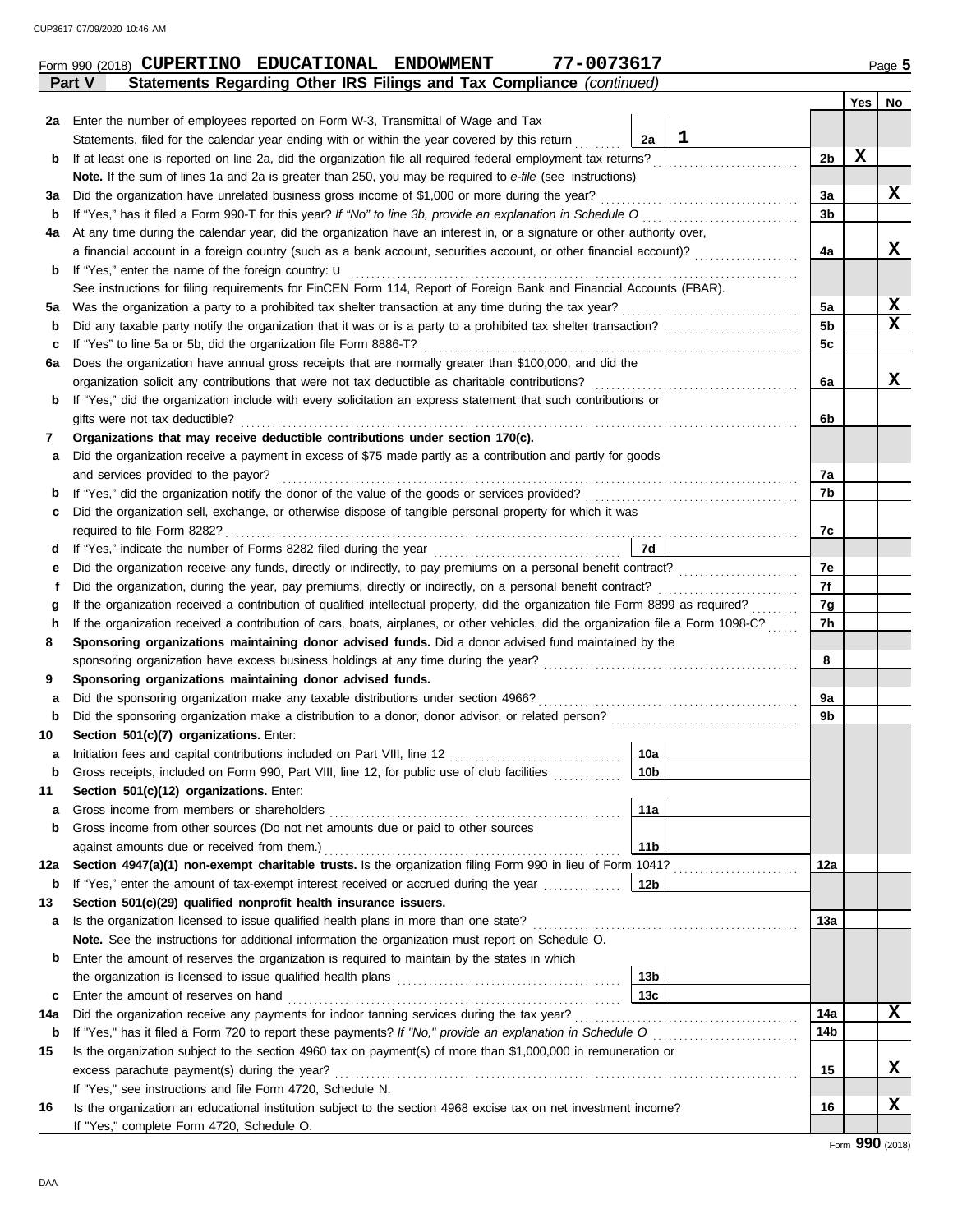|     | Part VI<br><b>Governance, Management, and Disclosure</b> For each "Yes" response to lines 2 through 7b below, and for a "No"        |                 |             |                 |
|-----|-------------------------------------------------------------------------------------------------------------------------------------|-----------------|-------------|-----------------|
|     | response to line 8a, 8b, or 10b below, describe the circumstances, processes, or changes in Schedule O. See instructions.           |                 |             |                 |
|     |                                                                                                                                     |                 |             | x               |
|     | Section A. Governing Body and Management                                                                                            |                 | Yes         | No              |
| 1а  | 13<br>Enter the number of voting members of the governing body at the end of the tax year<br>1a                                     |                 |             |                 |
|     | If there are material differences in voting rights among members of the governing body, or                                          |                 |             |                 |
|     | if the governing body delegated broad authority to an executive committee or similar                                                |                 |             |                 |
|     | committee, explain in Schedule O.                                                                                                   |                 |             |                 |
| b   | 12<br>1b<br>Enter the number of voting members included in line 1a, above, who are independent                                      |                 |             |                 |
| 2   | Did any officer, director, trustee, or key employee have a family relationship or a business relationship with                      |                 |             |                 |
|     | any other officer, director, trustee, or key employee?                                                                              | 2               |             | X               |
| 3   | Did the organization delegate control over management duties customarily performed by or under the direct                           |                 |             |                 |
|     | supervision of officers, directors, or trustees, or key employees to a management company or other person?                          | 3               |             | x               |
| 4   | .                                                                                                                                   | 4               |             | X               |
| 5   |                                                                                                                                     | 5               |             | X               |
| 6   | Did the organization have members or stockholders?                                                                                  | 6               |             | x               |
| 7a  | Did the organization have members, stockholders, or other persons who had the power to elect or appoint                             |                 |             |                 |
|     | one or more members of the governing body?                                                                                          | 7а              |             | x               |
| b   | Are any governance decisions of the organization reserved to (or subject to approval by) members,                                   |                 |             |                 |
|     | stockholders, or persons other than the governing body?                                                                             | 7b              |             | x               |
| 8   | Did the organization contemporaneously document the meetings held or written actions undertaken during the year by the following:   |                 |             |                 |
| а   | The governing body?                                                                                                                 | 8а              | X           |                 |
| b   | Each committee with authority to act on behalf of the governing body?                                                               | 8b              | X           |                 |
| 9   | Is there any officer, director, trustee, or key employee listed in Part VII, Section A, who cannot be reached at                    |                 |             |                 |
|     |                                                                                                                                     | 9               |             | x               |
|     | Section B. Policies (This Section B requests information about policies not required by the Internal Revenue Code.)                 |                 |             |                 |
|     |                                                                                                                                     |                 | Yes         | No              |
| 10a | Did the organization have local chapters, branches, or affiliates?                                                                  | 10a             |             | x               |
| b   | If "Yes," did the organization have written policies and procedures governing the activities of such chapters,                      |                 |             |                 |
|     | affiliates, and branches to ensure their operations are consistent with the organization's exempt purposes?                         | 10b             |             |                 |
| 11a | Has the organization provided a complete copy of this Form 990 to all members of its governing body before filing the form?         | 11a             | X           |                 |
| b   | Describe in Schedule O the process, if any, used by the organization to review this Form 990.                                       |                 |             |                 |
| 12a | Did the organization have a written conflict of interest policy? If "No," go to line 13                                             | 12a             | X           |                 |
| b   | Were officers, directors, or trustees, and key employees required to disclose annually interests that could give rise to conflicts? | 12b             | $\mathbf x$ |                 |
| c   | Did the organization regularly and consistently monitor and enforce compliance with the policy? If "Yes,"                           |                 |             |                 |
|     | describe in Schedule O how this was done                                                                                            | 12c             |             | x               |
| 13  | Did the organization have a written whistleblower policy?                                                                           | 13              | X           |                 |
| 14  |                                                                                                                                     | 14              | $\mathbf x$ |                 |
| 15  | Did the process for determining compensation of the following persons include a review and approval by                              |                 |             |                 |
|     | independent persons, comparability data, and contemporaneous substantiation of the deliberation and decision?                       |                 |             |                 |
| а   |                                                                                                                                     | 15a             | $\mathbf x$ |                 |
| b   | Other officers or key employees of the organization                                                                                 | 15 <sub>b</sub> |             | X               |
|     | If "Yes" to line 15a or 15b, describe the process in Schedule O (see instructions).                                                 |                 |             |                 |
| 16a | Did the organization invest in, contribute assets to, or participate in a joint venture or similar arrangement                      |                 |             |                 |
|     | with a taxable entity during the year?                                                                                              | 16a             |             | X               |
| b   | If "Yes," did the organization follow a written policy or procedure requiring the organization to evaluate its                      |                 |             |                 |
|     | participation in joint venture arrangements under applicable federal tax law, and take steps to safeguard the                       |                 |             |                 |
|     |                                                                                                                                     | 16b             |             |                 |
|     | <b>Section C. Disclosure</b>                                                                                                        |                 |             |                 |
| 17  | List the states with which a copy of this Form 990 is required to be filed $\mathbf{u}$ $\mathbf{CA}$                               |                 |             |                 |
| 18  | Section 6104 requires an organization to make its Forms 1023 (1024 or 1024-A if applicable), 990, and 990-T (Section 501(c)         |                 |             |                 |
|     | (3)s only) available for public inspection. Indicate how you made these available. Check all that apply.                            |                 |             |                 |
|     | $ X $ Own website $ X $ Another's website $ X $ Upon request<br>  Other (explain in Schedule O)                                     |                 |             |                 |
| 19  | Describe in Schedule O whether (and if so, how) the organization made its governing documents, conflict of interest policy, and     |                 |             |                 |
|     | financial statements available to the public during the tax year.                                                                   |                 |             |                 |
| 20  | State the name, address, and telephone number of the person who possesses the organization's books and records u                    |                 |             |                 |
|     | KEITH KITCHEN<br>10301 VISTA DRIVE                                                                                                  |                 |             |                 |
|     | CA 95014<br><b>CUPERTINO</b>                                                                                                        | 408-252-3000    |             |                 |
| DAA |                                                                                                                                     |                 |             | Form 990 (2018) |

**Form 990 (2018) CUPERTINO EDUCATIONAL ENDOWMENT** 77-0073617 Page 6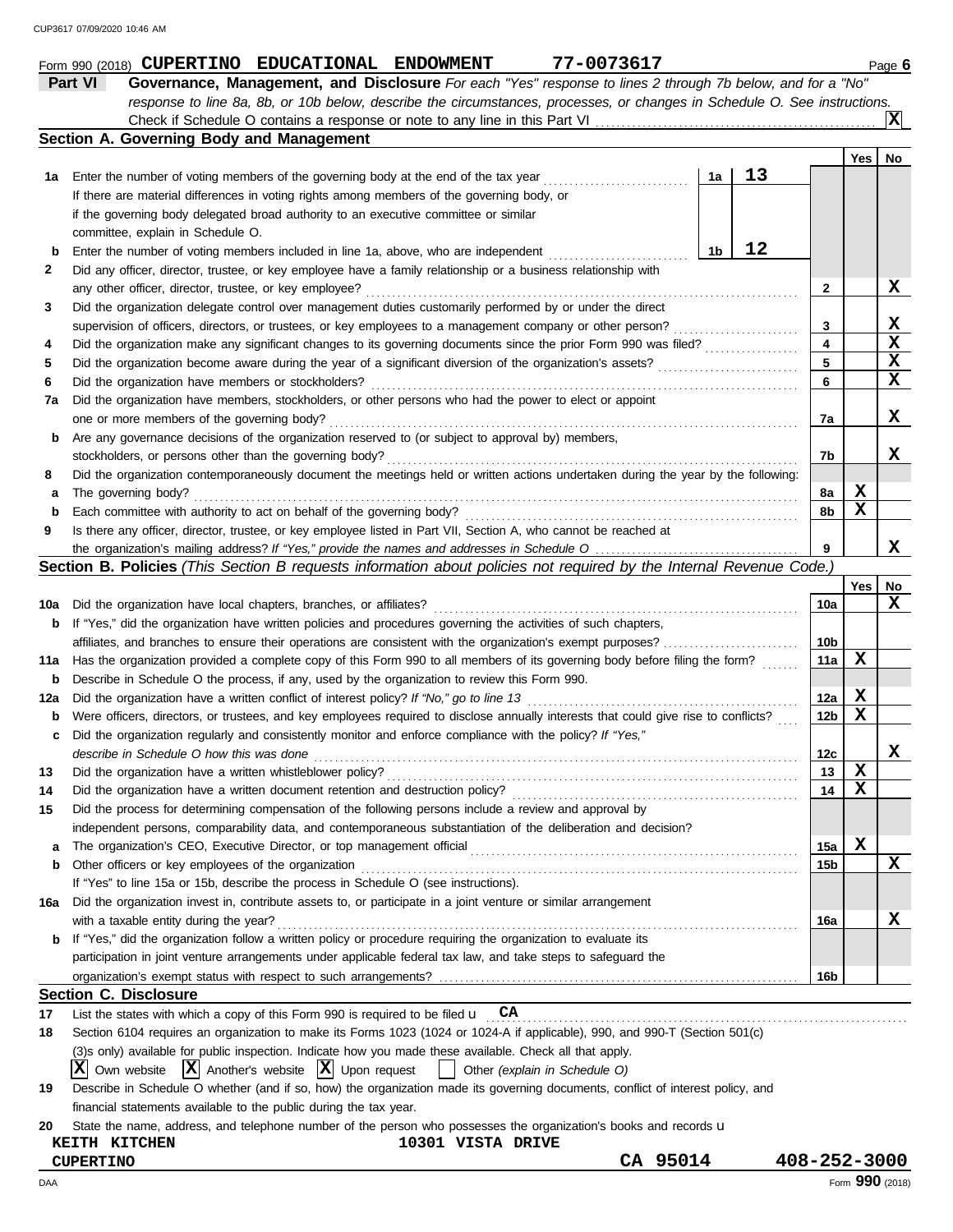| Form 990 (2018) CUPERTINO                                                                                                                                                                                                                                                                                  |                      | EDUCATIONAL ENDOWMENT                   | 77-0073617                                                                                                                                                          |                                 | Page 7                 |
|------------------------------------------------------------------------------------------------------------------------------------------------------------------------------------------------------------------------------------------------------------------------------------------------------------|----------------------|-----------------------------------------|---------------------------------------------------------------------------------------------------------------------------------------------------------------------|---------------------------------|------------------------|
| <b>Part VII</b>                                                                                                                                                                                                                                                                                            |                      |                                         | Compensation of Officers, Directors, Trustees, Key Employees, Highest Compensated Employees, and                                                                    |                                 |                        |
| <b>Independent Contractors</b>                                                                                                                                                                                                                                                                             |                      |                                         |                                                                                                                                                                     |                                 |                        |
|                                                                                                                                                                                                                                                                                                            |                      |                                         | Check if Schedule O contains a response or note to any line in this Part VII [11] [11] Check if Schedule O contains a response or note to any line in this Part VII |                                 |                        |
| Section A.                                                                                                                                                                                                                                                                                                 |                      |                                         | Officers, Directors, Trustees, Key Employees, and Highest Compensated Employees                                                                                     |                                 |                        |
| 1a Complete this table for all persons required to be listed. Report compensation for the calendar year ending with or within the<br>organization's tax year.                                                                                                                                              |                      |                                         |                                                                                                                                                                     |                                 |                        |
| • List all of the organization's <b>current</b> officers, directors, trustees (whether individuals or organizations), regardless of amount of<br>compensation. Enter -0- in columns $(D)$ , $(E)$ , and $(F)$ if no compensation was paid.                                                                 |                      |                                         |                                                                                                                                                                     |                                 |                        |
| • List all of the organization's current key employees, if any. See instructions for definition of "key employee."                                                                                                                                                                                         |                      |                                         |                                                                                                                                                                     |                                 |                        |
| • List the organization's five current highest compensated employees (other than an officer, director, trustee, or key employee)<br>who received reportable compensation (Box 5 of Form W-2 and/or Box 7 of Form 1099-MISC) of more than \$100,000 from the<br>organization and any related organizations. |                      |                                         |                                                                                                                                                                     |                                 |                        |
| • List all of the organization's former officers, key employees, and highest compensated employees who received more than<br>\$100,000 of reportable compensation from the organization and any related organizations.                                                                                     |                      |                                         |                                                                                                                                                                     |                                 |                        |
| • List all of the organization's former directors or trustees that received, in the capacity as a former director or trustee of the<br>organization, more than \$10,000 of reportable compensation from the organization and any related organizations.                                                    |                      |                                         |                                                                                                                                                                     |                                 |                        |
| List persons in the following order: individual trustees or directors; institutional trustees; officers; key employees; highest<br>compensated employees; and former such persons.                                                                                                                         |                      |                                         |                                                                                                                                                                     |                                 |                        |
| Check this box if neither the organization nor any related organization compensated any current officer, director, or trustee.                                                                                                                                                                             |                      |                                         |                                                                                                                                                                     |                                 |                        |
| (A)                                                                                                                                                                                                                                                                                                        | (B)                  | (C)                                     | (D)                                                                                                                                                                 | (E)                             | (F)                    |
| Name and Title                                                                                                                                                                                                                                                                                             | Average<br>hours per | Position<br>(do not check more than one | Reportable<br>compensation                                                                                                                                          | Reportable<br>compensation from | Estimated<br>amount of |
|                                                                                                                                                                                                                                                                                                            | week                 | box, unless person is both an           | from                                                                                                                                                                | related                         | other                  |

| ivalle allu Title         | Average<br>hours per<br>week<br>(list any                      |                                     |                          | <b>FUSILIUI I</b> |                 | (do not check more than one<br>box, unless person is both an<br>officer and a director/trustee) |        | Reportable<br>compensation<br>from<br>the | Reportable<br>compensation from<br>related<br>organizations | Estifiated<br>amount of<br>other<br>compensation         |
|---------------------------|----------------------------------------------------------------|-------------------------------------|--------------------------|-------------------|-----------------|-------------------------------------------------------------------------------------------------|--------|-------------------------------------------|-------------------------------------------------------------|----------------------------------------------------------|
|                           | hours for<br>related<br>organizations<br>below dotted<br>line) | Individual<br>Individual<br>trustee | Institutional<br>trustee | Officer           | Key<br>employee | Highest compensated<br>employee                                                                 | Former | organization<br>(W-2/1099-MISC)           | (W-2/1099-MISC)                                             | from the<br>organization<br>and related<br>organizations |
| (1) MEREDITH SMITH        |                                                                |                                     |                          |                   |                 |                                                                                                 |        |                                           |                                                             |                                                          |
|                           | 40.00                                                          |                                     |                          |                   |                 |                                                                                                 |        |                                           |                                                             |                                                          |
| EXECUTIVE DIR             | 0.00                                                           | $\mathbf x$                         |                          | $\mathbf x$       |                 |                                                                                                 |        | 105,000                                   | 0                                                           | 0                                                        |
| (2) KEITH KITCHEN         | 4.00                                                           |                                     |                          |                   |                 |                                                                                                 |        |                                           |                                                             |                                                          |
| <b>TREASURER</b>          | 0.00                                                           | $\mathbf x$                         |                          | $\mathbf x$       |                 |                                                                                                 |        | 0                                         | 0                                                           | $\pmb{0}$                                                |
| (3) KAREN RIZKALLA        |                                                                |                                     |                          |                   |                 |                                                                                                 |        |                                           |                                                             |                                                          |
|                           | 8.00                                                           |                                     |                          |                   |                 |                                                                                                 |        |                                           |                                                             |                                                          |
| PRESIDENT & FUND DEV      | 0.00                                                           | X                                   |                          | X                 |                 |                                                                                                 |        | 0                                         | 0                                                           | $\mathbf 0$                                              |
| (4) BOB FUSELIER          |                                                                |                                     |                          |                   |                 |                                                                                                 |        |                                           |                                                             |                                                          |
|                           | 2.00                                                           |                                     |                          |                   |                 |                                                                                                 |        |                                           |                                                             |                                                          |
| <b>DIRECTOR</b>           | 0.00                                                           | $\mathbf x$                         |                          |                   |                 |                                                                                                 |        | 0                                         | 0                                                           | $\pmb{0}$                                                |
| (5) STUART ROSENBERG      | 4.00                                                           |                                     |                          |                   |                 |                                                                                                 |        |                                           |                                                             |                                                          |
| <b>SECRETARY</b>          | 0.00                                                           | $\mathbf x$                         |                          | $\mathbf x$       |                 |                                                                                                 |        | 0                                         | 0                                                           | $\mathbf 0$                                              |
| (6) KAREN BARRETT         |                                                                |                                     |                          |                   |                 |                                                                                                 |        |                                           |                                                             |                                                          |
|                           | 8.00                                                           |                                     |                          |                   |                 |                                                                                                 |        |                                           |                                                             |                                                          |
| <b>DIRECTOR</b>           | 0.00                                                           | X                                   |                          |                   |                 |                                                                                                 |        | 0                                         | 0                                                           | $\mathbf 0$                                              |
| (7) NANCY TURNER THOMPSON |                                                                |                                     |                          |                   |                 |                                                                                                 |        |                                           |                                                             |                                                          |
|                           | 2.00                                                           |                                     |                          |                   |                 |                                                                                                 |        |                                           |                                                             |                                                          |
| <b>DIRECTOR</b>           | 0.00                                                           | X                                   |                          |                   |                 |                                                                                                 |        | 0                                         | 0                                                           | 0                                                        |
| (8) HILARY WEDDELL        |                                                                |                                     |                          |                   |                 |                                                                                                 |        |                                           |                                                             |                                                          |
|                           | 2.00                                                           |                                     |                          |                   |                 |                                                                                                 |        |                                           |                                                             |                                                          |
| <b>DIRECTOR</b>           | 0.00                                                           | $\mathbf x$                         |                          |                   |                 |                                                                                                 |        | 0                                         | 0                                                           | $\pmb{0}$                                                |
| (9) RICHARD LOWENTHAL     |                                                                |                                     |                          |                   |                 |                                                                                                 |        |                                           |                                                             |                                                          |
|                           | 2.00                                                           |                                     |                          |                   |                 |                                                                                                 |        |                                           |                                                             |                                                          |
| <b>DIRECTOR</b>           | 0.00                                                           | X                                   |                          |                   |                 |                                                                                                 |        | 0                                         | 0                                                           | $\mathbf 0$                                              |
| (10) BRIAN BLOCK          | 2.00                                                           |                                     |                          |                   |                 |                                                                                                 |        |                                           |                                                             |                                                          |
| <b>DIRECTOR</b>           | 0.00                                                           | X                                   |                          |                   |                 |                                                                                                 |        | 0                                         | 0                                                           | $\mathbf 0$                                              |
| (11) ORRIN MAHONEY        |                                                                |                                     |                          |                   |                 |                                                                                                 |        |                                           |                                                             |                                                          |
|                           | 2.00                                                           |                                     |                          |                   |                 |                                                                                                 |        |                                           |                                                             |                                                          |
| <b>DIRECTOR</b>           | 0.00                                                           | $\mathbf x$                         |                          |                   |                 |                                                                                                 |        | 0                                         | 0                                                           | $\mathbf 0$                                              |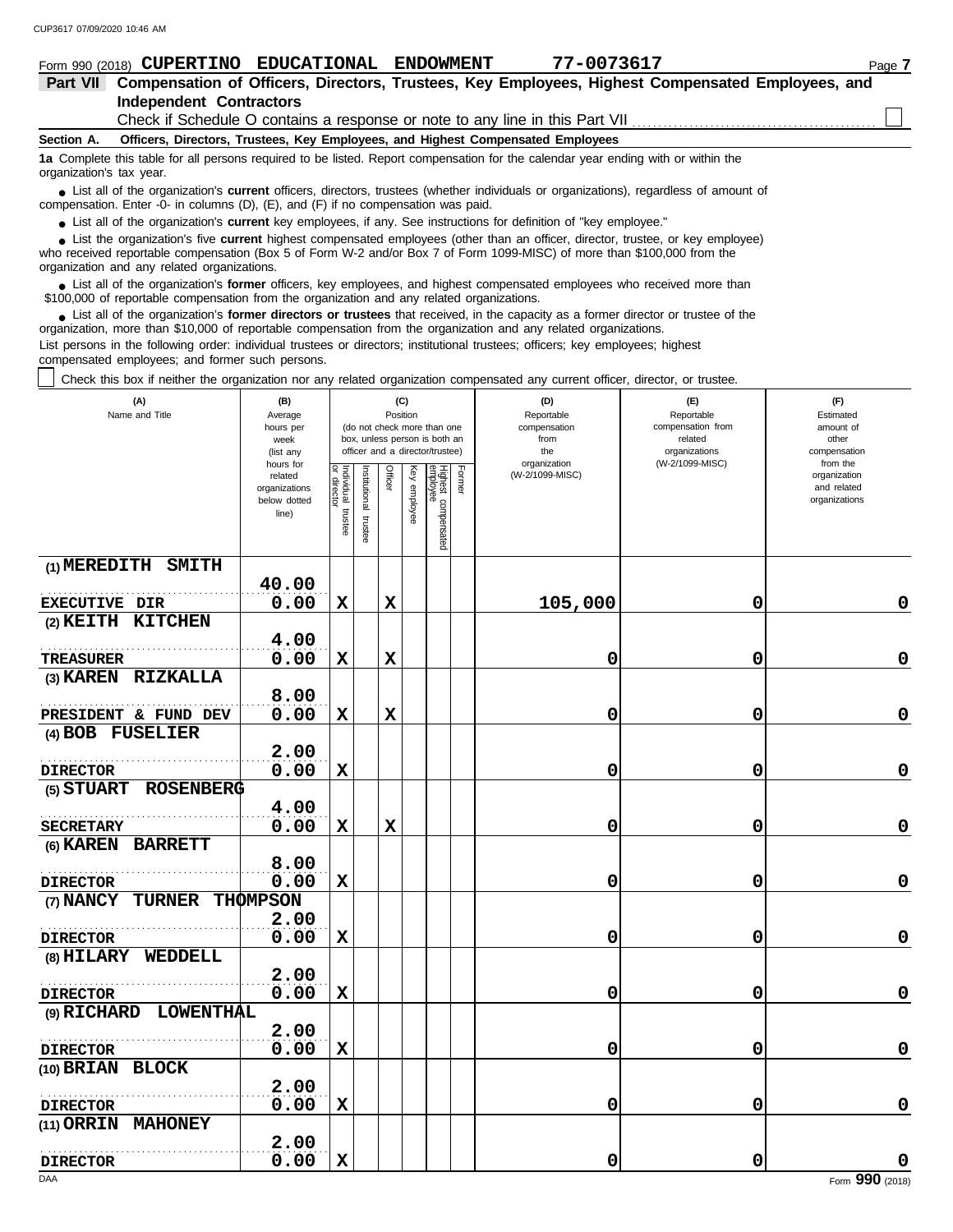| Part VII        | CUP3617 07/09/2020 10:46 AM<br>Form 990 (2018) CUPERTINO                                                                                                                        | EDUCATIONAL ENDOWMENT                                          |                                      |                      |         |                 |                                                                                                 |                  | 77-0073617<br>Section A. Officers, Directors, Trustees, Key Employees, and Highest Compensated Employees (continued)                                                                                                                                                                                                                      |                                                                    |  |                                                          |                     | Page 8 |
|-----------------|---------------------------------------------------------------------------------------------------------------------------------------------------------------------------------|----------------------------------------------------------------|--------------------------------------|----------------------|---------|-----------------|-------------------------------------------------------------------------------------------------|------------------|-------------------------------------------------------------------------------------------------------------------------------------------------------------------------------------------------------------------------------------------------------------------------------------------------------------------------------------------|--------------------------------------------------------------------|--|----------------------------------------------------------|---------------------|--------|
|                 | (A)<br>Name and title                                                                                                                                                           | (B)<br>Average<br>hours per<br>week<br>(list any               |                                      |                      |         | (C)<br>Position | (do not check more than one<br>box, unless person is both an<br>officer and a director/trustee) |                  | (D)<br>Reportable<br>compensation<br>from<br>the                                                                                                                                                                                                                                                                                          | (E)<br>Reportable<br>compensation from<br>related<br>organizations |  | (F)<br>Estimated<br>amount of<br>other<br>compensation   |                     |        |
|                 |                                                                                                                                                                                 | hours for<br>related<br>organizations<br>below dotted<br>line) | Individual<br>or director<br>trustee | nstitutional trustee | Officer | Key employee    | Highest compensated<br>employee                                                                 | Former           | organization<br>(W-2/1099-MISC)                                                                                                                                                                                                                                                                                                           | (W-2/1099-MISC)                                                    |  | from the<br>organization<br>and related<br>organizations |                     |        |
| (12)            | YI DING                                                                                                                                                                         |                                                                |                                      |                      |         |                 |                                                                                                 |                  |                                                                                                                                                                                                                                                                                                                                           |                                                                    |  |                                                          |                     |        |
| <b>DIRECTOR</b> |                                                                                                                                                                                 | 2.00<br>0.00                                                   | X                                    |                      |         |                 |                                                                                                 |                  | 0                                                                                                                                                                                                                                                                                                                                         | 0                                                                  |  |                                                          |                     | 0      |
| (13)            | <b>SANJAY</b><br><b>TANDON</b>                                                                                                                                                  |                                                                |                                      |                      |         |                 |                                                                                                 |                  |                                                                                                                                                                                                                                                                                                                                           |                                                                    |  |                                                          |                     |        |
| <b>DIRECTOR</b> |                                                                                                                                                                                 | 2.00<br>0.00                                                   | $\mathbf x$                          |                      |         |                 |                                                                                                 |                  | 0                                                                                                                                                                                                                                                                                                                                         | 0                                                                  |  |                                                          |                     | 0      |
|                 |                                                                                                                                                                                 |                                                                |                                      |                      |         |                 |                                                                                                 |                  |                                                                                                                                                                                                                                                                                                                                           |                                                                    |  |                                                          |                     |        |
|                 |                                                                                                                                                                                 |                                                                |                                      |                      |         |                 |                                                                                                 |                  |                                                                                                                                                                                                                                                                                                                                           |                                                                    |  |                                                          |                     |        |
|                 |                                                                                                                                                                                 |                                                                |                                      |                      |         |                 |                                                                                                 |                  |                                                                                                                                                                                                                                                                                                                                           |                                                                    |  |                                                          |                     |        |
|                 |                                                                                                                                                                                 |                                                                |                                      |                      |         |                 |                                                                                                 |                  |                                                                                                                                                                                                                                                                                                                                           |                                                                    |  |                                                          |                     |        |
|                 |                                                                                                                                                                                 |                                                                |                                      |                      |         |                 |                                                                                                 |                  |                                                                                                                                                                                                                                                                                                                                           |                                                                    |  |                                                          |                     |        |
|                 |                                                                                                                                                                                 |                                                                |                                      |                      |         |                 |                                                                                                 |                  |                                                                                                                                                                                                                                                                                                                                           |                                                                    |  |                                                          |                     |        |
|                 |                                                                                                                                                                                 |                                                                |                                      |                      |         |                 |                                                                                                 |                  |                                                                                                                                                                                                                                                                                                                                           |                                                                    |  |                                                          |                     |        |
| 1b.             | Sub-total                                                                                                                                                                       |                                                                |                                      |                      |         |                 |                                                                                                 | u                | 105,000                                                                                                                                                                                                                                                                                                                                   |                                                                    |  |                                                          |                     |        |
| d               | <b>c</b> Total from continuation sheets to Part VII, Section A                                                                                                                  |                                                                |                                      |                      |         |                 |                                                                                                 | u<br>$\mathbf u$ | 105,000                                                                                                                                                                                                                                                                                                                                   |                                                                    |  |                                                          |                     |        |
| $\mathbf{2}$    | reportable compensation from the organization $\mathbf u$ 1                                                                                                                     |                                                                |                                      |                      |         |                 |                                                                                                 |                  | Total number of individuals (including but not limited to those listed above) who received more than \$100,000 of                                                                                                                                                                                                                         |                                                                    |  |                                                          |                     |        |
|                 |                                                                                                                                                                                 |                                                                |                                      |                      |         |                 |                                                                                                 |                  |                                                                                                                                                                                                                                                                                                                                           |                                                                    |  |                                                          | Yes                 | No     |
| 3               |                                                                                                                                                                                 |                                                                |                                      |                      |         |                 |                                                                                                 |                  | Did the organization list any former officer, director, or trustee, key employee, or highest compensated<br>employee on line 1a? If "Yes," complete Schedule J for such individual [11][11] content to the set on line 1a? If "Yes," complete Schedule J for such individual [11][11] content to the set of the set of the set of the set |                                                                    |  | 3                                                        |                     | X      |
| 4               |                                                                                                                                                                                 |                                                                |                                      |                      |         |                 |                                                                                                 |                  | For any individual listed on line 1a, is the sum of reportable compensation and other compensation from the<br>organization and related organizations greater than \$150,000? If "Yes," complete Schedule J for such                                                                                                                      |                                                                    |  |                                                          |                     |        |
|                 |                                                                                                                                                                                 |                                                                |                                      |                      |         |                 |                                                                                                 |                  | individual with a construction of the construction of the construction of the construction of the construction of the construction of the construction of the construction of the construction of the construction of the cons                                                                                                            |                                                                    |  | 4                                                        |                     | X      |
| 5               |                                                                                                                                                                                 |                                                                |                                      |                      |         |                 |                                                                                                 |                  | Did any person listed on line 1a receive or accrue compensation from any unrelated organization or individual                                                                                                                                                                                                                             |                                                                    |  | 5                                                        |                     | X      |
|                 | Section B. Independent Contractors                                                                                                                                              |                                                                |                                      |                      |         |                 |                                                                                                 |                  |                                                                                                                                                                                                                                                                                                                                           |                                                                    |  |                                                          |                     |        |
| 1               |                                                                                                                                                                                 |                                                                |                                      |                      |         |                 |                                                                                                 |                  | Complete this table for your five highest compensated independent contractors that received more than \$100,000 of<br>compensation from the organization. Report compensation for the calendar year ending with or within the organization's tax year.                                                                                    |                                                                    |  |                                                          |                     |        |
|                 |                                                                                                                                                                                 | (A)<br>Name and business address                               |                                      |                      |         |                 |                                                                                                 |                  |                                                                                                                                                                                                                                                                                                                                           | (B)<br>Description of services                                     |  |                                                          | (C)<br>Compensation |        |
|                 |                                                                                                                                                                                 |                                                                |                                      |                      |         |                 |                                                                                                 |                  |                                                                                                                                                                                                                                                                                                                                           |                                                                    |  |                                                          |                     |        |
|                 |                                                                                                                                                                                 |                                                                |                                      |                      |         |                 |                                                                                                 |                  |                                                                                                                                                                                                                                                                                                                                           |                                                                    |  |                                                          |                     |        |
|                 |                                                                                                                                                                                 |                                                                |                                      |                      |         |                 |                                                                                                 |                  |                                                                                                                                                                                                                                                                                                                                           |                                                                    |  |                                                          |                     |        |
|                 |                                                                                                                                                                                 |                                                                |                                      |                      |         |                 |                                                                                                 |                  |                                                                                                                                                                                                                                                                                                                                           |                                                                    |  |                                                          |                     |        |
|                 |                                                                                                                                                                                 |                                                                |                                      |                      |         |                 |                                                                                                 |                  |                                                                                                                                                                                                                                                                                                                                           |                                                                    |  |                                                          |                     |        |
| $\mathbf{2}$    | Total number of independent contractors (including but not limited to those listed above) who<br>received more than \$100,000 of compensation from the organization $\mathbf u$ |                                                                |                                      |                      |         |                 |                                                                                                 |                  |                                                                                                                                                                                                                                                                                                                                           | 0                                                                  |  |                                                          |                     |        |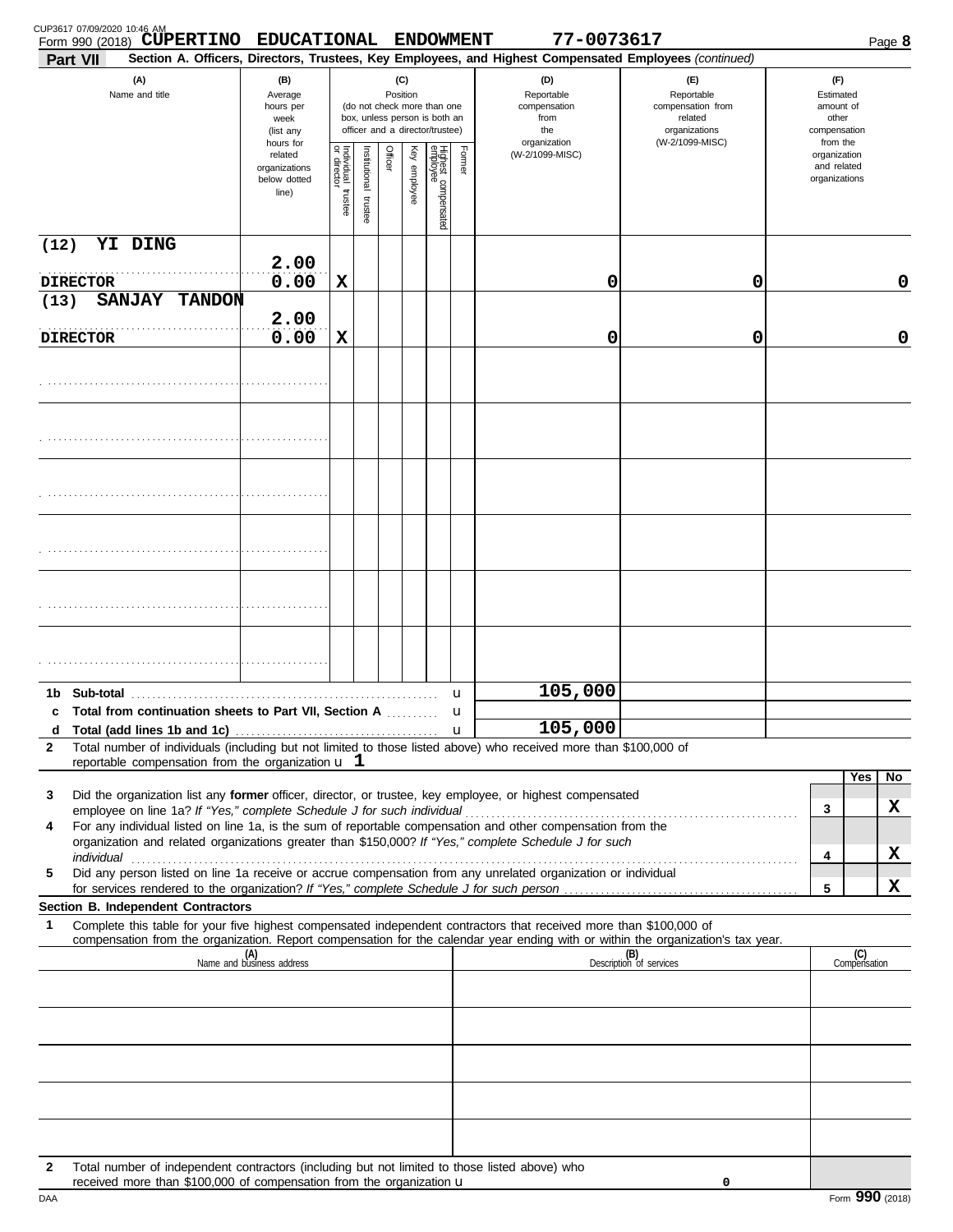|                                              |     | Check if Schedule O contains a response or note to any line in this Part VIII |                |                   |                      |                                                    |                                         |                                                                  |
|----------------------------------------------|-----|-------------------------------------------------------------------------------|----------------|-------------------|----------------------|----------------------------------------------------|-----------------------------------------|------------------------------------------------------------------|
|                                              |     |                                                                               |                |                   | (A)<br>Total revenue | (B)<br>Related or<br>exempt<br>function<br>revenue | (C)<br>Unrelated<br>business<br>revenue | (D)<br>Revenue<br>excluded from tax<br>under sections<br>512-514 |
|                                              |     | 1a Federated campaigns                                                        | 1a             |                   |                      |                                                    |                                         |                                                                  |
|                                              |     | <b>b</b> Membership dues                                                      | 1b             |                   |                      |                                                    |                                         |                                                                  |
|                                              |     | c Fundraising events                                                          | 1 <sub>c</sub> |                   |                      |                                                    |                                         |                                                                  |
|                                              |     | d Related organizations                                                       | 1 <sub>d</sub> |                   |                      |                                                    |                                         |                                                                  |
|                                              |     | <b>e</b> Government grants (contributions)                                    | 1e             |                   |                      |                                                    |                                         |                                                                  |
|                                              |     | f All other contributions, gifts, grants,                                     |                |                   |                      |                                                    |                                         |                                                                  |
|                                              |     | and similar amounts not included above                                        | 1f             | 198,742           |                      |                                                    |                                         |                                                                  |
|                                              |     | g Noncash contributions included in lines 1a-1f:                              |                |                   |                      |                                                    |                                         |                                                                  |
| Service Revenue Contributions, Gifts, Grants |     |                                                                               |                |                   | 198,742              |                                                    |                                         |                                                                  |
|                                              |     |                                                                               |                | <b>Busn. Code</b> |                      |                                                    |                                         |                                                                  |
|                                              | 2a  |                                                                               |                |                   |                      |                                                    |                                         |                                                                  |
|                                              | b   |                                                                               |                |                   |                      |                                                    |                                         |                                                                  |
|                                              |     |                                                                               |                |                   |                      |                                                    |                                         |                                                                  |
|                                              | d   |                                                                               |                |                   |                      |                                                    |                                         |                                                                  |
|                                              |     |                                                                               |                |                   |                      |                                                    |                                         |                                                                  |
| Program                                      |     | f All other program service revenue                                           |                |                   |                      |                                                    |                                         |                                                                  |
|                                              |     |                                                                               |                | $\mathbf{u}$      |                      |                                                    |                                         |                                                                  |
|                                              | 3   | Investment income (including dividends, interest,                             |                |                   |                      |                                                    |                                         |                                                                  |
|                                              |     |                                                                               |                | u                 | 280,900              | 280,900                                            |                                         |                                                                  |
|                                              | 4   | Income from investment of tax-exempt bond proceeds u                          |                |                   |                      |                                                    |                                         |                                                                  |
|                                              | 5   |                                                                               |                | u                 |                      |                                                    |                                         |                                                                  |
|                                              |     | (i) Real                                                                      |                | (ii) Personal     |                      |                                                    |                                         |                                                                  |
|                                              | 6а  | Gross rents                                                                   |                |                   |                      |                                                    |                                         |                                                                  |
|                                              |     | Less: rental exps.                                                            |                |                   |                      |                                                    |                                         |                                                                  |
|                                              |     | Rental inc. or (loss)                                                         |                |                   |                      |                                                    |                                         |                                                                  |
|                                              | d   |                                                                               |                | u                 |                      |                                                    |                                         |                                                                  |
|                                              |     | <b>7a</b> Gross amount from<br>(i) Securities<br>sales of assets              |                | (ii) Other        |                      |                                                    |                                         |                                                                  |
|                                              |     | other than inventory                                                          |                |                   |                      |                                                    |                                         |                                                                  |
|                                              |     | Less: cost or other                                                           |                |                   |                      |                                                    |                                         |                                                                  |
|                                              |     | basis & sales exps.                                                           |                |                   |                      |                                                    |                                         |                                                                  |
|                                              |     | Gain or (loss)                                                                |                |                   |                      |                                                    |                                         |                                                                  |
|                                              |     |                                                                               |                | $\mathbf u$       |                      |                                                    |                                         |                                                                  |
|                                              |     | 8a Gross income from fundraising events                                       |                |                   |                      |                                                    |                                         |                                                                  |
|                                              |     |                                                                               |                |                   |                      |                                                    |                                         |                                                                  |
|                                              |     | of contributions reported on line 1c).                                        |                |                   |                      |                                                    |                                         |                                                                  |
|                                              |     | See Part IV, line $18$                                                        | a              | 56,728            |                      |                                                    |                                         |                                                                  |
| <b>Other Revenue</b>                         |     | <b>b</b> Less: direct expenses                                                | b              | 23,202            |                      |                                                    |                                         |                                                                  |
|                                              |     | c Net income or (loss) from fundraising events  u                             |                |                   | 33,526               |                                                    |                                         |                                                                  |
|                                              |     | 9a Gross income from gaming activities.                                       |                |                   |                      |                                                    |                                         |                                                                  |
|                                              |     | See Part IV, line 19 $\ldots$ a                                               |                |                   |                      |                                                    |                                         |                                                                  |
|                                              |     | <b>b</b> Less: direct expenses                                                | b              |                   |                      |                                                    |                                         |                                                                  |
|                                              |     | c Net income or (loss) from gaming activities  u                              |                |                   |                      |                                                    |                                         |                                                                  |
|                                              |     | 10a Gross sales of inventory, less                                            |                |                   |                      |                                                    |                                         |                                                                  |
|                                              |     | returns and allowances<br>.                                                   | a              |                   |                      |                                                    |                                         |                                                                  |
|                                              |     | <b>b</b> Less: cost of goods sold                                             | $\mathbf b$    |                   |                      |                                                    |                                         |                                                                  |
|                                              |     | c Net income or (loss) from sales of inventory  u<br>Miscellaneous Revenue    |                | <b>Busn. Code</b> |                      |                                                    |                                         |                                                                  |
|                                              |     |                                                                               |                |                   |                      |                                                    |                                         |                                                                  |
|                                              | 11a |                                                                               |                |                   |                      |                                                    |                                         |                                                                  |
|                                              | b   |                                                                               |                |                   |                      |                                                    |                                         |                                                                  |
|                                              |     |                                                                               |                |                   |                      |                                                    |                                         |                                                                  |
|                                              |     |                                                                               |                |                   |                      |                                                    |                                         |                                                                  |
|                                              | 12  |                                                                               |                | $\mathbf{u}$      | 513,168              | 280,900                                            | 0                                       | 0                                                                |
|                                              |     |                                                                               |                |                   |                      |                                                    |                                         | <b>OOO</b>                                                       |

Form 990 (2018) **CUPERTINO EDUCATIONAL ENDOWMENT** 77-0073617 Page 9

|       |  | המה הממוטרים החרים |
|-------|--|--------------------|
| ----- |  |                    |

**CUPERTINO EDUCATIONAL ENDOWMENT 77-0073617**

**Part VIII Statement of Revenue**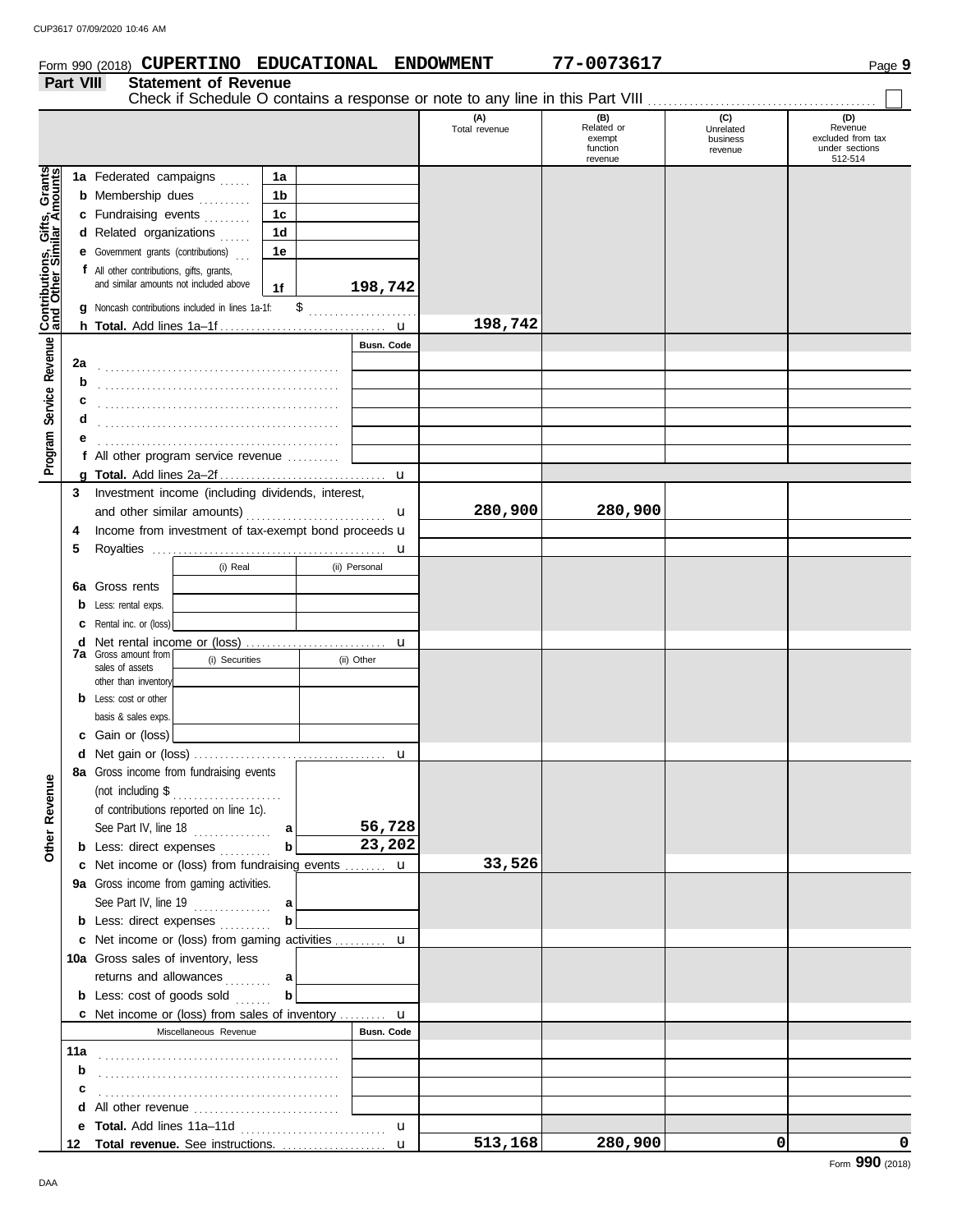## **Part IX Statement of Functional Expenses Form 990 (2018) CUPERTINO EDUCATIONAL ENDOWMENT** 77-0073617 Page 10 *Section 501(c)(3) and 501(c)(4) organizations must complete all columns. All other organizations must complete column (A).*

|              | Check if Schedule O contains a response or note to any line in this Part IX                 |                       |                                    |                                           |                                |
|--------------|---------------------------------------------------------------------------------------------|-----------------------|------------------------------------|-------------------------------------------|--------------------------------|
|              | Do not include amounts reported on lines 6b,<br>7b, 8b, 9b, and 10b of Part VIII.           | (A)<br>Total expenses | (B)<br>Program service<br>expenses | (C)<br>Management and<br>general expenses | (D)<br>Fundraising<br>expenses |
|              | 1 Grants and other assistance to domestic organizations                                     |                       |                                    |                                           |                                |
|              | and domestic governments. See Part IV, line 21                                              | 423,877               | 423,877                            |                                           |                                |
| $\mathbf{2}$ | Grants and other assistance to domestic                                                     |                       |                                    |                                           |                                |
|              | individuals. See Part IV, line 22                                                           |                       |                                    |                                           |                                |
| 3            | Grants and other assistance to foreign                                                      |                       |                                    |                                           |                                |
|              | organizations, foreign governments, and foreign                                             |                       |                                    |                                           |                                |
|              | individuals. See Part IV, lines 15 and 16                                                   |                       |                                    |                                           |                                |
| 4            | Benefits paid to or for members                                                             |                       |                                    |                                           |                                |
| 5.           | Compensation of current officers, directors,                                                | 105,000               | 63,000                             | 21,000                                    | 21,000                         |
| 6            | Compensation not included above, to disqualified                                            |                       |                                    |                                           |                                |
|              | persons (as defined under section 4958(f)(1)) and                                           |                       |                                    |                                           |                                |
|              | persons described in section 4958(c)(3)(B)                                                  |                       |                                    |                                           |                                |
| 7            | Other salaries and wages                                                                    |                       |                                    |                                           |                                |
| 8            | Pension plan accruals and contributions (include                                            |                       |                                    |                                           |                                |
|              | section 401(k) and 403(b) employer contributions)                                           |                       |                                    |                                           |                                |
| 9            | Other employee benefits                                                                     |                       |                                    |                                           |                                |
| 10           |                                                                                             | 8,467                 | 5,081                              | 1,693                                     | 1,693                          |
| 11           | Fees for services (non-employees):                                                          |                       |                                    |                                           |                                |
| а            |                                                                                             |                       |                                    |                                           |                                |
| b            | Legal                                                                                       |                       |                                    |                                           |                                |
| c            |                                                                                             |                       |                                    |                                           |                                |
| d            |                                                                                             |                       |                                    |                                           |                                |
|              | Professional fundraising services. See Part IV, line 17                                     |                       |                                    |                                           |                                |
| f            | Investment management fees                                                                  | 51,545                |                                    | 51,545                                    |                                |
| a            | Other. (If line 11g amount exceeds 10% of line 25, column                                   |                       |                                    |                                           |                                |
|              | (A) amount, list line 11g expenses on Schedule O.)                                          | 3,780                 | 2,268                              | 756                                       | 756                            |
| 12           | Advertising and promotion                                                                   | 4,828<br>20,770       | 12,462                             | 4,154                                     | 4,828<br>4,154                 |
| 13           |                                                                                             |                       |                                    |                                           |                                |
| 14<br>15     | Information technology                                                                      |                       |                                    |                                           |                                |
| 16           |                                                                                             |                       |                                    |                                           |                                |
| 17           | Travel                                                                                      |                       |                                    |                                           |                                |
| 18           | Payments of travel or entertainment expenses                                                |                       |                                    |                                           |                                |
|              | for any federal, state, or local public officials                                           |                       |                                    |                                           |                                |
| 19           | Conferences, conventions, and meetings                                                      |                       |                                    |                                           |                                |
| 20           | Interest                                                                                    |                       |                                    |                                           |                                |
| 21           | Payments to affiliates                                                                      |                       |                                    |                                           |                                |
| 22           | Depreciation, depletion, and amortization                                                   |                       |                                    |                                           |                                |
| 23           | Insurance                                                                                   |                       |                                    |                                           |                                |
| 24           | Other expenses. Itemize expenses not covered                                                |                       |                                    |                                           |                                |
|              | above (List miscellaneous expenses in line 24e. If                                          |                       |                                    |                                           |                                |
|              | line 24e amount exceeds 10% of line 25, column                                              |                       |                                    |                                           |                                |
|              | (A) amount, list line 24e expenses on Schedule O.)                                          |                       |                                    |                                           |                                |
| a<br>b       | FUNDRAISING EXPENSES<br>MISC EXPENSE                                                        | 16,668<br>2,268       | 1,360                              | 454                                       | 16,668<br>454                  |
|              |                                                                                             |                       |                                    |                                           |                                |
| c<br>d       |                                                                                             |                       |                                    |                                           |                                |
| е            |                                                                                             |                       |                                    |                                           |                                |
| 25           | Total functional expenses. Add lines 1 through 24e                                          | 637,203               | 508,048                            | 79,602                                    | 49,553                         |
| 26           | Joint costs. Complete this line only if the                                                 |                       |                                    |                                           |                                |
|              | organization reported in column (B) joint costs<br>from a combined educational campaign and |                       |                                    |                                           |                                |
|              | fundraising solicitation. Check here $\mathbf{u}$  <br>if                                   |                       |                                    |                                           |                                |
|              | following SOP 98-2 (ASC 958-720)                                                            |                       |                                    |                                           |                                |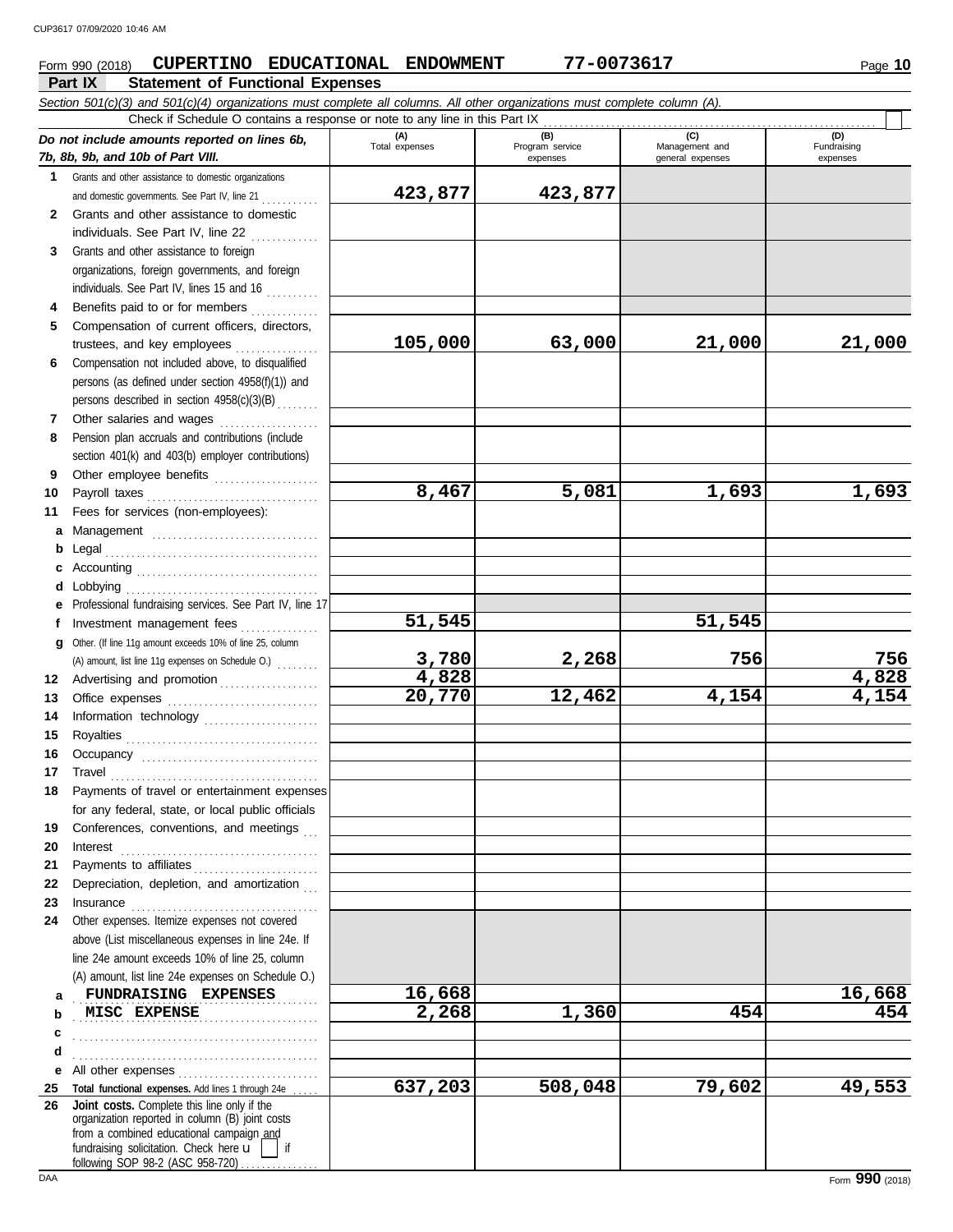|                 |        | Form 990 (2018)                                             |                                                    | CUPERTINO EDUCATIONAL ENDOWMENT                                                                     |     |                         | 77-0073617               |                | Page 11            |
|-----------------|--------|-------------------------------------------------------------|----------------------------------------------------|-----------------------------------------------------------------------------------------------------|-----|-------------------------|--------------------------|----------------|--------------------|
|                 | Part X |                                                             | <b>Balance Sheet</b>                               |                                                                                                     |     |                         |                          |                |                    |
|                 |        |                                                             |                                                    | Check if Schedule O contains a response or note to any line in this Part X.                         |     |                         |                          |                |                    |
|                 |        |                                                             |                                                    |                                                                                                     |     |                         | (A)<br>Beginning of year |                | (B)<br>End of year |
|                 | 1      |                                                             |                                                    |                                                                                                     |     |                         | 227,537                  | $\mathbf{1}$   | 438,948            |
|                 | 2      |                                                             |                                                    |                                                                                                     |     |                         |                          | $\mathbf{2}$   |                    |
|                 | 3      |                                                             |                                                    |                                                                                                     |     |                         |                          | 3              |                    |
|                 | 4      | Accounts receivable, net                                    |                                                    |                                                                                                     |     |                         |                          | 4              | 275                |
|                 | 5      |                                                             |                                                    | Loans and other receivables from current and former officers, directors,                            |     |                         |                          |                |                    |
|                 |        | trustees, key employees, and highest compensated employees. |                                                    |                                                                                                     |     |                         |                          |                |                    |
|                 |        |                                                             | Complete Part II of Schedule L                     |                                                                                                     |     |                         |                          | 5              |                    |
|                 | 6      |                                                             |                                                    | Loans and other receivables from other disqualified persons (as defined under section               |     |                         |                          |                |                    |
|                 |        |                                                             |                                                    | $4958(f)(1)$ ), persons described in section $4958(c)(3)(B)$ , and contributing employers and       |     |                         |                          |                |                    |
|                 |        |                                                             |                                                    | sponsoring organizations of section 501(c)(9) voluntary employees' beneficiary                      |     |                         |                          |                |                    |
|                 |        |                                                             |                                                    |                                                                                                     |     |                         |                          | 6              |                    |
| Assets          | 7      |                                                             |                                                    |                                                                                                     |     |                         |                          | $\overline{7}$ |                    |
|                 | 8      |                                                             | Inventories for sale or use                        |                                                                                                     |     |                         |                          | 8              |                    |
|                 | 9      |                                                             |                                                    |                                                                                                     |     |                         | 3,511                    | 9              | 3,951              |
|                 |        |                                                             | 10a Land, buildings, and equipment: cost or        |                                                                                                     |     |                         |                          |                |                    |
|                 |        |                                                             |                                                    | other basis. Complete Part VI of Schedule D  10a                                                    |     |                         |                          |                |                    |
|                 | b      |                                                             | Less: accumulated depreciation                     |                                                                                                     | 10b | <u>12,710</u><br>12,710 |                          | 10c            |                    |
|                 | 11     |                                                             |                                                    |                                                                                                     |     |                         | 7,418,645                | 11             | 6,977,286          |
|                 | 12     |                                                             |                                                    |                                                                                                     |     |                         |                          | 12             |                    |
|                 | 13     |                                                             |                                                    |                                                                                                     |     | 13                      |                          |                |                    |
|                 | 14     |                                                             | Intangible assets                                  |                                                                                                     |     | 14                      |                          |                |                    |
|                 | 15     |                                                             |                                                    |                                                                                                     |     |                         |                          | 15             |                    |
|                 | 16     |                                                             |                                                    |                                                                                                     |     |                         | 7,649,693                | 16             | <u>7,420,460</u>   |
|                 | 17     |                                                             |                                                    |                                                                                                     |     |                         |                          | 17             | $\overline{5,622}$ |
|                 | 18     |                                                             |                                                    |                                                                                                     |     |                         |                          | 18             |                    |
|                 | 19     |                                                             | Deferred revenue                                   |                                                                                                     |     |                         |                          | 19             |                    |
|                 | 20     |                                                             | Tax-exempt bond liabilities                        |                                                                                                     |     |                         |                          | 20             |                    |
|                 | 21     |                                                             |                                                    | Escrow or custodial account liability. Complete Part IV of Schedule D                               |     |                         |                          | 21             |                    |
|                 | 22     |                                                             |                                                    | Loans and other payables to current and former officers, directors,                                 |     |                         |                          |                |                    |
| Liabilities     |        |                                                             |                                                    | trustees, key employees, highest compensated employees, and                                         |     |                         |                          |                |                    |
|                 |        |                                                             |                                                    | disqualified persons. Complete Part II of Schedule L                                                |     |                         |                          | 22             |                    |
|                 | 23     |                                                             |                                                    | Secured mortgages and notes payable to unrelated third parties                                      |     |                         |                          | 23             |                    |
|                 | 24     |                                                             |                                                    | Unsecured notes and loans payable to unrelated third parties                                        |     |                         |                          | 24             |                    |
|                 | 25     |                                                             |                                                    | Other liabilities (including federal income tax, payables to related third                          |     |                         |                          |                |                    |
|                 |        |                                                             |                                                    | parties, and other liabilities not included on lines 17-24). Complete Part X                        |     |                         |                          |                |                    |
|                 |        |                                                             | of Schedule D                                      |                                                                                                     |     |                         |                          | 25             | 3,109              |
|                 | 26     |                                                             |                                                    |                                                                                                     |     |                         |                          | 0<br>26        | 8,731              |
|                 |        |                                                             |                                                    | Organizations that follow SFAS 117 (ASC 958), check here $\mathbf{u}$   $\overline{\mathbf{X}}$ and |     |                         |                          |                |                    |
| <b>Balances</b> |        |                                                             |                                                    | complete lines 27 through 29, and lines 33 and 34.                                                  |     |                         |                          |                |                    |
|                 | 27     |                                                             | Unrestricted net assets                            |                                                                                                     |     |                         | 7,357,658                | 27             | 7,139,036          |
|                 | 28     |                                                             | Temporarily restricted net assets                  |                                                                                                     |     |                         | 48,773                   | 28             | 29,431             |
| Fund            | 29     |                                                             | Permanently restricted net assets                  |                                                                                                     |     |                         | 243,262                  | 29             | 243,262            |
| ŏ               |        |                                                             |                                                    | Organizations that do not follow SFAS 117 (ASC 958), check here u                                   |     | and                     |                          |                |                    |
|                 |        |                                                             | complete lines 30 through 34.                      |                                                                                                     |     |                         |                          |                |                    |
| Assets          | 30     |                                                             | Capital stock or trust principal, or current funds |                                                                                                     |     |                         |                          | 30             |                    |
|                 | 31     |                                                             |                                                    |                                                                                                     |     |                         |                          | 31             |                    |
| <b>Net</b>      | 32     |                                                             |                                                    | Retained earnings, endowment, accumulated income, or other funds                                    |     |                         |                          | 32             |                    |
|                 | 33     |                                                             |                                                    |                                                                                                     |     |                         | 7,649,693                | 33             | 7,411,729          |
|                 | 34     |                                                             |                                                    |                                                                                                     |     |                         | 7,649,693                | 34             | 7,420,460          |

Form **990** (2018)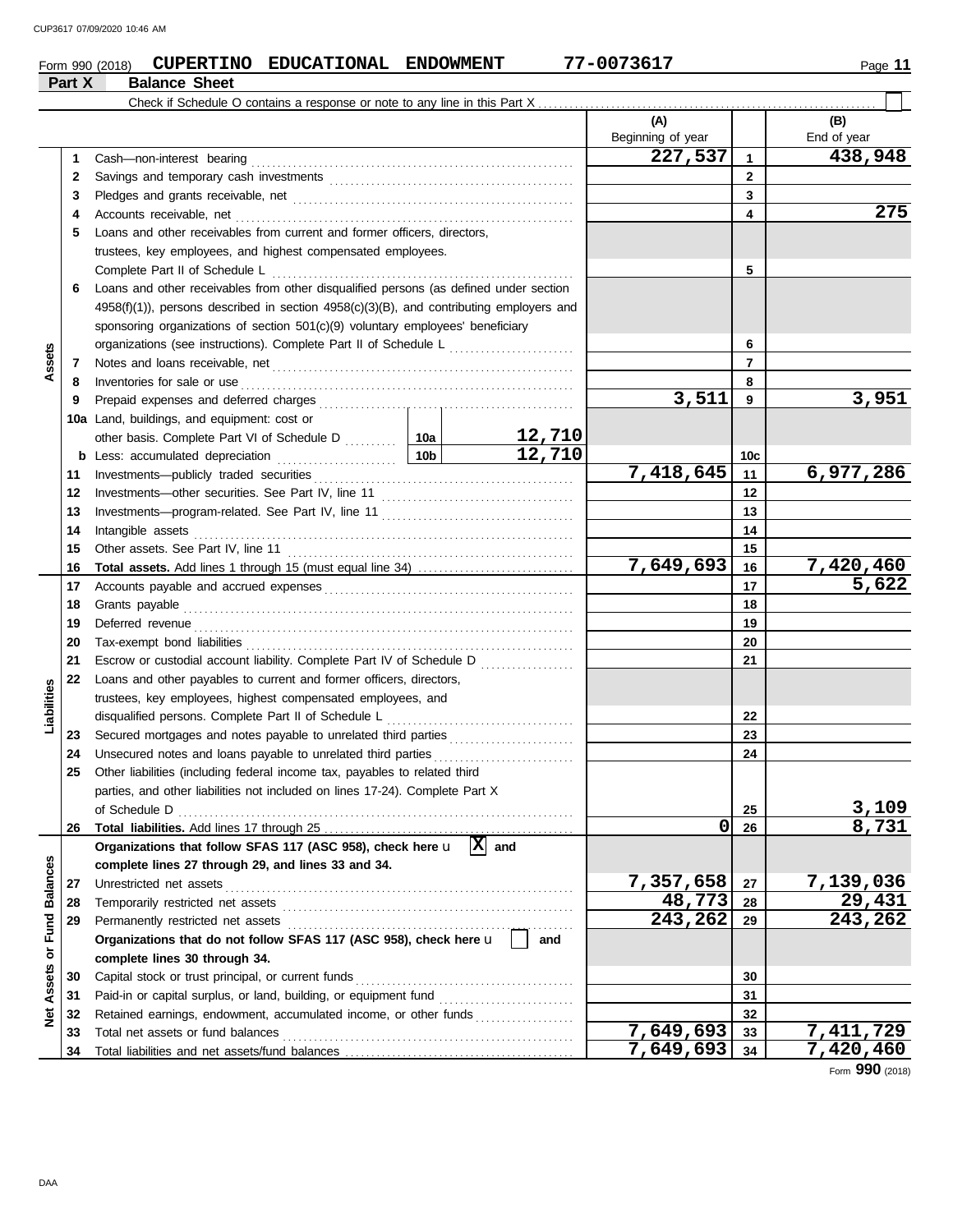|    | 77-0073617<br>Form 990 (2018) CUPERTINO EDUCATIONAL ENDOWMENT                                                         |                         |                |            | Page 12 |
|----|-----------------------------------------------------------------------------------------------------------------------|-------------------------|----------------|------------|---------|
|    | <b>Reconciliation of Net Assets</b><br>Part XI                                                                        |                         |                |            |         |
|    |                                                                                                                       |                         |                |            |         |
| 1  |                                                                                                                       | $\mathbf{1}$            |                | 513,168    |         |
| 2  |                                                                                                                       | $\overline{2}$          |                | 637,203    |         |
| 3  | Revenue less expenses. Subtract line 2 from line 1                                                                    | $\overline{3}$          |                | $-124,035$ |         |
| 4  |                                                                                                                       | $\overline{\mathbf{4}}$ | 7,649,693      |            |         |
| 5  |                                                                                                                       |                         |                | $-113,929$ |         |
| 6  |                                                                                                                       | 6                       |                |            |         |
| 7  |                                                                                                                       | $\overline{7}$          |                |            |         |
| 8  |                                                                                                                       | 8                       |                |            |         |
| 9  |                                                                                                                       | 9                       |                |            |         |
| 10 | Net assets or fund balances at end of year. Combine lines 3 through 9 (must equal Part X, line                        |                         |                |            |         |
|    | 33, column (B))                                                                                                       | 10                      | 7,411,729      |            |         |
|    | <b>Financial Statements and Reporting</b><br>Part XII                                                                 |                         |                |            |         |
|    |                                                                                                                       |                         |                |            |         |
|    |                                                                                                                       |                         |                | Yes        | No      |
| 1. | $ X $ Accrual<br>Cash<br>Accounting method used to prepare the Form 990:<br>Other                                     |                         |                |            |         |
|    | If the organization changed its method of accounting from a prior year or checked "Other," explain in                 |                         |                |            |         |
|    | Schedule O.                                                                                                           |                         |                |            |         |
|    | 2a Were the organization's financial statements compiled or reviewed by an independent accountant?                    |                         | 2a             |            | X       |
|    | If "Yes," check a box below to indicate whether the financial statements for the year were compiled or                |                         |                |            |         |
|    | reviewed on a separate basis, consolidated basis, or both:                                                            |                         |                |            |         |
|    | Separate basis<br>Consolidated basis<br>  Both consolidated and separate basis                                        |                         |                |            |         |
|    | <b>b</b> Were the organization's financial statements audited by an independent accountant?                           |                         | 2b             |            | x       |
|    | If "Yes," check a box below to indicate whether the financial statements for the year were audited on a               |                         |                |            |         |
|    | separate basis, consolidated basis, or both:                                                                          |                         |                |            |         |
|    | Consolidated basis<br>Both consolidated and separate basis<br>Separate basis                                          |                         |                |            |         |
|    | c If "Yes" to line 2a or 2b, does the organization have a committee that assumes responsibility for oversight         |                         |                |            |         |
|    | of the audit, review, or compilation of its financial statements and selection of an independent accountant?          |                         | 2c             |            |         |
|    | If the organization changed either its oversight process or selection process during the tax year, explain in         |                         |                |            |         |
|    | Schedule O.                                                                                                           |                         |                |            |         |
|    | 3a As a result of a federal award, was the organization required to undergo an audit or audits as set forth in        |                         |                |            |         |
|    | the Single Audit Act and OMB Circular A-133?                                                                          |                         | За             |            | x       |
|    | <b>b</b> If "Yes," did the organization undergo the required audit or audits? If the organization did not undergo the |                         |                |            |         |
|    | required audit or audits, explain why in Schedule O and describe any steps taken to undergo such audits.              |                         | 3 <sub>b</sub> |            |         |

Form **990** (2018)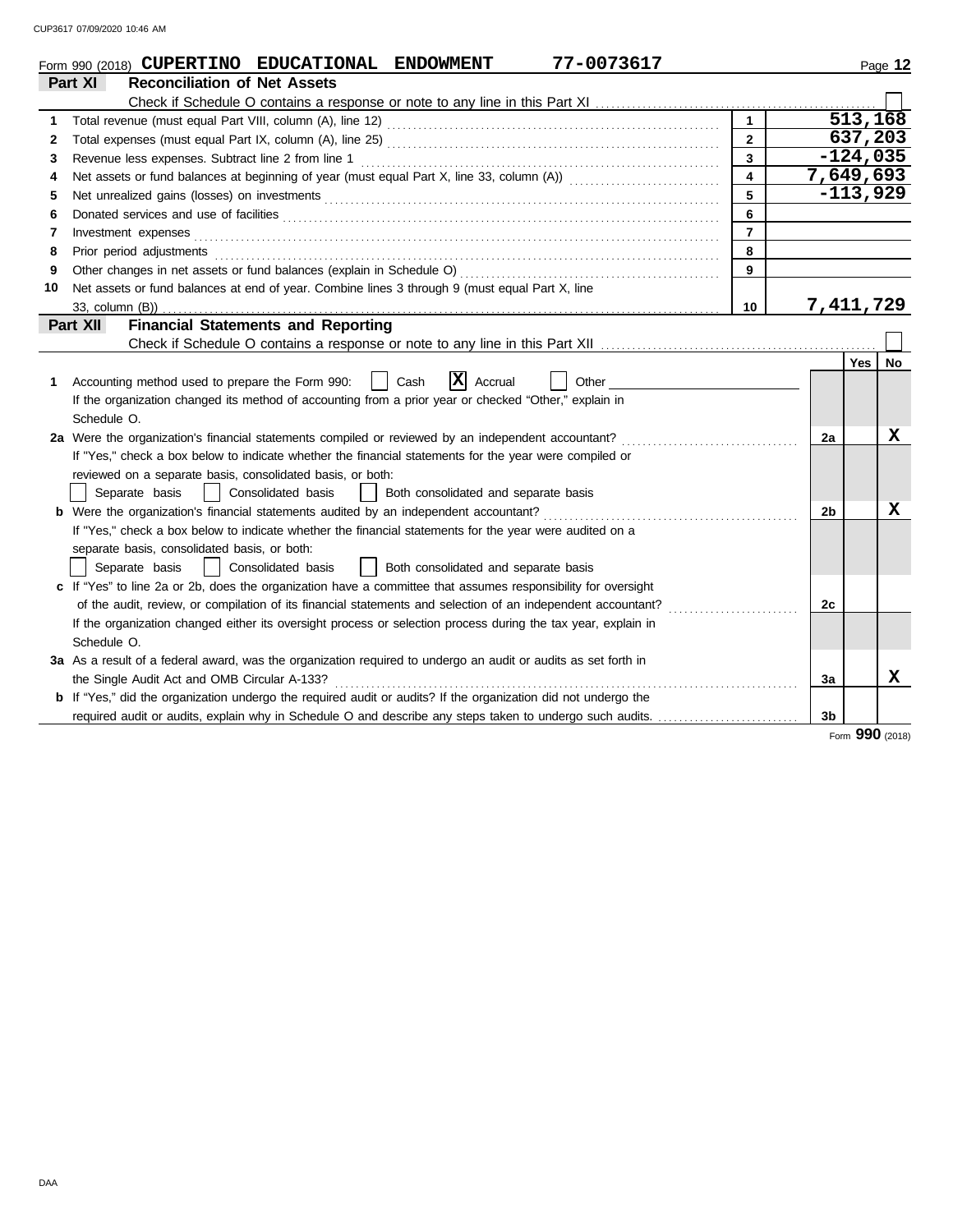**(Form 990 or 990-EZ)**

**SCHEDULE A** 

| <b>Public Charity Status and Public Support</b> |  |  |  |  |
|-------------------------------------------------|--|--|--|--|
|-------------------------------------------------|--|--|--|--|

**Complete if the organization is a section 501(c)(3) organization or a section 4947(a)(1) nonexempt charitable trust.**

|  | Name of the organizatio |
|--|-------------------------|

|        | La Attach to Form 990 or Form 990-EZ.<br>Department of the Treasury                                                   |                          |                                                            | Open to Public                                                                                                                                                                                                                                                                                                                                                                                                                                                                   |     |                          |                        |  |                    |
|--------|-----------------------------------------------------------------------------------------------------------------------|--------------------------|------------------------------------------------------------|----------------------------------------------------------------------------------------------------------------------------------------------------------------------------------------------------------------------------------------------------------------------------------------------------------------------------------------------------------------------------------------------------------------------------------------------------------------------------------|-----|--------------------------|------------------------|--|--------------------|
|        |                                                                                                                       | Internal Revenue Service |                                                            | <b>u</b> Go to <i>www.irs.gov/Form990</i> for instructions and the latest information.                                                                                                                                                                                                                                                                                                                                                                                           |     |                          |                        |  | <b>Inspection</b>  |
|        | Employer identification number<br>Name of the organization<br>EDUCATIONAL ENDOWMENT<br><b>CUPERTINO</b><br>77-0073617 |                          |                                                            |                                                                                                                                                                                                                                                                                                                                                                                                                                                                                  |     |                          |                        |  |                    |
|        | Part I                                                                                                                |                          |                                                            | Reason for Public Charity Status (All organizations must complete this part.) See instructions.                                                                                                                                                                                                                                                                                                                                                                                  |     |                          |                        |  |                    |
|        |                                                                                                                       |                          |                                                            | The organization is not a private foundation because it is: (For lines 1 through 12, check only one box.)                                                                                                                                                                                                                                                                                                                                                                        |     |                          |                        |  |                    |
| 1      |                                                                                                                       |                          |                                                            | A church, convention of churches, or association of churches described in <b>section 170(b)(1)(A)(i).</b>                                                                                                                                                                                                                                                                                                                                                                        |     |                          |                        |  |                    |
| 2      |                                                                                                                       |                          |                                                            | A school described in section 170(b)(1)(A)(ii). (Attach Schedule E (Form 990 or 990-EZ).)                                                                                                                                                                                                                                                                                                                                                                                        |     |                          |                        |  |                    |
| 3      |                                                                                                                       |                          |                                                            | A hospital or a cooperative hospital service organization described in section 170(b)(1)(A)(iii).                                                                                                                                                                                                                                                                                                                                                                                |     |                          |                        |  |                    |
|        |                                                                                                                       | city, and state:         |                                                            | A medical research organization operated in conjunction with a hospital described in section 170(b)(1)(A)(iii). Enter the hospital's name,                                                                                                                                                                                                                                                                                                                                       |     |                          |                        |  |                    |
| 5      |                                                                                                                       |                          |                                                            | An organization operated for the benefit of a college or university owned or operated by a governmental unit described in                                                                                                                                                                                                                                                                                                                                                        |     |                          |                        |  |                    |
|        |                                                                                                                       |                          | section 170(b)(1)(A)(iv). (Complete Part II.)              |                                                                                                                                                                                                                                                                                                                                                                                                                                                                                  |     |                          |                        |  |                    |
| 6<br>7 | ΙX                                                                                                                    |                          | described in section 170(b)(1)(A)(vi). (Complete Part II.) | A federal, state, or local government or governmental unit described in section 170(b)(1)(A)(v).<br>An organization that normally receives a substantial part of its support from a governmental unit or from the general public                                                                                                                                                                                                                                                 |     |                          |                        |  |                    |
| 8      |                                                                                                                       |                          |                                                            | A community trust described in section 170(b)(1)(A)(vi). (Complete Part II.)                                                                                                                                                                                                                                                                                                                                                                                                     |     |                          |                        |  |                    |
| 9      |                                                                                                                       |                          |                                                            | An agricultural research organization described in section 170(b)(1)(A)(ix) operated in conjunction with a land-grant college<br>or university or a non-land-grant college of agriculture (see instructions). Enter the name, city, and state of the college or                                                                                                                                                                                                                  |     |                          |                        |  |                    |
|        |                                                                                                                       | university:              |                                                            |                                                                                                                                                                                                                                                                                                                                                                                                                                                                                  |     |                          |                        |  |                    |
| 10     |                                                                                                                       |                          |                                                            | An organization that normally receives: (1) more than 33 1/3% of its support from contributions, membership fees, and gross<br>receipts from activities related to its exempt functions—subject to certain exceptions, and (2) no more than 33 1/3% of its<br>support from gross investment income and unrelated business taxable income (less section 511 tax) from businesses<br>acquired by the organization after June 30, 1975. See section 509(a)(2). (Complete Part III.) |     |                          |                        |  |                    |
| 11     |                                                                                                                       |                          |                                                            | An organization organized and operated exclusively to test for public safety. See section 509(a)(4).                                                                                                                                                                                                                                                                                                                                                                             |     |                          |                        |  |                    |
| 12     |                                                                                                                       |                          |                                                            | An organization organized and operated exclusively for the benefit of, to perform the functions of, or to carry out the purposes                                                                                                                                                                                                                                                                                                                                                 |     |                          |                        |  |                    |
|        |                                                                                                                       |                          |                                                            | of one or more publicly supported organizations described in section 509(a)(1) or section 509(a)(2). See section 509(a)(3).<br>Check the box in lines 12a through 12d that describes the type of supporting organization and complete lines 12e, 12f, and 12g.                                                                                                                                                                                                                   |     |                          |                        |  |                    |
|        | a                                                                                                                     |                          |                                                            | Type I. A supporting organization operated, supervised, or controlled by its supported organization(s), typically by giving                                                                                                                                                                                                                                                                                                                                                      |     |                          |                        |  |                    |
|        |                                                                                                                       |                          |                                                            | the supported organization(s) the power to regularly appoint or elect a majority of the directors or trustees of the                                                                                                                                                                                                                                                                                                                                                             |     |                          |                        |  |                    |
|        |                                                                                                                       |                          |                                                            | supporting organization. You must complete Part IV, Sections A and B.                                                                                                                                                                                                                                                                                                                                                                                                            |     |                          |                        |  |                    |
|        | b                                                                                                                     |                          |                                                            | Type II. A supporting organization supervised or controlled in connection with its supported organization(s), by having<br>control or management of the supporting organization vested in the same persons that control or manage the supported                                                                                                                                                                                                                                  |     |                          |                        |  |                    |
|        |                                                                                                                       |                          |                                                            | organization(s). You must complete Part IV, Sections A and C.                                                                                                                                                                                                                                                                                                                                                                                                                    |     |                          |                        |  |                    |
|        | с                                                                                                                     |                          |                                                            | Type III functionally integrated. A supporting organization operated in connection with, and functionally integrated with,<br>its supported organization(s) (see instructions). You must complete Part IV, Sections A, D, and E.                                                                                                                                                                                                                                                 |     |                          |                        |  |                    |
|        | d                                                                                                                     |                          |                                                            | Type III non-functionally integrated. A supporting organization operated in connection with its supported organization(s)                                                                                                                                                                                                                                                                                                                                                        |     |                          |                        |  |                    |
|        |                                                                                                                       |                          |                                                            | that is not functionally integrated. The organization generally must satisfy a distribution requirement and an attentiveness                                                                                                                                                                                                                                                                                                                                                     |     |                          |                        |  |                    |
|        |                                                                                                                       |                          |                                                            | requirement (see instructions). You must complete Part IV, Sections A and D, and Part V.                                                                                                                                                                                                                                                                                                                                                                                         |     |                          |                        |  |                    |
|        | е                                                                                                                     |                          |                                                            | Check this box if the organization received a written determination from the IRS that it is a Type I, Type II, Type III<br>functionally integrated, or Type III non-functionally integrated supporting organization.                                                                                                                                                                                                                                                             |     |                          |                        |  |                    |
|        | f                                                                                                                     |                          | Enter the number of supported organizations                |                                                                                                                                                                                                                                                                                                                                                                                                                                                                                  |     |                          |                        |  |                    |
|        | g                                                                                                                     |                          |                                                            | Provide the following information about the supported organization(s).                                                                                                                                                                                                                                                                                                                                                                                                           |     |                          |                        |  |                    |
|        |                                                                                                                       | (i) Name of supported    | (ii) EIN                                                   | (iii) Type of organization                                                                                                                                                                                                                                                                                                                                                                                                                                                       |     | (iv) Is the organization | (v) Amount of monetary |  | (vi) Amount of     |
|        |                                                                                                                       | organization             |                                                            | (described on lines 1-10                                                                                                                                                                                                                                                                                                                                                                                                                                                         |     | listed in your governing | support (see           |  | other support (see |
|        |                                                                                                                       |                          |                                                            | above (see instructions))                                                                                                                                                                                                                                                                                                                                                                                                                                                        |     | document?                | instructions)          |  | instructions)      |
|        |                                                                                                                       |                          |                                                            |                                                                                                                                                                                                                                                                                                                                                                                                                                                                                  | Yes | No                       |                        |  |                    |
| (A)    |                                                                                                                       |                          |                                                            |                                                                                                                                                                                                                                                                                                                                                                                                                                                                                  |     |                          |                        |  |                    |
| (B)    |                                                                                                                       |                          |                                                            |                                                                                                                                                                                                                                                                                                                                                                                                                                                                                  |     |                          |                        |  |                    |
| (C)    |                                                                                                                       |                          |                                                            |                                                                                                                                                                                                                                                                                                                                                                                                                                                                                  |     |                          |                        |  |                    |
| (D)    |                                                                                                                       |                          |                                                            |                                                                                                                                                                                                                                                                                                                                                                                                                                                                                  |     |                          |                        |  |                    |
| (E)    |                                                                                                                       |                          |                                                            |                                                                                                                                                                                                                                                                                                                                                                                                                                                                                  |     |                          |                        |  |                    |
|        |                                                                                                                       |                          |                                                            |                                                                                                                                                                                                                                                                                                                                                                                                                                                                                  |     |                          |                        |  |                    |
| Total  |                                                                                                                       |                          |                                                            |                                                                                                                                                                                                                                                                                                                                                                                                                                                                                  |     |                          |                        |  |                    |

**For Paperwork Reduction Act Notice, see the Instructions for Form 990 or 990-EZ.**

OMB No. 1545-0047

**2018**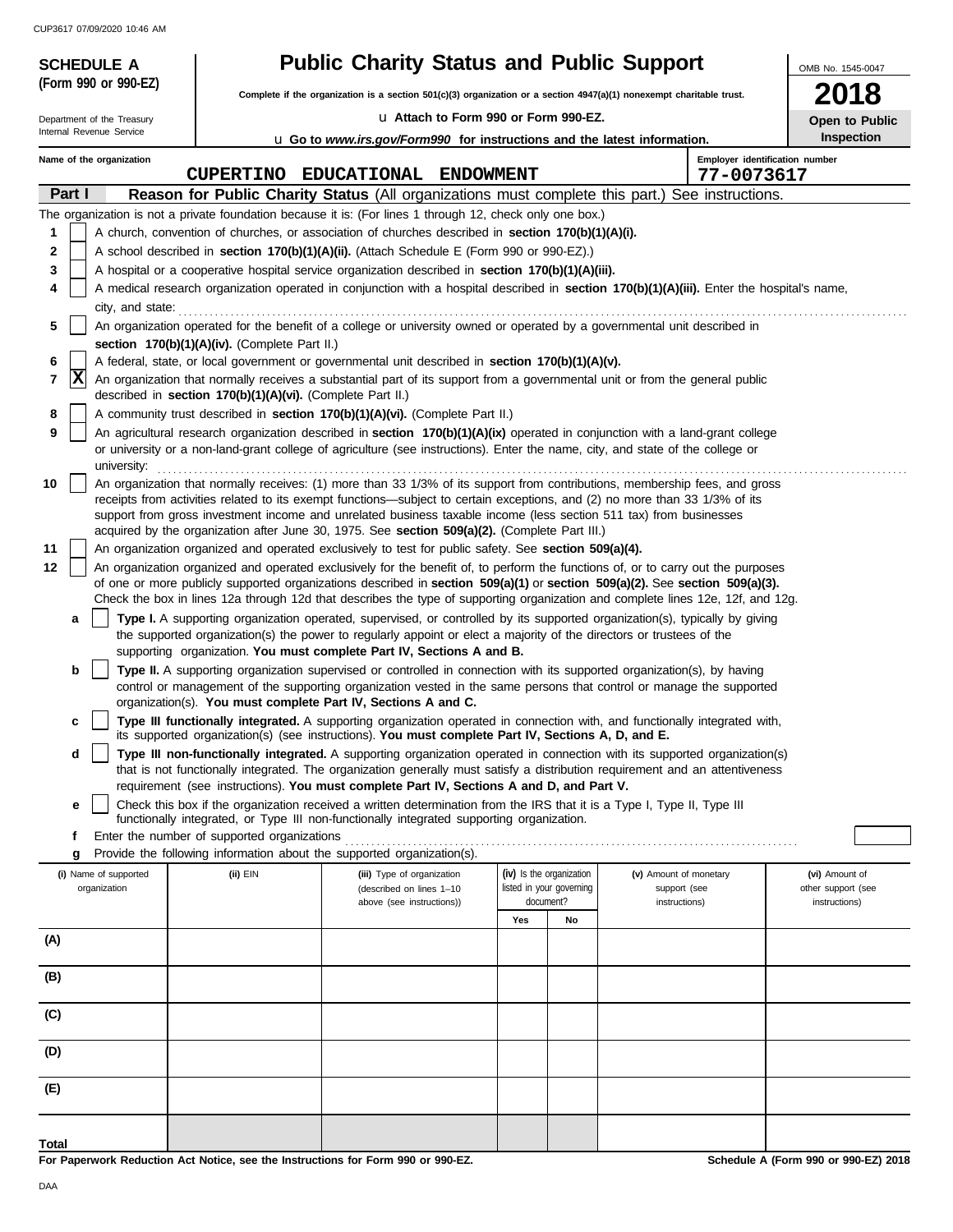**Section A. Public Support** Schedule A (Form 990 or 990-EZ) 2018 **CUPERTINO EDUCATIONAL ENDOWMENT** 77-0073617 Page 2 (Complete only if you checked the box on line 5, 7, or 8 of Part I or if the organization failed to qualify under **Part II Support Schedule for Organizations Described in Sections 170(b)(1)(A)(iv) and 170(b)(1)(A)(vi)** Part III. If the organization fails to qualify under the tests listed below, please complete Part III.)

|              | Jection A. Fublic Jupport                                                                                                                                                                                          |          |            |            |            |            |                         |
|--------------|--------------------------------------------------------------------------------------------------------------------------------------------------------------------------------------------------------------------|----------|------------|------------|------------|------------|-------------------------|
|              | Calendar year (or fiscal year beginning in)<br>$\mathbf{u}$                                                                                                                                                        | (a) 2014 | (b) 2015   | $(c)$ 2016 | (d) $2017$ | (e) $2018$ | (f) Total               |
| 1            | Gifts, grants, contributions, and<br>membership fees received. (Do not<br>include any "unusual grants.")                                                                                                           | 96,191   | 144,409    | 118,277    | 58,452     | 198,742    | 616,071                 |
| $\mathbf{2}$ | Tax revenues levied for the<br>organization's benefit and either paid<br>to or expended on its behalf                                                                                                              |          |            |            |            |            |                         |
| 3            | The value of services or facilities<br>furnished by a governmental unit to the<br>organization without charge                                                                                                      |          |            |            |            |            |                         |
| 4            | Total. Add lines 1 through 3                                                                                                                                                                                       | 96,191   | 144,409    | 118,277    | 58,452     | 198,742    | 616,071                 |
| 5            | The portion of total contributions by<br>each person (other than a<br>governmental unit or publicly<br>supported organization) included on<br>line 1 that exceeds 2% of the amount<br>shown on line 11, column (f) |          |            |            |            |            |                         |
| 6            | Public support. Subtract line 5 from line 4                                                                                                                                                                        |          |            |            |            |            | 616,071                 |
|              | <b>Section B. Total Support</b>                                                                                                                                                                                    |          |            |            |            |            |                         |
|              | Calendar year (or fiscal year beginning in)<br>u                                                                                                                                                                   | (a) 2014 | (b) $2015$ | $(c)$ 2016 | (d) $2017$ | (e) 2018   | (f) Total               |
| 7            | Amounts from line 4<br>.                                                                                                                                                                                           | 96,191   | 144,409    | 118,277    | 58,452     | 198,742    | 616,071                 |
| 8            | Gross income from interest, dividends,<br>payments received on securities loans,<br>rents, royalties, and income from<br>similar sources $\ldots, \ldots, \ldots, \ldots, \ldots, \ldots$                          | 148,092  | 134,533    | 119,728    | 161,556    | 280,900    | 844,809                 |
| 9            | Net income from unrelated business<br>activities, whether or not the business<br>is regularly carried on                                                                                                           |          |            |            |            |            |                         |
| 10           | Other income. Do not include gain or<br>loss from the sale of capital assets                                                                                                                                       |          |            |            |            |            |                         |
| 11           | Total support. Add lines 7 through 10                                                                                                                                                                              |          |            |            |            |            | 1,460,880               |
| 12           | Gross receipts from related activities, etc. (see instructions)                                                                                                                                                    |          |            |            |            | 12         | 684,944                 |
| 13           | First five years. If the Form 990 is for the organization's first, second, third, fourth, or fifth tax year as a section 501(c)(3)                                                                                 |          |            |            |            |            |                         |
|              | organization, check this box and stop here                                                                                                                                                                         |          |            |            |            |            |                         |
|              | Section C. Computation of Public Support Percentage                                                                                                                                                                |          |            |            |            |            |                         |
| 14           | Public support percentage for 2018 (line 6, column (f) divided by line 11, column (f) [[[[[[[[[[[[[[[[[[[[[[[                                                                                                      |          |            |            |            | 14         | 42.17%                  |
| 15           | Public support percentage from 2017 Schedule A, Part II, line 14                                                                                                                                                   |          |            |            |            | 15         | 40.49%                  |
| 16a          | 33 1/3% support test-2018. If the organization did not check the box on line 13, and line 14 is 33 1/3% or more, check this                                                                                        |          |            |            |            |            |                         |
|              | box and stop here. The organization qualifies as a publicly supported organization                                                                                                                                 |          |            |            |            |            | $\overline{\mathbf{x}}$ |
| b            | 33 1/3% support test—2017. If the organization did not check a box on line 13 or 16a, and line 15 is 33 1/3% or more, check                                                                                        |          |            |            |            |            |                         |
|              | this box and stop here. The organization qualifies as a publicly supported organization                                                                                                                            |          |            |            |            |            |                         |
| 17a          | 10%-facts-and-circumstances test-2018. If the organization did not check a box on line 13, 16a, or 16b, and line 14 is                                                                                             |          |            |            |            |            |                         |
|              | 10% or more, and if the organization meets the "facts-and-circumstances" test, check this box and stop here. Explain in                                                                                            |          |            |            |            |            |                         |
|              | Part VI how the organization meets the "facts-and-circumstances" test. The organization qualifies as a publicly supported<br>organization                                                                          |          |            |            |            |            |                         |
| b            | 10%-facts-and-circumstances test-2017. If the organization did not check a box on line 13, 16a, 16b, or 17a, and line                                                                                              |          |            |            |            |            |                         |
|              | 15 is 10% or more, and if the organization meets the "facts-and-circumstances" test, check this box and stop here.                                                                                                 |          |            |            |            |            |                         |
|              | Explain in Part VI how the organization meets the "facts-and-circumstances" test. The organization qualifies as a publicly<br>supported organization                                                               |          |            |            |            |            |                         |
| 18           | Private foundation. If the organization did not check a box on line 13, 16a, 16b, 17a, or 17b, check this box and see<br>instructions                                                                              |          |            |            |            |            |                         |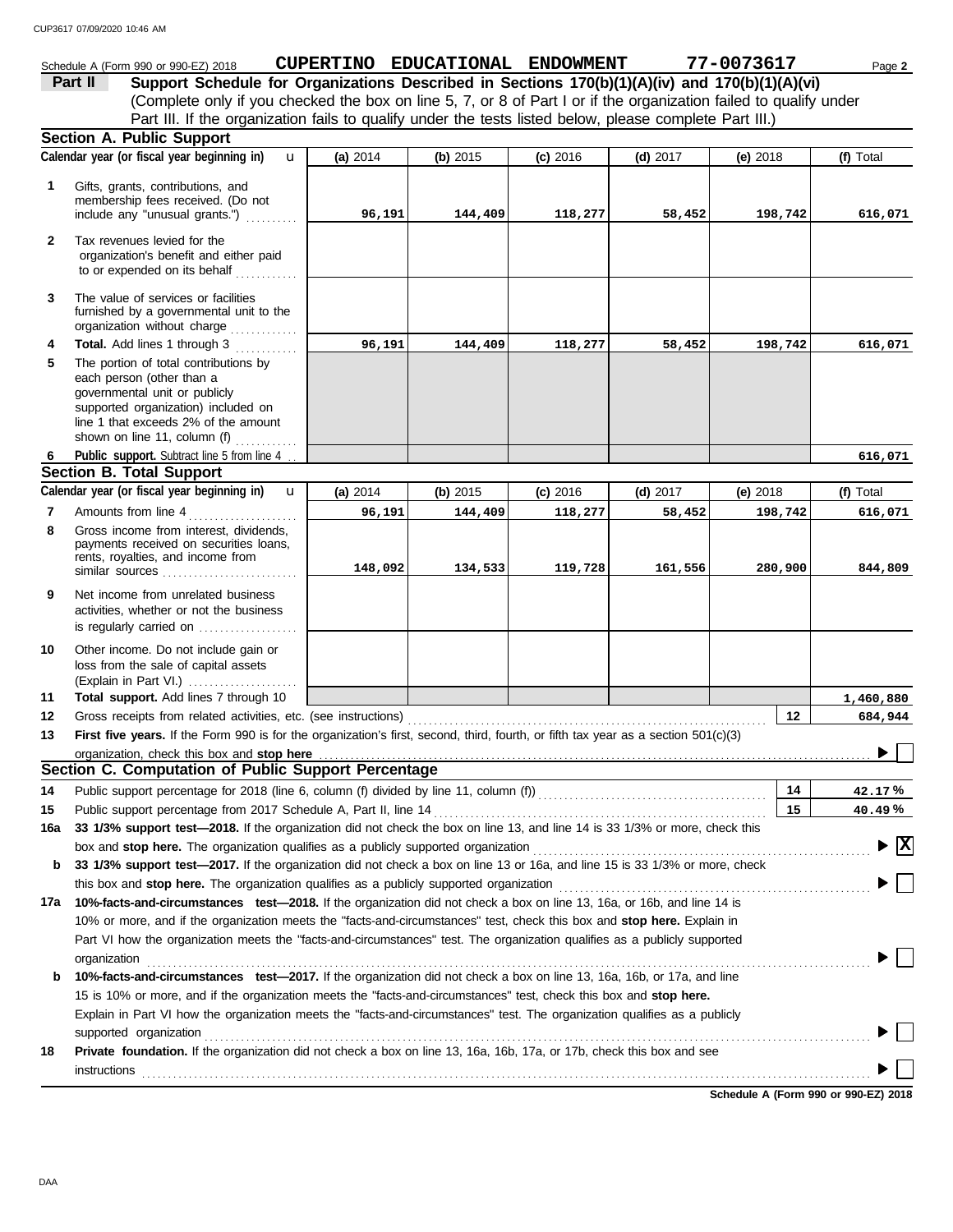|              | Schedule A (Form 990 or 990-EZ) 2018                                                                                                                                              |          |          | CUPERTINO EDUCATIONAL ENDOWMENT |            | 77-0073617 | Page 3    |
|--------------|-----------------------------------------------------------------------------------------------------------------------------------------------------------------------------------|----------|----------|---------------------------------|------------|------------|-----------|
|              | Part III<br>Support Schedule for Organizations Described in Section 509(a)(2)                                                                                                     |          |          |                                 |            |            |           |
|              | (Complete only if you checked the box on line 10 of Part I or if the organization failed to qualify under Part II.                                                                |          |          |                                 |            |            |           |
|              | If the organization fails to qualify under the tests listed below, please complete Part II.)                                                                                      |          |          |                                 |            |            |           |
|              | <b>Section A. Public Support</b>                                                                                                                                                  |          |          |                                 |            |            |           |
|              | Calendar year (or fiscal year beginning in)<br>$\mathbf{u}$                                                                                                                       | (a) 2014 | (b) 2015 | $(c)$ 2016                      | (d) $2017$ | (e) $2018$ | (f) Total |
| $\mathbf{1}$ | Gifts, grants, contributions, and membership<br>fees received. (Do not include any "unusual grants.")                                                                             |          |          |                                 |            |            |           |
| $\mathbf{2}$ | Gross receipts from admissions, merchandise<br>sold or services performed, or facilities<br>furnished in any activity that is related to the<br>organization's tax-exempt purpose |          |          |                                 |            |            |           |
| 3            | Gross receipts from activities that are not an<br>unrelated trade or business under section 513                                                                                   |          |          |                                 |            |            |           |
| 4            | Tax revenues levied for the<br>organization's benefit and either paid<br>to or expended on its behalf                                                                             |          |          |                                 |            |            |           |
| 5            | The value of services or facilities<br>furnished by a governmental unit to the<br>organization without charge                                                                     |          |          |                                 |            |            |           |
| 6            | Total. Add lines 1 through 5                                                                                                                                                      |          |          |                                 |            |            |           |
|              | <b>7a</b> Amounts included on lines 1, 2, and 3<br>received from disqualified persons                                                                                             |          |          |                                 |            |            |           |
| b            | Amounts included on lines 2 and 3<br>received from other than disqualified<br>persons that exceed the greater of \$5,000<br>or 1% of the amount on line 13 for the year           |          |          |                                 |            |            |           |
| c            | Add lines 7a and 7b                                                                                                                                                               |          |          |                                 |            |            |           |
| 8            | Public support. (Subtract line 7c from                                                                                                                                            |          |          |                                 |            |            |           |
|              | <b>Section B. Total Support</b>                                                                                                                                                   |          |          |                                 |            |            |           |
|              | Calendar year (or fiscal year beginning in)<br>$\mathbf{u}$                                                                                                                       | (a) 2014 | (b) 2015 | $(c)$ 2016                      | $(d)$ 2017 | (e) 2018   | (f) Total |
| 9            | Amounts from line 6                                                                                                                                                               |          |          |                                 |            |            |           |
| 10a          | Gross income from interest, dividends,<br>payments received on securities loans, rents,<br>royalties, and income from similar sources                                             |          |          |                                 |            |            |           |
| b            | Unrelated business taxable income (less<br>section 511 taxes) from businesses<br>acquired after June 30, 1975                                                                     |          |          |                                 |            |            |           |
|              | c Add lines 10a and 10b $\ldots$                                                                                                                                                  |          |          |                                 |            |            |           |
| 11           | Net income from unrelated business<br>activities not included in line 10b, whether<br>or not the business is regularly carried on                                                 |          |          |                                 |            |            |           |
| 12           | Other income. Do not include gain or<br>loss from the sale of capital assets                                                                                                      |          |          |                                 |            |            |           |
| 13           | Total support. (Add lines 9, 10c, 11,                                                                                                                                             |          |          |                                 |            |            |           |
| 14           | First five years. If the Form 990 is for the organization's first, second, third, fourth, or fifth tax year as a section 501(c)(3)<br>organization, check this box and stop here  |          |          |                                 |            |            |           |
|              | Section C. Computation of Public Support Percentage                                                                                                                               |          |          |                                 |            |            |           |
| 15           |                                                                                                                                                                                   |          |          |                                 |            | 15         | %         |
| 16           |                                                                                                                                                                                   |          |          |                                 |            | 16         | %         |
|              | Section D. Computation of Investment Income Percentage                                                                                                                            |          |          |                                 |            |            |           |
| 17           |                                                                                                                                                                                   |          |          |                                 |            | 17         | %         |
| 18           | Investment income percentage from 2017 Schedule A, Part III, line 17                                                                                                              |          |          |                                 |            | 18         | %         |
| 19a          | 33 1/3% support tests-2018. If the organization did not check the box on line 14, and line 15 is more than 33 1/3%, and line                                                      |          |          |                                 |            |            |           |
|              |                                                                                                                                                                                   |          |          |                                 |            |            |           |
| b            | 33 1/3% support tests-2017. If the organization did not check a box on line 14 or line 19a, and line 16 is more than 33 1/3%, and                                                 |          |          |                                 |            |            |           |
|              |                                                                                                                                                                                   |          |          |                                 |            |            |           |
| 20           |                                                                                                                                                                                   |          |          |                                 |            |            |           |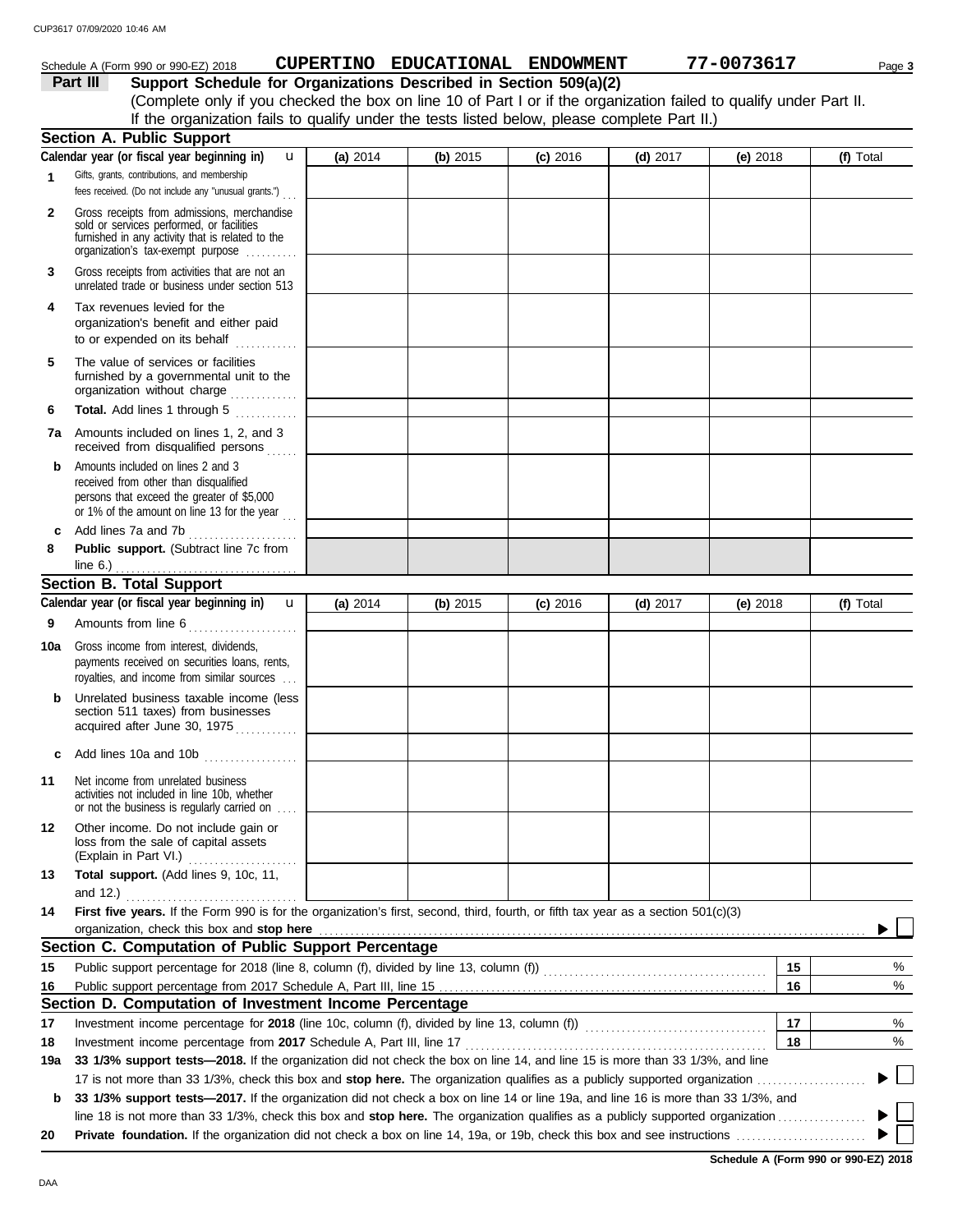|                | CUPERTINO EDUCATIONAL ENDOWMENT<br>Schedule A (Form 990 or 990-EZ) 2018                                                                                                                                              | 77-0073617                           |     | Page 4 |
|----------------|----------------------------------------------------------------------------------------------------------------------------------------------------------------------------------------------------------------------|--------------------------------------|-----|--------|
| <b>Part IV</b> | <b>Supporting Organizations</b>                                                                                                                                                                                      |                                      |     |        |
|                | (Complete only if you checked a box in line 12 on Part I. If you checked 12a of Part I, complete Sections A                                                                                                          |                                      |     |        |
|                | and B. If you checked 12b of Part I, complete Sections A and C. If you checked 12c of Part I, complete                                                                                                               |                                      |     |        |
|                | Sections A, D, and E. If you checked 12d of Part I, complete Sections A and D, and complete Part V.)                                                                                                                 |                                      |     |        |
|                | Section A. All Supporting Organizations                                                                                                                                                                              |                                      |     |        |
|                |                                                                                                                                                                                                                      |                                      | Yes | No     |
| 1              | Are all of the organization's supported organizations listed by name in the organization's governing                                                                                                                 |                                      |     |        |
|                | documents? If "No," describe in Part VI how the supported organizations are designated. If designated by                                                                                                             |                                      |     |        |
|                | class or purpose, describe the designation. If historic and continuing relationship, explain.                                                                                                                        | 1                                    |     |        |
| 2              | Did the organization have any supported organization that does not have an IRS determination of status                                                                                                               |                                      |     |        |
|                | under section 509(a)(1) or (2)? If "Yes," explain in Part VI how the organization determined that the supported                                                                                                      |                                      |     |        |
|                | organization was described in section $509(a)(1)$ or (2).                                                                                                                                                            | $\mathbf{2}$                         |     |        |
| За             | Did the organization have a supported organization described in section $501(c)(4)$ , (5), or (6)? If "Yes," answer                                                                                                  |                                      |     |        |
|                | $(b)$ and $(c)$ below.                                                                                                                                                                                               | 3a                                   |     |        |
| b              | Did the organization confirm that each supported organization qualified under section $501(c)(4)$ , $(5)$ , or $(6)$ and                                                                                             |                                      |     |        |
|                | satisfied the public support tests under section 509(a)(2)? If "Yes," describe in Part VI when and how the                                                                                                           |                                      |     |        |
|                | organization made the determination.                                                                                                                                                                                 | 3 <sub>b</sub>                       |     |        |
| c              | Did the organization ensure that all support to such organizations was used exclusively for section $170(c)(2)(B)$                                                                                                   |                                      |     |        |
|                | purposes? If "Yes," explain in Part VI what controls the organization put in place to ensure such use.                                                                                                               | 3c                                   |     |        |
| 4a             | Was any supported organization not organized in the United States ("foreign supported organization")? If                                                                                                             | 4a                                   |     |        |
| b              | "Yes," and if you checked 12a or 12b in Part I, answer (b) and (c) below.<br>Did the organization have ultimate control and discretion in deciding whether to make grants to the foreign                             |                                      |     |        |
|                | supported organization? If "Yes," describe in Part VI how the organization had such control and discretion                                                                                                           |                                      |     |        |
|                | despite being controlled or supervised by or in connection with its supported organizations.                                                                                                                         | 4b                                   |     |        |
| c              | Did the organization support any foreign supported organization that does not have an IRS determination                                                                                                              |                                      |     |        |
|                | under sections $501(c)(3)$ and $509(a)(1)$ or (2)? If "Yes," explain in Part VI what controls the organization used                                                                                                  |                                      |     |        |
|                | to ensure that all support to the foreign supported organization was used exclusively for section $170(c)(2)(B)$                                                                                                     |                                      |     |        |
|                | purposes.                                                                                                                                                                                                            | 4c                                   |     |        |
| 5a             | Did the organization add, substitute, or remove any supported organizations during the tax year? If "Yes,"                                                                                                           |                                      |     |        |
|                | answer (b) and (c) below (if applicable). Also, provide detail in Part VI, including (i) the names and EIN                                                                                                           |                                      |     |        |
|                | numbers of the supported organizations added, substituted, or removed; (ii) the reasons for each such action;                                                                                                        |                                      |     |        |
|                | (iii) the authority under the organization's organizing document authorizing such action; and (iv) how the action                                                                                                    |                                      |     |        |
|                | was accomplished (such as by amendment to the organizing document).                                                                                                                                                  | 5a                                   |     |        |
| b              | Type I or Type II only. Was any added or substituted supported organization part of a class already                                                                                                                  |                                      |     |        |
|                | designated in the organization's organizing document?                                                                                                                                                                | 5b                                   |     |        |
|                | Substitutions only. Was the substitution the result of an event beyond the organization's control?                                                                                                                   | 5c                                   |     |        |
|                | Did the organization provide support (whether in the form of grants or the provision of services or facilities) to                                                                                                   |                                      |     |        |
|                | anyone other than (i) its supported organizations, (ii) individuals that are part of the charitable class benefited                                                                                                  |                                      |     |        |
|                | by one or more of its supported organizations, or (iii) other supporting organizations that also support or                                                                                                          |                                      |     |        |
|                | benefit one or more of the filing organization's supported organizations? If "Yes," provide detail in Part VI.                                                                                                       | 6                                    |     |        |
| 7              | Did the organization provide a grant, loan, compensation, or other similar payment to a substantial contributor                                                                                                      |                                      |     |        |
|                | (as defined in section $4958(c)(3)(C)$ ), a family member of a substantial contributor, or a 35% controlled entity                                                                                                   |                                      |     |        |
|                | with regard to a substantial contributor? If "Yes," complete Part I of Schedule L (Form 990 or 990-EZ).                                                                                                              | 7                                    |     |        |
| 8              | Did the organization make a loan to a disqualified person (as defined in section 4958) not described in line 7?                                                                                                      |                                      |     |        |
|                | If "Yes," complete Part I of Schedule L (Form 990 or 990-EZ).                                                                                                                                                        | 8                                    |     |        |
| 9а             | Was the organization controlled directly or indirectly at any time during the tax year by one or more<br>disqualified persons as defined in section 4946 (other than foundation managers and organizations described |                                      |     |        |
|                | in section 509(a)(1) or (2))? If "Yes," provide detail in Part VI.                                                                                                                                                   | 9a                                   |     |        |
| b              | Did one or more disqualified persons (as defined in line 9a) hold a controlling interest in any entity in which                                                                                                      |                                      |     |        |
|                | the supporting organization had an interest? If "Yes," provide detail in Part VI.                                                                                                                                    | 9b                                   |     |        |
| c              | Did a disqualified person (as defined in line 9a) have an ownership interest in, or derive any personal benefit                                                                                                      |                                      |     |        |
|                | from, assets in which the supporting organization also had an interest? If "Yes," provide detail in Part VI.                                                                                                         | 9c                                   |     |        |
| 10a            | Was the organization subject to the excess business holdings rules of section 4943 because of section                                                                                                                |                                      |     |        |
|                | 4943(f) (regarding certain Type II supporting organizations, and all Type III non-functionally integrated                                                                                                            |                                      |     |        |
|                | supporting organizations)? If "Yes," answer 10b below.                                                                                                                                                               | 10a                                  |     |        |
| b              | Did the organization have any excess business holdings in the tax year? (Use Schedule C, Form 4720, to                                                                                                               |                                      |     |        |
|                | determine whether the organization had excess business holdings.)                                                                                                                                                    | 10 <sub>b</sub>                      |     |        |
|                |                                                                                                                                                                                                                      | Schedule A (Form 990 or 990-F7) 2018 |     |        |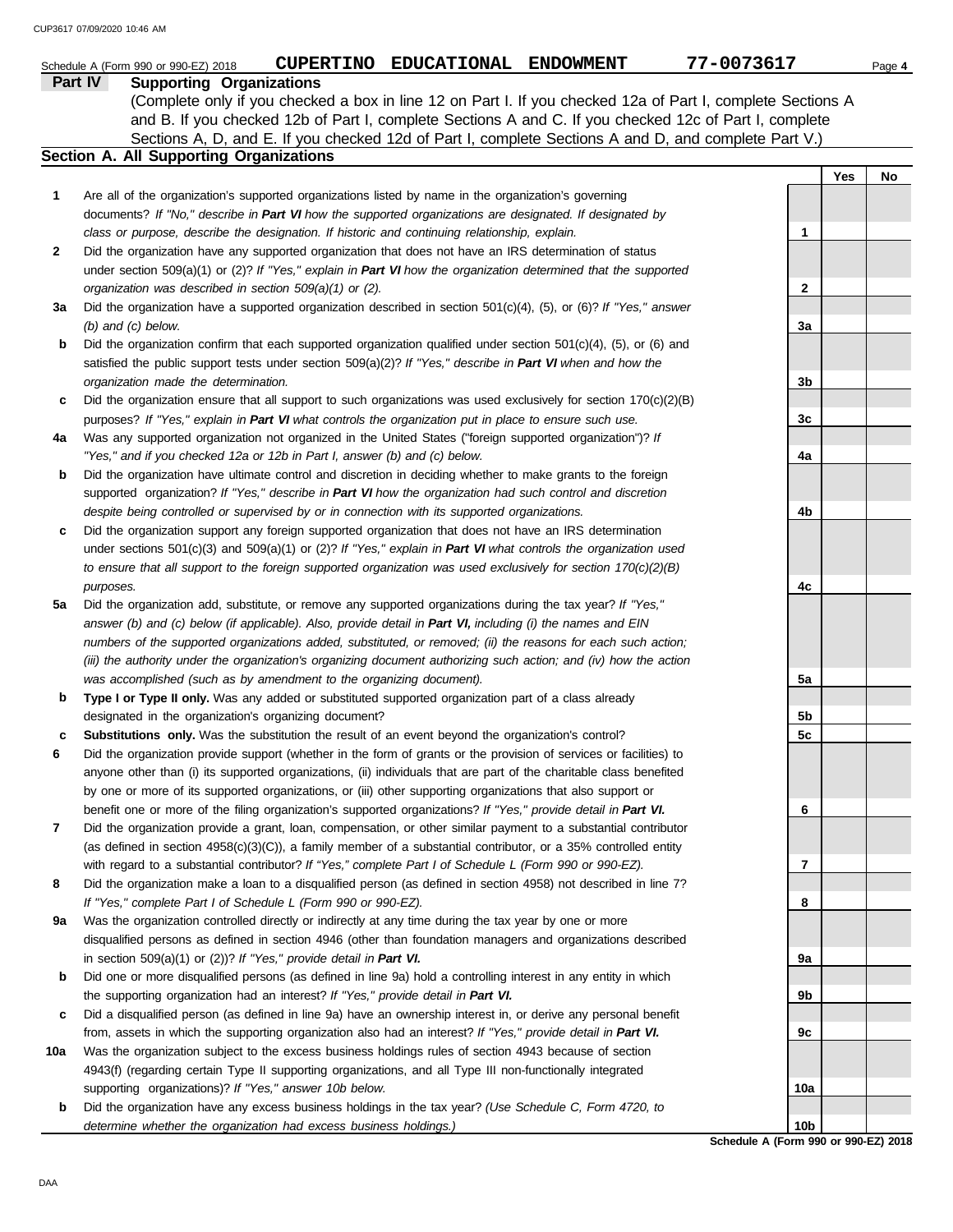|    | 77-0073617<br><b>EDUCATIONAL</b><br><b>ENDOWMENT</b><br><b>CUPERTINO</b><br>Schedule A (Form 990 or 990-EZ) 2018<br><b>Part IV</b><br><b>Supporting Organizations (continued)</b>                                         |                 |     | Page 5 |
|----|---------------------------------------------------------------------------------------------------------------------------------------------------------------------------------------------------------------------------|-----------------|-----|--------|
|    |                                                                                                                                                                                                                           |                 | Yes | No     |
| 11 | Has the organization accepted a gift or contribution from any of the following persons?                                                                                                                                   |                 |     |        |
| а  | A person who directly or indirectly controls, either alone or together with persons described in (b) and (c)                                                                                                              |                 |     |        |
|    | below, the governing body of a supported organization?                                                                                                                                                                    | 11a             |     |        |
|    | <b>b</b> A family member of a person described in (a) above?                                                                                                                                                              | 11 <sub>b</sub> |     |        |
|    | c A 35% controlled entity of a person described in (a) or (b) above? If "Yes" to a, b, or c, provide detail in Part VI.                                                                                                   | 11c             |     |        |
|    | <b>Section B. Type I Supporting Organizations</b>                                                                                                                                                                         |                 |     |        |
|    |                                                                                                                                                                                                                           |                 | Yes | No     |
| 1  | Did the directors, trustees, or membership of one or more supported organizations have the power to<br>regularly appoint or elect at least a majority of the organization's directors or trustees at all times during the |                 |     |        |
|    | tax year? If "No," describe in Part VI how the supported organization(s) effectively operated, supervised, or                                                                                                             |                 |     |        |
|    | controlled the organization's activities. If the organization had more than one supported organization,                                                                                                                   |                 |     |        |
|    | describe how the powers to appoint and/or remove directors or trustees were allocated among the supported                                                                                                                 |                 |     |        |
|    | organizations and what conditions or restrictions, if any, applied to such powers during the tax year.                                                                                                                    | 1               |     |        |
| 2  | Did the organization operate for the benefit of any supported organization other than the supported                                                                                                                       |                 |     |        |
|    | organization(s) that operated, supervised, or controlled the supporting organization? If "Yes," explain in Part                                                                                                           |                 |     |        |
|    | VI how providing such benefit carried out the purposes of the supported organization(s) that operated,                                                                                                                    |                 |     |        |
|    | supervised, or controlled the supporting organization.                                                                                                                                                                    | $\mathbf 2$     |     |        |
|    | Section C. Type II Supporting Organizations                                                                                                                                                                               |                 |     |        |
|    |                                                                                                                                                                                                                           |                 | Yes | No     |
| 1  | Were a majority of the organization's directors or trustees during the tax year also a majority of the directors                                                                                                          |                 |     |        |
|    | or trustees of each of the organization's supported organization(s)? If "No," describe in Part VI how control                                                                                                             |                 |     |        |
|    | or management of the supporting organization was vested in the same persons that controlled or managed                                                                                                                    |                 |     |        |
|    | the supported organization(s).                                                                                                                                                                                            | 1               |     |        |
|    | Section D. All Type III Supporting Organizations                                                                                                                                                                          |                 |     |        |
|    |                                                                                                                                                                                                                           |                 | Yes | No     |
| 1  | Did the organization provide to each of its supported organizations, by the last day of the fifth month of the                                                                                                            |                 |     |        |
|    | organization's tax year, (i) a written notice describing the type and amount of support provided during the prior tax                                                                                                     |                 |     |        |
|    | year, (ii) a copy of the Form 990 that was most recently filed as of the date of notification, and (iii) copies of the                                                                                                    |                 |     |        |
|    | organization's governing documents in effect on the date of notification, to the extent not previously provided?                                                                                                          | $\mathbf{1}$    |     |        |
| 2  | Were any of the organization's officers, directors, or trustees either (i) appointed or elected by the supported                                                                                                          |                 |     |        |
|    | organization(s) or (ii) serving on the governing body of a supported organization? If "No," explain in Part VI how                                                                                                        |                 |     |        |
|    | the organization maintained a close and continuous working relationship with the supported organization(s).                                                                                                               | 2               |     |        |
| 3  | By reason of the relationship described in (2), did the organization's supported organizations have a                                                                                                                     |                 |     |        |
|    | significant voice in the organization's investment policies and in directing the use of the organization's                                                                                                                |                 |     |        |
|    | income or assets at all times during the tax year? If "Yes," describe in Part VI the role the organization's                                                                                                              |                 |     |        |
|    | supported organizations played in this regard.<br>Section E. Type III Functionally-Integrated Supporting Organizations                                                                                                    | 3               |     |        |
| 1  | Check the box next to the method that the organization used to satisfy the Integral Part Test during the year (see instructions).                                                                                         |                 |     |        |
| а  | The organization satisfied the Activities Test. Complete line 2 below.                                                                                                                                                    |                 |     |        |
| b  | The organization is the parent of each of its supported organizations. Complete line 3 below.                                                                                                                             |                 |     |        |
| c  | The organization supported a governmental entity. Describe in Part VI how you supported a government entity (see instructions).                                                                                           |                 |     |        |
|    |                                                                                                                                                                                                                           |                 |     |        |
|    | 2 Activities Test. Answer (a) and (b) below.                                                                                                                                                                              |                 | Yes | No     |
| а  | Did substantially all of the organization's activities during the tax year directly further the exempt purposes of                                                                                                        |                 |     |        |
|    | the supported organization(s) to which the organization was responsive? If "Yes," then in Part VI identify                                                                                                                |                 |     |        |
|    | those supported organizations and explain how these activities directly furthered their exempt purposes,                                                                                                                  |                 |     |        |
|    | how the organization was responsive to those supported organizations, and how the organization determined                                                                                                                 |                 |     |        |
|    | that these activities constituted substantially all of its activities.                                                                                                                                                    | 2a              |     |        |
| b  | Did the activities described in (a) constitute activities that, but for the organization's involvement, one or more                                                                                                       |                 |     |        |
|    | of the organization's supported organization(s) would have been engaged in? If "Yes," explain in Part VI the                                                                                                              |                 |     |        |
|    | reasons for the organization's position that its supported organization(s) would have engaged in these                                                                                                                    |                 |     |        |
|    | activities but for the organization's involvement.                                                                                                                                                                        | 2b              |     |        |
| 3  | Parent of Supported Organizations. Answer (a) and (b) below.                                                                                                                                                              |                 |     |        |
| а  | Did the organization have the power to regularly appoint or elect a majority of the officers, directors, or                                                                                                               |                 |     |        |

- trustees of each of the supported organizations? *Provide details in Part VI.*
- DAA **Schedule A (Form 990 or 990-EZ) 2018 b** Did the organization exercise a substantial degree of direction over the policies, programs, and activities of each of its supported organizations? *If "Yes," describe in Part VI the role played by the organization in this regard.*

**3b**

**3a**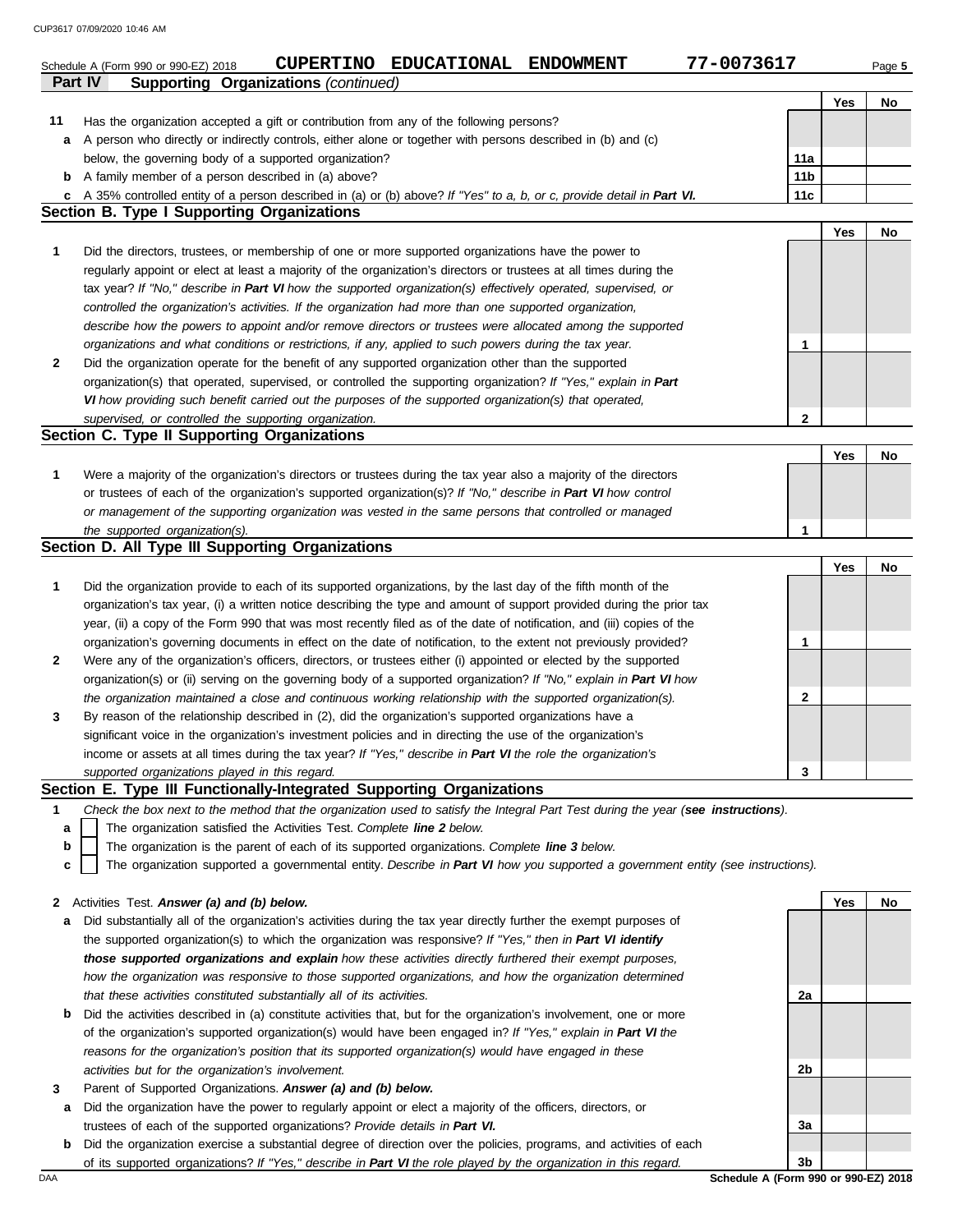| CUPERTINO EDUCATIONAL ENDOWMENT<br>Schedule A (Form 990 or 990-EZ) 2018                                                                          |                | 77-0073617     | Page 6                         |
|--------------------------------------------------------------------------------------------------------------------------------------------------|----------------|----------------|--------------------------------|
| Part V<br>Type III Non-Functionally Integrated 509(a)(3) Supporting Organizations                                                                |                |                |                                |
| $\mathbf{1}$<br>Check here if the organization satisfied the Integral Part Test as a qualifying trust on Nov. 20, 1970 (explain in Part VI). See |                |                |                                |
| <b>instructions.</b> All other Type III non-functionally integrated supporting organizations must complete Sections A through E                  |                |                |                                |
| Section A - Adjusted Net Income                                                                                                                  |                | (A) Prior Year | (B) Current Year               |
|                                                                                                                                                  |                |                | (optional)                     |
| Net short-term capital gain<br>1                                                                                                                 | 1              |                |                                |
| $\mathbf{2}$<br>Recoveries of prior-year distributions                                                                                           | $\mathbf{2}$   |                |                                |
| 3<br>Other gross income (see instructions)                                                                                                       | 3              |                |                                |
| 4<br>Add lines 1 through 3.                                                                                                                      | 4              |                |                                |
| 5<br>Depreciation and depletion                                                                                                                  | 5              |                |                                |
| 6<br>Portion of operating expenses paid or incurred for production or                                                                            |                |                |                                |
| collection of gross income or for management, conservation, or                                                                                   |                |                |                                |
| maintenance of property held for production of income (see instructions)                                                                         | 6              |                |                                |
| 7<br>Other expenses (see instructions)                                                                                                           | $\overline{7}$ |                |                                |
| Adjusted Net Income (subtract lines 5, 6, and 7 from line 4)<br>8                                                                                | 8              |                |                                |
| Section B - Minimum Asset Amount                                                                                                                 |                | (A) Prior Year | (B) Current Year<br>(optional) |
| Aggregate fair market value of all non-exempt-use assets (see<br>1                                                                               |                |                |                                |
| instructions for short tax year or assets held for part of year):                                                                                |                |                |                                |
| <b>a</b> Average monthly value of securities                                                                                                     | 1a             |                |                                |
| Average monthly cash balances<br>b                                                                                                               | 1b             |                |                                |
| <b>c</b> Fair market value of other non-exempt-use assets                                                                                        | 1c             |                |                                |
| <b>Total</b> (add lines 1a, 1b, and 1c)<br>d                                                                                                     | 1d             |                |                                |
| Discount claimed for blockage or other<br>е                                                                                                      |                |                |                                |
| factors (explain in detail in <b>Part VI)</b> :                                                                                                  |                |                |                                |
| Acquisition indebtedness applicable to non-exempt-use assets<br>$\mathbf{2}$                                                                     | $\mathbf{2}$   |                |                                |
| 3<br>Subtract line 2 from line 1d.                                                                                                               | 3              |                |                                |
| 4<br>Cash deemed held for exempt use. Enter 1-1/2% of line 3 (for greater amount,                                                                |                |                |                                |
| see instructions).                                                                                                                               | 4              |                |                                |
| 5<br>Net value of non-exempt-use assets (subtract line 4 from line 3)                                                                            | 5              |                |                                |
| 6<br>Multiply line 5 by .035.                                                                                                                    | 6              |                |                                |
| $\overline{7}$<br>Recoveries of prior-year distributions                                                                                         | $\overline{7}$ |                |                                |
| 8<br>Minimum Asset Amount (add line 7 to line 6)                                                                                                 | 8              |                |                                |
| Section C - Distributable Amount                                                                                                                 |                |                | <b>Current Year</b>            |
| Adjusted net income for prior year (from Section A, line 8, Column A)<br>1                                                                       | 1              |                |                                |
| $\mathbf{2}$<br>Enter 85% of line 1.                                                                                                             | $\mathbf{2}$   |                |                                |
| 3<br>Minimum asset amount for prior year (from Section B, line 8, Column A)                                                                      | 3              |                |                                |
| Enter greater of line 2 or line 3.<br>4                                                                                                          | 4              |                |                                |
| 5<br>Income tax imposed in prior year                                                                                                            | 5              |                |                                |
| <b>Distributable Amount.</b> Subtract line 5 from line 4, unless subject to<br>6                                                                 |                |                |                                |
| emergency temporary reduction (see instructions).                                                                                                | 6              |                |                                |

**7** instructions). Check here if the current year is the organization's first as a non-functionally integrated Type III supporting organization (see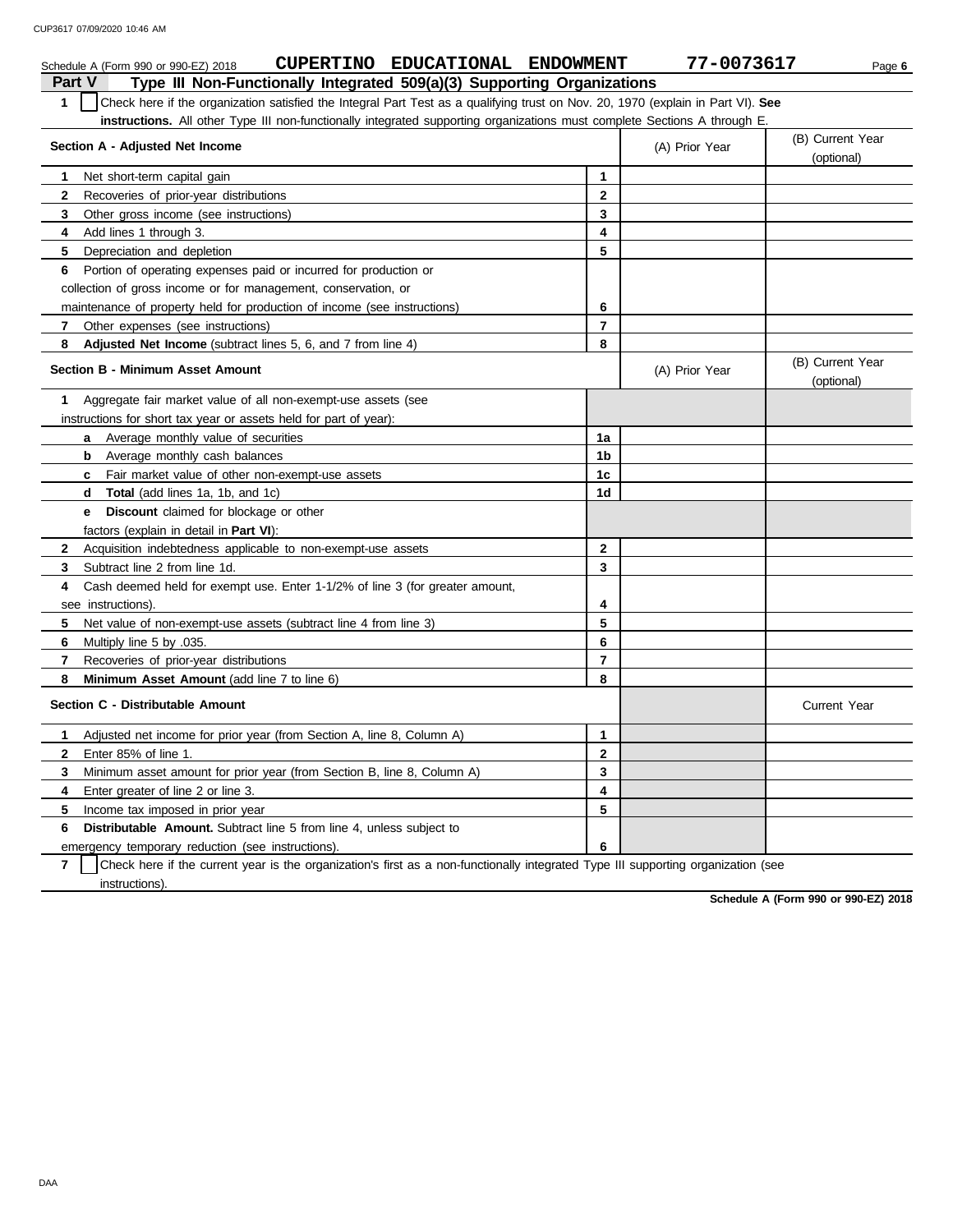|               | CUPERTINO EDUCATIONAL ENDOWMENT<br>Schedule A (Form 990 or 990-EZ) 2018                                                     |                                    | 77-0073617                                   | Page 7                                           |
|---------------|-----------------------------------------------------------------------------------------------------------------------------|------------------------------------|----------------------------------------------|--------------------------------------------------|
| <b>Part V</b> | Type III Non-Functionally Integrated 509(a)(3) Supporting Organizations (continued)                                         |                                    |                                              |                                                  |
|               | <b>Section D - Distributions</b>                                                                                            |                                    |                                              | <b>Current Year</b>                              |
| 1             | Amounts paid to supported organizations to accomplish exempt purposes                                                       |                                    |                                              |                                                  |
| $\mathbf{2}$  | Amounts paid to perform activity that directly furthers exempt purposes of supported                                        |                                    |                                              |                                                  |
|               | organizations, in excess of income from activity                                                                            |                                    |                                              |                                                  |
| 3             | Administrative expenses paid to accomplish exempt purposes of supported organizations                                       |                                    |                                              |                                                  |
| 4             | Amounts paid to acquire exempt-use assets                                                                                   |                                    |                                              |                                                  |
| 5             | Qualified set-aside amounts (prior IRS approval required)                                                                   |                                    |                                              |                                                  |
| 6             | Other distributions (describe in Part VI). See instructions.                                                                |                                    |                                              |                                                  |
| 7             | Total annual distributions. Add lines 1 through 6.                                                                          |                                    |                                              |                                                  |
| 8             | Distributions to attentive supported organizations to which the organization is responsive                                  |                                    |                                              |                                                  |
|               | (provide details in Part VI). See instructions.                                                                             |                                    |                                              |                                                  |
| 9             | Distributable amount for 2018 from Section C, line 6                                                                        |                                    |                                              |                                                  |
| 10            | Line 8 amount divided by line 9 amount                                                                                      |                                    |                                              |                                                  |
|               | Section E - Distribution Allocations (see instructions)                                                                     | (i)<br><b>Excess Distributions</b> | (i)<br><b>Underdistributions</b><br>Pre-2018 | (iii)<br><b>Distributable</b><br>Amount for 2018 |
| 1.            | Distributable amount for 2018 from Section C. line 6                                                                        |                                    |                                              |                                                  |
| $\mathbf{2}$  | Underdistributions, if any, for years prior to 2018<br>(reasonable cause required-explain in Part VI). See<br>instructions. |                                    |                                              |                                                  |
| 3             | Excess distributions carryover, if any, to 2018                                                                             |                                    |                                              |                                                  |
|               |                                                                                                                             |                                    |                                              |                                                  |
|               |                                                                                                                             |                                    |                                              |                                                  |
|               |                                                                                                                             |                                    |                                              |                                                  |
|               |                                                                                                                             |                                    |                                              |                                                  |
|               |                                                                                                                             |                                    |                                              |                                                  |
|               | f Total of lines 3a through e                                                                                               |                                    |                                              |                                                  |
|               | <b>g</b> Applied to underdistributions of prior years                                                                       |                                    |                                              |                                                  |
|               | h Applied to 2018 distributable amount                                                                                      |                                    |                                              |                                                  |
|               | <i>i</i> Carryover from 2013 not applied (see instructions)                                                                 |                                    |                                              |                                                  |
|               | Remainder. Subtract lines 3g, 3h, and 3i from 3f.                                                                           |                                    |                                              |                                                  |
| 4             | Distributions for 2018 from                                                                                                 |                                    |                                              |                                                  |
|               | \$<br>Section D, line 7:                                                                                                    |                                    |                                              |                                                  |
|               | <b>a</b> Applied to underdistributions of prior years                                                                       |                                    |                                              |                                                  |
|               | <b>b</b> Applied to 2018 distributable amount                                                                               |                                    |                                              |                                                  |
|               | c Remainder. Subtract lines 4a and 4b from 4.                                                                               |                                    |                                              |                                                  |
| 5             | Remaining underdistributions for years prior to 2018, if                                                                    |                                    |                                              |                                                  |
|               | any. Subtract lines 3g and 4a from line 2. For result                                                                       |                                    |                                              |                                                  |
|               | greater than zero, explain in Part VI. See instructions.                                                                    |                                    |                                              |                                                  |
| 6             | Remaining underdistributions for 2018. Subtract lines 3h                                                                    |                                    |                                              |                                                  |
|               | and 4b from line 1. For result greater than zero, explain in                                                                |                                    |                                              |                                                  |
|               | Part VI. See instructions.                                                                                                  |                                    |                                              |                                                  |
| 7             | Excess distributions carryover to 2019. Add lines 3j                                                                        |                                    |                                              |                                                  |
|               | and 4c.                                                                                                                     |                                    |                                              |                                                  |
| 8             | Breakdown of line 7:                                                                                                        |                                    |                                              |                                                  |
|               | a Excess from 2014                                                                                                          |                                    |                                              |                                                  |
|               |                                                                                                                             |                                    |                                              |                                                  |
|               | c Excess from 2016                                                                                                          |                                    |                                              |                                                  |
|               |                                                                                                                             |                                    |                                              |                                                  |
|               |                                                                                                                             |                                    |                                              |                                                  |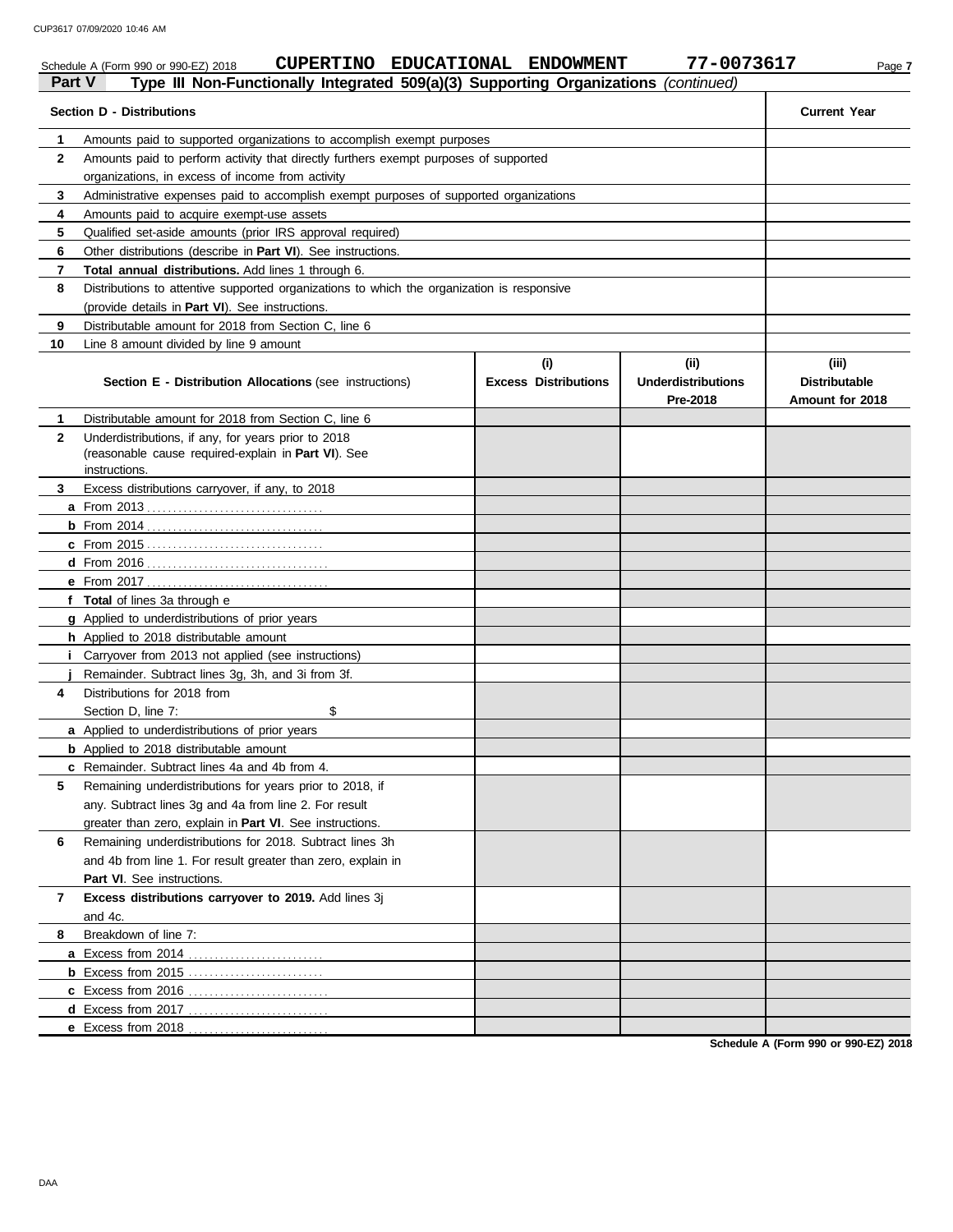|         | Schedule A (Form 990 or 990-EZ) 2018 | CUPERTINO EDUCATIONAL ENDOWMENT |                                                                                                                                                                                                                                                                                                                                                                                                                                                                                                                                                                                             | 77-0073617 | Page 8 |
|---------|--------------------------------------|---------------------------------|---------------------------------------------------------------------------------------------------------------------------------------------------------------------------------------------------------------------------------------------------------------------------------------------------------------------------------------------------------------------------------------------------------------------------------------------------------------------------------------------------------------------------------------------------------------------------------------------|------------|--------|
| Part VI |                                      |                                 | Supplemental Information. Provide the explanations required by Part II, line 10; Part II, line 17a or 17b; Part<br>III, line 12; Part IV, Section A, lines 1, 2, 3b, 3c, 4b, 4c, 5a, 6, 9a, 9b, 9c, 11a, 11b, and 11c; Part IV, Section<br>B, lines 1 and 2; Part IV, Section C, line 1; Part IV, Section D, lines 2 and 3; Part IV, Section E, lines 1c, 2a, 2b,<br>3a, and 3b; Part V, line 1; Part V, Section B, line 1e; Part V, Section D, lines 5, 6, and 8; and Part V, Section E,<br>lines 2, 5, and 6. Also complete this part for any additional information. (See instructions.) |            |        |
|         |                                      |                                 |                                                                                                                                                                                                                                                                                                                                                                                                                                                                                                                                                                                             |            |        |
|         |                                      |                                 |                                                                                                                                                                                                                                                                                                                                                                                                                                                                                                                                                                                             |            |        |
|         |                                      |                                 |                                                                                                                                                                                                                                                                                                                                                                                                                                                                                                                                                                                             |            |        |
|         |                                      |                                 |                                                                                                                                                                                                                                                                                                                                                                                                                                                                                                                                                                                             |            |        |
|         |                                      |                                 |                                                                                                                                                                                                                                                                                                                                                                                                                                                                                                                                                                                             |            |        |
|         |                                      |                                 |                                                                                                                                                                                                                                                                                                                                                                                                                                                                                                                                                                                             |            |        |
|         |                                      |                                 |                                                                                                                                                                                                                                                                                                                                                                                                                                                                                                                                                                                             |            |        |
|         |                                      |                                 |                                                                                                                                                                                                                                                                                                                                                                                                                                                                                                                                                                                             |            |        |
|         |                                      |                                 |                                                                                                                                                                                                                                                                                                                                                                                                                                                                                                                                                                                             |            |        |
|         |                                      |                                 |                                                                                                                                                                                                                                                                                                                                                                                                                                                                                                                                                                                             |            |        |
|         |                                      |                                 |                                                                                                                                                                                                                                                                                                                                                                                                                                                                                                                                                                                             |            |        |
|         |                                      |                                 |                                                                                                                                                                                                                                                                                                                                                                                                                                                                                                                                                                                             |            |        |
|         |                                      |                                 |                                                                                                                                                                                                                                                                                                                                                                                                                                                                                                                                                                                             |            |        |
|         |                                      |                                 |                                                                                                                                                                                                                                                                                                                                                                                                                                                                                                                                                                                             |            |        |
|         |                                      |                                 |                                                                                                                                                                                                                                                                                                                                                                                                                                                                                                                                                                                             |            |        |
|         |                                      |                                 |                                                                                                                                                                                                                                                                                                                                                                                                                                                                                                                                                                                             |            |        |
|         |                                      |                                 |                                                                                                                                                                                                                                                                                                                                                                                                                                                                                                                                                                                             |            |        |
|         |                                      |                                 |                                                                                                                                                                                                                                                                                                                                                                                                                                                                                                                                                                                             |            |        |
|         |                                      |                                 |                                                                                                                                                                                                                                                                                                                                                                                                                                                                                                                                                                                             |            |        |
|         |                                      |                                 |                                                                                                                                                                                                                                                                                                                                                                                                                                                                                                                                                                                             |            |        |
|         |                                      |                                 |                                                                                                                                                                                                                                                                                                                                                                                                                                                                                                                                                                                             |            |        |
|         |                                      |                                 |                                                                                                                                                                                                                                                                                                                                                                                                                                                                                                                                                                                             |            |        |
|         |                                      |                                 |                                                                                                                                                                                                                                                                                                                                                                                                                                                                                                                                                                                             |            |        |
|         |                                      |                                 |                                                                                                                                                                                                                                                                                                                                                                                                                                                                                                                                                                                             |            |        |
|         |                                      |                                 |                                                                                                                                                                                                                                                                                                                                                                                                                                                                                                                                                                                             |            |        |
|         |                                      |                                 |                                                                                                                                                                                                                                                                                                                                                                                                                                                                                                                                                                                             |            |        |
|         |                                      |                                 |                                                                                                                                                                                                                                                                                                                                                                                                                                                                                                                                                                                             |            |        |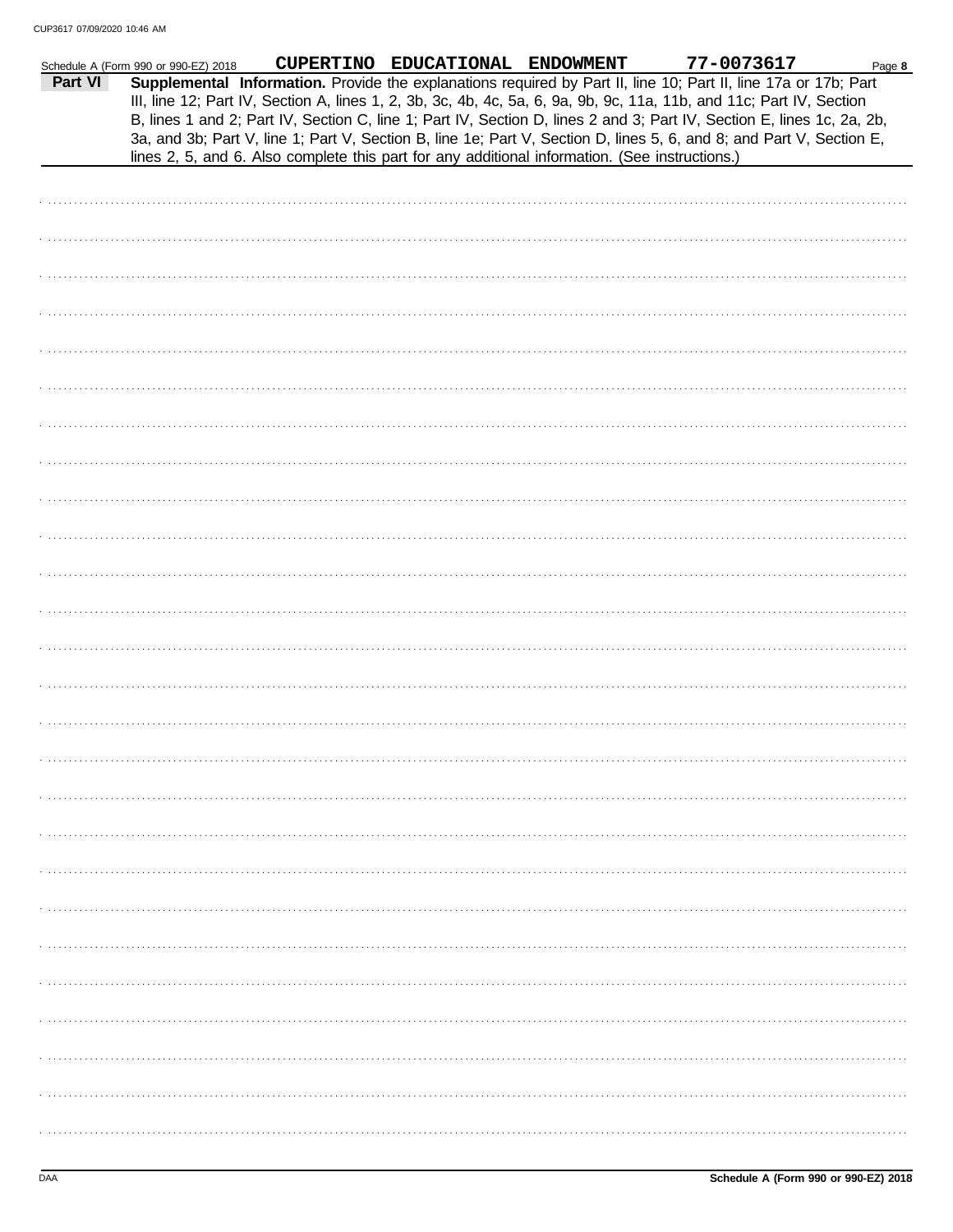Department of the Treasury Internal Revenue Service Name of the organization

**(Form 990, 990-EZ,**

## **Schedule of Contributors Schedule B**

OMB No. 1545-0047

**2018**

**or 990-PF)** u **Attach to Form 990, Form 990-EZ, or Form 990-PF.** u **Go to** *www.irs.gov/Form990* **for the latest information.**

**Employer identification number**

**CONTRACT REPORT EDUCATION IN THE ENDOM** 

| CUPERTINO EDUCATIONAL ENDO |  |  |  |
|----------------------------|--|--|--|
|----------------------------|--|--|--|

**Organization type** (check one):

| Filers of:         | Section:                                                                  |
|--------------------|---------------------------------------------------------------------------|
| Form 990 or 990-EZ | $ \mathbf{X} $ 501(c)( $3$ ) (enter number) organization                  |
|                    | 4947(a)(1) nonexempt charitable trust not treated as a private foundation |
|                    | 527 political organization                                                |
| Form 990-PF        | $501(c)(3)$ exempt private foundation                                     |
|                    | 4947(a)(1) nonexempt charitable trust treated as a private foundation     |
|                    | $501(c)(3)$ taxable private foundation                                    |

Check if your organization is covered by the **General Rule** or a **Special Rule. Note:** Only a section 501(c)(7), (8), or (10) organization can check boxes for both the General Rule and a Special Rule. See instructions.

### **General Rule**

For an organization filing Form 990, 990-EZ, or 990-PF that received, during the year, contributions totaling \$5,000 or more (in money or property) from any one contributor. Complete Parts I and II. See instructions for determining a contributor's total contributions.

#### **Special Rules**

| $X$ For an organization described in section 501(c)(3) filing Form 990 or 990-EZ that met the 33 <sup>1</sup> /3% support test of the |
|---------------------------------------------------------------------------------------------------------------------------------------|
| regulations under sections 509(a)(1) and 170(b)(1)(A)(vi), that checked Schedule A (Form 990 or 990-EZ), Part II, line                |
| 13, 16a, or 16b, and that received from any one contributor, during the year, total contributions of the greater of (1)               |
| \$5,000; or (2) 2% of the amount on (i) Form 990, Part VIII, line 1h; or (ii) Form 990-EZ, line 1. Complete Parts I and II.           |

literary, or educational purposes, or for the prevention of cruelty to children or animals. Complete Parts I (entering) For an organization described in section 501(c)(7), (8), or (10) filing Form 990 or 990-EZ that received from any one contributor, during the year, total contributions of more than \$1,000 *exclusively* for religious, charitable, scientific, "N/A" in column (b) instead of the contributor name and address), II, and III.

For an organization described in section 501(c)(7), (8), or (10) filing Form 990 or 990-EZ that received from any one contributor, during the year, contributions *exclusively* for religious, charitable, etc., purposes, but no such contributions totaled more than \$1,000. If this box is checked, enter here the total contributions that were received during the year for an *exclusively* religious, charitable, etc., purpose. Don't complete any of the parts unless the **General Rule** applies to this organization because it received *nonexclusively* religious, charitable, etc., contributions totaling \$5,000 or more during the year . . . . . . . . . . . . . . . . . . . . . . . . . . . . . . . . . . . . . . . . . . . . . . . . . . . . . . . . . . . . . . . . . . . . . . . . . . . . . . . .

990-EZ, or 990-PF), but it **must** answer "No" on Part IV, line 2, of its Form 990; or check the box on line H of its Form 990-EZ or on its Form 990-PF, Part I, line 2, to certify that it doesn't meet the filing requirements of Schedule B (Form 990, 990-EZ, or 990-PF). **Caution:** An organization that isn't covered by the General Rule and/or the Special Rules doesn't file Schedule B (Form 990,

**For Paperwork Reduction Act Notice, see the instructions for Form 990, 990-EZ, or 990-PF.**

▶

\$ . . . . . . . . . . . . . . . . . . . . . . . . . . .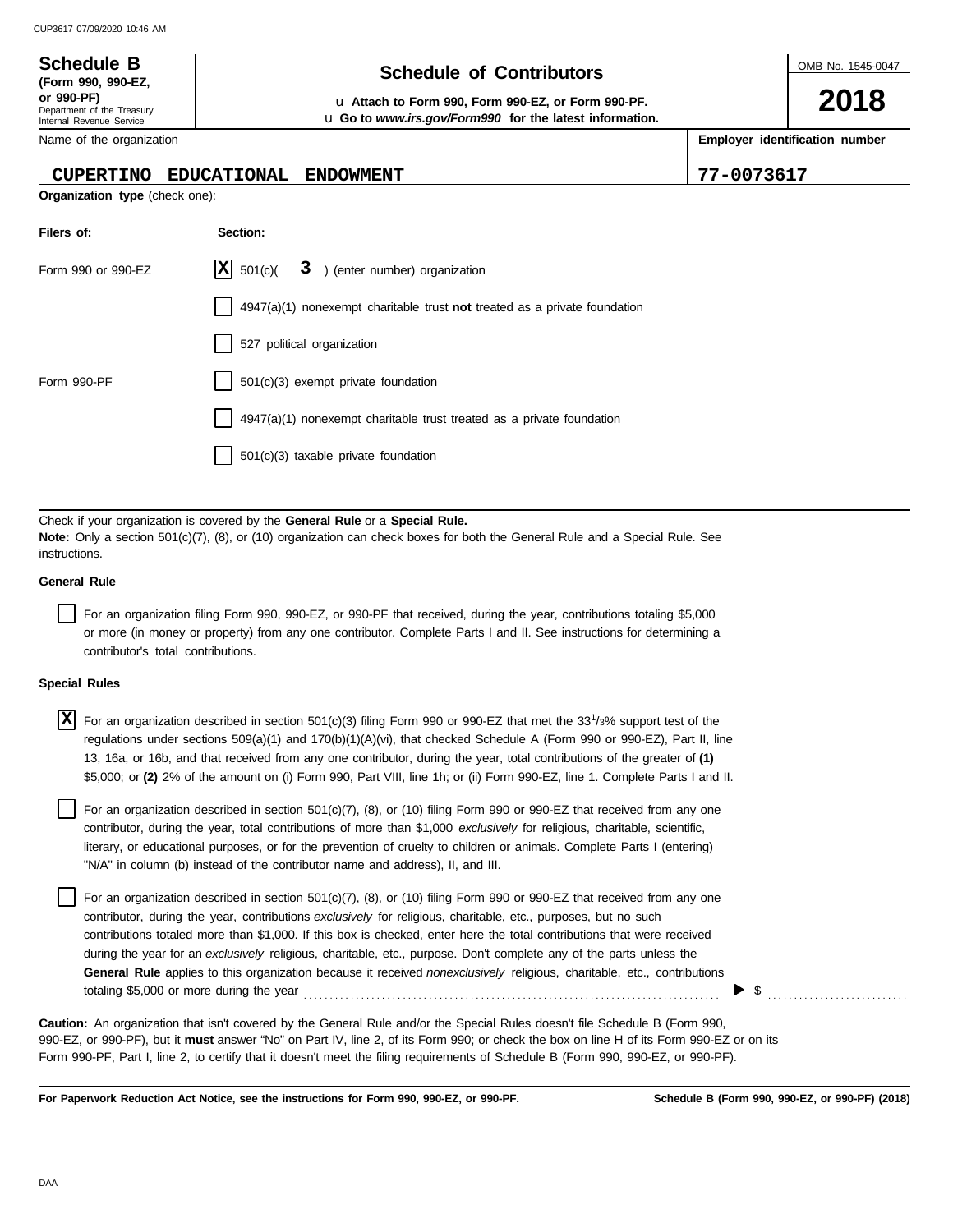|            | Schedule B (Form 990, 990-EZ, or 990-PF) (2018)                                                |                                   | PAGE 1 OF 1<br>Page 2                                                                                    |
|------------|------------------------------------------------------------------------------------------------|-----------------------------------|----------------------------------------------------------------------------------------------------------|
|            | Name of organization<br><b>CUPERTINO</b><br><b>EDUCATIONAL</b><br><b>ENDOWMENT</b>             |                                   | Employer identification number<br>77-0073617                                                             |
| Part I     | Contributors (see instructions). Use duplicate copies of Part I if additional space is needed. |                                   |                                                                                                          |
| (a)<br>No. | (b)<br>Name, address, and ZIP + 4                                                              | (c)<br><b>Total contributions</b> | (d)<br>Type of contribution                                                                              |
| 1          | APPLE, INC.<br>12545 RIATA VISTA CIRCLE<br>TX 78727-6524<br><b>AUSTIN</b>                      | 5,000<br>\$                       | Person<br>Payroll<br>Noncash<br>(Complete Part II for<br>noncash contributions.)                         |
| (a)        | (b)                                                                                            | (c)                               | (d)                                                                                                      |
| No.        | Name, address, and ZIP + 4                                                                     | <b>Total contributions</b>        | Type of contribution                                                                                     |
|            |                                                                                                | \$                                | Person<br><b>Payroll</b><br>Noncash<br>(Complete Part II for<br>noncash contributions.)                  |
| (a)        | (b)                                                                                            | (c)                               | (d)                                                                                                      |
| No.        | Name, address, and ZIP + 4                                                                     | <b>Total contributions</b>        | Type of contribution                                                                                     |
|            |                                                                                                | \$                                | Person<br>Payroll<br>Noncash<br>(Complete Part II for<br>noncash contributions.)                         |
| (a)<br>No. | (b)<br>Name, address, and ZIP + 4                                                              | (c)<br><b>Total contributions</b> | (d)<br>Type of contribution                                                                              |
|            |                                                                                                | $\phi$                            | Person<br>Payroll<br><b>Noncash</b><br>(Complete Part II for<br>noncash contributions.)                  |
| (a)<br>No. | (b)<br>Name, address, and ZIP + 4                                                              | (c)<br><b>Total contributions</b> | (d)<br>Type of contribution                                                                              |
|            |                                                                                                | \$                                | Person<br>Payroll<br><b>Noncash</b><br>(Complete Part II for<br>noncash contributions.)                  |
| (a)        | (b)                                                                                            | (c)                               | (d)                                                                                                      |
| No.        | Name, address, and ZIP + 4                                                                     | <b>Total contributions</b><br>\$  | Type of contribution<br>Person<br>Payroll<br>Noncash<br>(Complete Part II for<br>noncash contributions.) |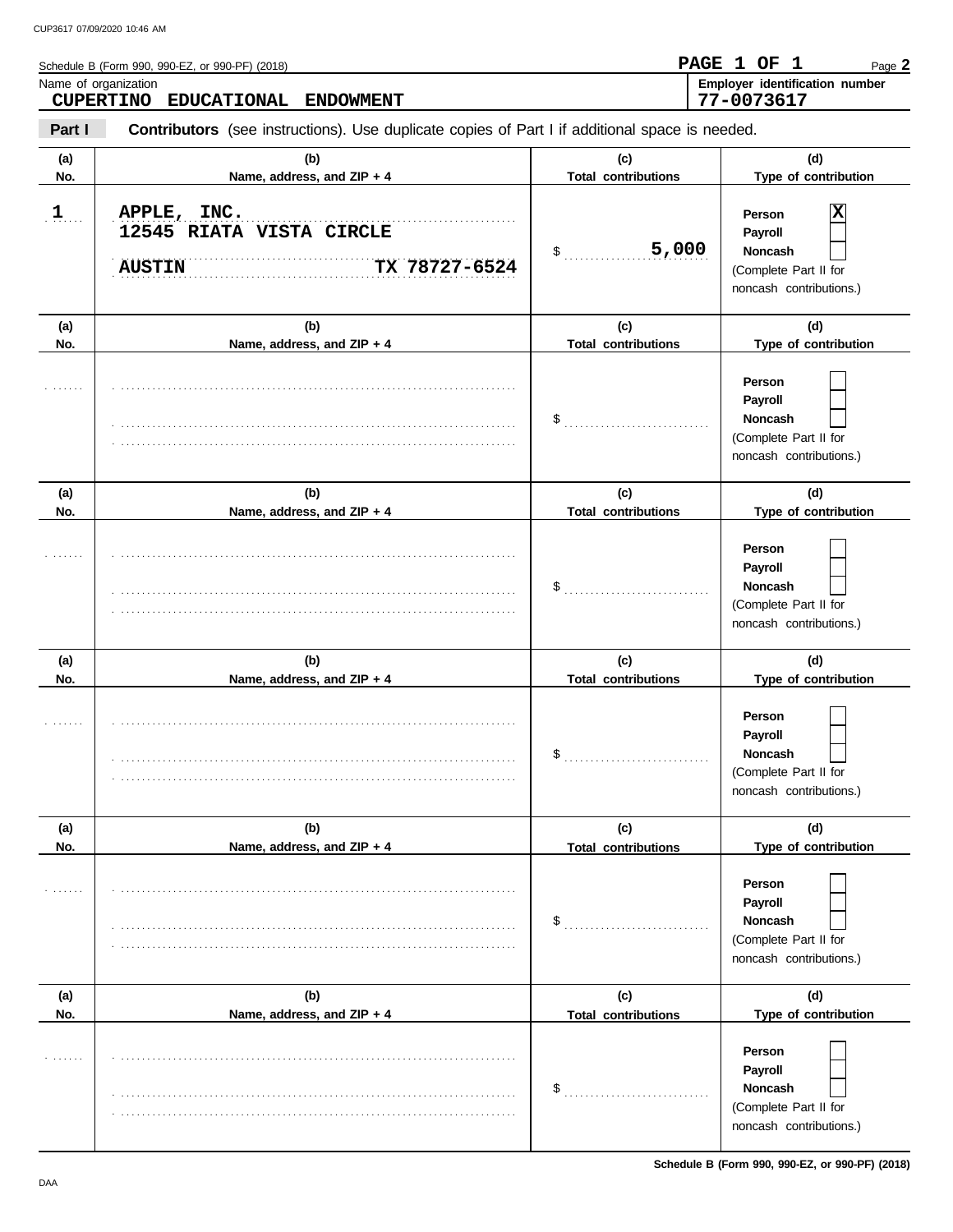Department of the Treasury Internal Revenue Service **Name of the organization**

**(Form 990)**

## **SCHEDULE D Supplemental Financial Statements**

**Part IV, line 6, 7, 8, 9, 10, 11a, 11b, 11c, 11d, 11e, 11f, 12a, or 12b.** u **Complete if the organization answered "Yes" on Form 990,**

u **Attach to Form 990.** 

u **Go to** *www.irs.gov/Form990* **for instructions and the latest information.**

**Employer identification number**

**2018**

**Open to Public Inspection**

OMB No. 1545-0047

| Organizations Maintaining Donor Advised Funds or Other Similar Funds or Accounts.<br>Part I<br>Complete if the organization answered "Yes" on Form 990, Part IV, line 6.<br>(a) Donor advised funds<br>(b) Funds and other accounts<br>1<br>2<br>3<br>4<br>Did the organization inform all donors and donor advisors in writing that the assets held in donor advised<br>5<br>funds are the organization's property, subject to the organization's exclusive legal control?<br>Yes<br>No<br>Did the organization inform all grantees, donors, and donor advisors in writing that grant funds can be used<br>6<br>only for charitable purposes and not for the benefit of the donor or donor advisor, or for any other purpose<br><b>Yes</b><br>No<br>Part II<br><b>Conservation Easements.</b><br>Complete if the organization answered "Yes" on Form 990, Part IV, line 7.<br>Purpose(s) of conservation easements held by the organization (check all that apply).<br>1<br>Preservation of land for public use (e.g., recreation or education)<br>Preservation of a historically important land area<br>Protection of natural habitat<br>Preservation of a certified historic structure<br>Preservation of open space<br>Complete lines 2a through 2d if the organization held a qualified conservation contribution in the form of a conservation<br>2<br>easement on the last day of the tax year.<br>Held at the End of the Tax Year<br>2a<br>a<br>2b<br>b<br>Number of conservation easements on a certified historic structure included in (a) [[[[[ [ [ ]]]<br>2c<br>с<br>d Number of conservation easements included in (c) acquired after 7/25/06, and not on a<br>2d<br>historic structure listed in the National Register<br>Number of conservation easements modified, transferred, released, extinguished, or terminated by the organization during the<br>3<br>tax year $\mathbf{u}$<br>Number of states where property subject to conservation easement is located u<br>4<br>Does the organization have a written policy regarding the periodic monitoring, inspection, handling of<br>5<br>Yes<br>violations, and enforcement of the conservation easements it holds?<br>No<br>Staff and volunteer hours devoted to monitoring, inspecting, handling of violations, and enforcing conservation easements during the year<br>6<br>$\mathbf{u} = \dots \dots$<br>Amount of expenses incurred in monitoring, inspecting, handling of violations, and enforcing conservation easements during the year<br>7<br>ա \$<br>Does each conservation easement reported on line 2(d) above satisfy the requirements of section 170(h)(4)(B)(i)<br>8<br>and section $170(h)(4)(B)(ii)?$ No<br>In Part XIII, describe how the organization reports conservation easements in its revenue and expense statement, and<br>9<br>balance sheet, and include, if applicable, the text of the footnote to the organization's financial statements that describes the<br>organization's accounting for conservation easements.<br>Organizations Maintaining Collections of Art, Historical Treasures, or Other Similar Assets.<br>Part III<br>Complete if the organization answered "Yes" on Form 990, Part IV, line 8.<br>1a If the organization elected, as permitted under SFAS 116 (ASC 958), not to report in its revenue statement and balance sheet<br>works of art, historical treasures, or other similar assets held for public exhibition, education, or research in furtherance of<br>public service, provide, in Part XIII, the text of the footnote to its financial statements that describes these items.<br><b>b</b> If the organization elected, as permitted under SFAS 116 (ASC 958), to report in its revenue statement and balance sheet<br>works of art, historical treasures, or other similar assets held for public exhibition, education, or research in furtherance of<br>public service, provide the following amounts relating to these items:<br>If the organization received or held works of art, historical treasures, or other similar assets for financial gain, provide the<br>$\mathbf{2}$<br>following amounts required to be reported under SFAS 116 (ASC 958) relating to these items:<br>$\mathbf{u}$ \$<br>a<br>b | CUPERTINO EDUCATIONAL ENDOWMENT | 77-0073617 |
|---------------------------------------------------------------------------------------------------------------------------------------------------------------------------------------------------------------------------------------------------------------------------------------------------------------------------------------------------------------------------------------------------------------------------------------------------------------------------------------------------------------------------------------------------------------------------------------------------------------------------------------------------------------------------------------------------------------------------------------------------------------------------------------------------------------------------------------------------------------------------------------------------------------------------------------------------------------------------------------------------------------------------------------------------------------------------------------------------------------------------------------------------------------------------------------------------------------------------------------------------------------------------------------------------------------------------------------------------------------------------------------------------------------------------------------------------------------------------------------------------------------------------------------------------------------------------------------------------------------------------------------------------------------------------------------------------------------------------------------------------------------------------------------------------------------------------------------------------------------------------------------------------------------------------------------------------------------------------------------------------------------------------------------------------------------------------------------------------------------------------------------------------------------------------------------------------------------------------------------------------------------------------------------------------------------------------------------------------------------------------------------------------------------------------------------------------------------------------------------------------------------------------------------------------------------------------------------------------------------------------------------------------------------------------------------------------------------------------------------------------------------------------------------------------------------------------------------------------------------------------------------------------------------------------------------------------------------------------------------------------------------------------------------------------------------------------------------------------------------------------------------------------------------------------------------------------------------------------------------------------------------------------------------------------------------------------------------------------------------------------------------------------------------------------------------------------------------------------------------------------------------------------------------------------------------------------------------------------------------------------------------------------------------------------------------------------------------------------------------------------------------------------------------------------------------------------------------------------------------------------------------------------------------------------------------------------------------------------------------------------------------------------------------------------------------------------------------------------------------------------------------------------------------------------------------------------------------------------------------------------------|---------------------------------|------------|
|                                                                                                                                                                                                                                                                                                                                                                                                                                                                                                                                                                                                                                                                                                                                                                                                                                                                                                                                                                                                                                                                                                                                                                                                                                                                                                                                                                                                                                                                                                                                                                                                                                                                                                                                                                                                                                                                                                                                                                                                                                                                                                                                                                                                                                                                                                                                                                                                                                                                                                                                                                                                                                                                                                                                                                                                                                                                                                                                                                                                                                                                                                                                                                                                                                                                                                                                                                                                                                                                                                                                                                                                                                                                                                                                                                                                                                                                                                                                                                                                                                                                                                                                                                                                                                                         |                                 |            |
|                                                                                                                                                                                                                                                                                                                                                                                                                                                                                                                                                                                                                                                                                                                                                                                                                                                                                                                                                                                                                                                                                                                                                                                                                                                                                                                                                                                                                                                                                                                                                                                                                                                                                                                                                                                                                                                                                                                                                                                                                                                                                                                                                                                                                                                                                                                                                                                                                                                                                                                                                                                                                                                                                                                                                                                                                                                                                                                                                                                                                                                                                                                                                                                                                                                                                                                                                                                                                                                                                                                                                                                                                                                                                                                                                                                                                                                                                                                                                                                                                                                                                                                                                                                                                                                         |                                 |            |
|                                                                                                                                                                                                                                                                                                                                                                                                                                                                                                                                                                                                                                                                                                                                                                                                                                                                                                                                                                                                                                                                                                                                                                                                                                                                                                                                                                                                                                                                                                                                                                                                                                                                                                                                                                                                                                                                                                                                                                                                                                                                                                                                                                                                                                                                                                                                                                                                                                                                                                                                                                                                                                                                                                                                                                                                                                                                                                                                                                                                                                                                                                                                                                                                                                                                                                                                                                                                                                                                                                                                                                                                                                                                                                                                                                                                                                                                                                                                                                                                                                                                                                                                                                                                                                                         |                                 |            |
|                                                                                                                                                                                                                                                                                                                                                                                                                                                                                                                                                                                                                                                                                                                                                                                                                                                                                                                                                                                                                                                                                                                                                                                                                                                                                                                                                                                                                                                                                                                                                                                                                                                                                                                                                                                                                                                                                                                                                                                                                                                                                                                                                                                                                                                                                                                                                                                                                                                                                                                                                                                                                                                                                                                                                                                                                                                                                                                                                                                                                                                                                                                                                                                                                                                                                                                                                                                                                                                                                                                                                                                                                                                                                                                                                                                                                                                                                                                                                                                                                                                                                                                                                                                                                                                         |                                 |            |
|                                                                                                                                                                                                                                                                                                                                                                                                                                                                                                                                                                                                                                                                                                                                                                                                                                                                                                                                                                                                                                                                                                                                                                                                                                                                                                                                                                                                                                                                                                                                                                                                                                                                                                                                                                                                                                                                                                                                                                                                                                                                                                                                                                                                                                                                                                                                                                                                                                                                                                                                                                                                                                                                                                                                                                                                                                                                                                                                                                                                                                                                                                                                                                                                                                                                                                                                                                                                                                                                                                                                                                                                                                                                                                                                                                                                                                                                                                                                                                                                                                                                                                                                                                                                                                                         |                                 |            |
|                                                                                                                                                                                                                                                                                                                                                                                                                                                                                                                                                                                                                                                                                                                                                                                                                                                                                                                                                                                                                                                                                                                                                                                                                                                                                                                                                                                                                                                                                                                                                                                                                                                                                                                                                                                                                                                                                                                                                                                                                                                                                                                                                                                                                                                                                                                                                                                                                                                                                                                                                                                                                                                                                                                                                                                                                                                                                                                                                                                                                                                                                                                                                                                                                                                                                                                                                                                                                                                                                                                                                                                                                                                                                                                                                                                                                                                                                                                                                                                                                                                                                                                                                                                                                                                         |                                 |            |
|                                                                                                                                                                                                                                                                                                                                                                                                                                                                                                                                                                                                                                                                                                                                                                                                                                                                                                                                                                                                                                                                                                                                                                                                                                                                                                                                                                                                                                                                                                                                                                                                                                                                                                                                                                                                                                                                                                                                                                                                                                                                                                                                                                                                                                                                                                                                                                                                                                                                                                                                                                                                                                                                                                                                                                                                                                                                                                                                                                                                                                                                                                                                                                                                                                                                                                                                                                                                                                                                                                                                                                                                                                                                                                                                                                                                                                                                                                                                                                                                                                                                                                                                                                                                                                                         |                                 |            |
|                                                                                                                                                                                                                                                                                                                                                                                                                                                                                                                                                                                                                                                                                                                                                                                                                                                                                                                                                                                                                                                                                                                                                                                                                                                                                                                                                                                                                                                                                                                                                                                                                                                                                                                                                                                                                                                                                                                                                                                                                                                                                                                                                                                                                                                                                                                                                                                                                                                                                                                                                                                                                                                                                                                                                                                                                                                                                                                                                                                                                                                                                                                                                                                                                                                                                                                                                                                                                                                                                                                                                                                                                                                                                                                                                                                                                                                                                                                                                                                                                                                                                                                                                                                                                                                         |                                 |            |
|                                                                                                                                                                                                                                                                                                                                                                                                                                                                                                                                                                                                                                                                                                                                                                                                                                                                                                                                                                                                                                                                                                                                                                                                                                                                                                                                                                                                                                                                                                                                                                                                                                                                                                                                                                                                                                                                                                                                                                                                                                                                                                                                                                                                                                                                                                                                                                                                                                                                                                                                                                                                                                                                                                                                                                                                                                                                                                                                                                                                                                                                                                                                                                                                                                                                                                                                                                                                                                                                                                                                                                                                                                                                                                                                                                                                                                                                                                                                                                                                                                                                                                                                                                                                                                                         |                                 |            |
|                                                                                                                                                                                                                                                                                                                                                                                                                                                                                                                                                                                                                                                                                                                                                                                                                                                                                                                                                                                                                                                                                                                                                                                                                                                                                                                                                                                                                                                                                                                                                                                                                                                                                                                                                                                                                                                                                                                                                                                                                                                                                                                                                                                                                                                                                                                                                                                                                                                                                                                                                                                                                                                                                                                                                                                                                                                                                                                                                                                                                                                                                                                                                                                                                                                                                                                                                                                                                                                                                                                                                                                                                                                                                                                                                                                                                                                                                                                                                                                                                                                                                                                                                                                                                                                         |                                 |            |
|                                                                                                                                                                                                                                                                                                                                                                                                                                                                                                                                                                                                                                                                                                                                                                                                                                                                                                                                                                                                                                                                                                                                                                                                                                                                                                                                                                                                                                                                                                                                                                                                                                                                                                                                                                                                                                                                                                                                                                                                                                                                                                                                                                                                                                                                                                                                                                                                                                                                                                                                                                                                                                                                                                                                                                                                                                                                                                                                                                                                                                                                                                                                                                                                                                                                                                                                                                                                                                                                                                                                                                                                                                                                                                                                                                                                                                                                                                                                                                                                                                                                                                                                                                                                                                                         |                                 |            |
|                                                                                                                                                                                                                                                                                                                                                                                                                                                                                                                                                                                                                                                                                                                                                                                                                                                                                                                                                                                                                                                                                                                                                                                                                                                                                                                                                                                                                                                                                                                                                                                                                                                                                                                                                                                                                                                                                                                                                                                                                                                                                                                                                                                                                                                                                                                                                                                                                                                                                                                                                                                                                                                                                                                                                                                                                                                                                                                                                                                                                                                                                                                                                                                                                                                                                                                                                                                                                                                                                                                                                                                                                                                                                                                                                                                                                                                                                                                                                                                                                                                                                                                                                                                                                                                         |                                 |            |
|                                                                                                                                                                                                                                                                                                                                                                                                                                                                                                                                                                                                                                                                                                                                                                                                                                                                                                                                                                                                                                                                                                                                                                                                                                                                                                                                                                                                                                                                                                                                                                                                                                                                                                                                                                                                                                                                                                                                                                                                                                                                                                                                                                                                                                                                                                                                                                                                                                                                                                                                                                                                                                                                                                                                                                                                                                                                                                                                                                                                                                                                                                                                                                                                                                                                                                                                                                                                                                                                                                                                                                                                                                                                                                                                                                                                                                                                                                                                                                                                                                                                                                                                                                                                                                                         |                                 |            |
|                                                                                                                                                                                                                                                                                                                                                                                                                                                                                                                                                                                                                                                                                                                                                                                                                                                                                                                                                                                                                                                                                                                                                                                                                                                                                                                                                                                                                                                                                                                                                                                                                                                                                                                                                                                                                                                                                                                                                                                                                                                                                                                                                                                                                                                                                                                                                                                                                                                                                                                                                                                                                                                                                                                                                                                                                                                                                                                                                                                                                                                                                                                                                                                                                                                                                                                                                                                                                                                                                                                                                                                                                                                                                                                                                                                                                                                                                                                                                                                                                                                                                                                                                                                                                                                         |                                 |            |
|                                                                                                                                                                                                                                                                                                                                                                                                                                                                                                                                                                                                                                                                                                                                                                                                                                                                                                                                                                                                                                                                                                                                                                                                                                                                                                                                                                                                                                                                                                                                                                                                                                                                                                                                                                                                                                                                                                                                                                                                                                                                                                                                                                                                                                                                                                                                                                                                                                                                                                                                                                                                                                                                                                                                                                                                                                                                                                                                                                                                                                                                                                                                                                                                                                                                                                                                                                                                                                                                                                                                                                                                                                                                                                                                                                                                                                                                                                                                                                                                                                                                                                                                                                                                                                                         |                                 |            |
|                                                                                                                                                                                                                                                                                                                                                                                                                                                                                                                                                                                                                                                                                                                                                                                                                                                                                                                                                                                                                                                                                                                                                                                                                                                                                                                                                                                                                                                                                                                                                                                                                                                                                                                                                                                                                                                                                                                                                                                                                                                                                                                                                                                                                                                                                                                                                                                                                                                                                                                                                                                                                                                                                                                                                                                                                                                                                                                                                                                                                                                                                                                                                                                                                                                                                                                                                                                                                                                                                                                                                                                                                                                                                                                                                                                                                                                                                                                                                                                                                                                                                                                                                                                                                                                         |                                 |            |
|                                                                                                                                                                                                                                                                                                                                                                                                                                                                                                                                                                                                                                                                                                                                                                                                                                                                                                                                                                                                                                                                                                                                                                                                                                                                                                                                                                                                                                                                                                                                                                                                                                                                                                                                                                                                                                                                                                                                                                                                                                                                                                                                                                                                                                                                                                                                                                                                                                                                                                                                                                                                                                                                                                                                                                                                                                                                                                                                                                                                                                                                                                                                                                                                                                                                                                                                                                                                                                                                                                                                                                                                                                                                                                                                                                                                                                                                                                                                                                                                                                                                                                                                                                                                                                                         |                                 |            |
|                                                                                                                                                                                                                                                                                                                                                                                                                                                                                                                                                                                                                                                                                                                                                                                                                                                                                                                                                                                                                                                                                                                                                                                                                                                                                                                                                                                                                                                                                                                                                                                                                                                                                                                                                                                                                                                                                                                                                                                                                                                                                                                                                                                                                                                                                                                                                                                                                                                                                                                                                                                                                                                                                                                                                                                                                                                                                                                                                                                                                                                                                                                                                                                                                                                                                                                                                                                                                                                                                                                                                                                                                                                                                                                                                                                                                                                                                                                                                                                                                                                                                                                                                                                                                                                         |                                 |            |
|                                                                                                                                                                                                                                                                                                                                                                                                                                                                                                                                                                                                                                                                                                                                                                                                                                                                                                                                                                                                                                                                                                                                                                                                                                                                                                                                                                                                                                                                                                                                                                                                                                                                                                                                                                                                                                                                                                                                                                                                                                                                                                                                                                                                                                                                                                                                                                                                                                                                                                                                                                                                                                                                                                                                                                                                                                                                                                                                                                                                                                                                                                                                                                                                                                                                                                                                                                                                                                                                                                                                                                                                                                                                                                                                                                                                                                                                                                                                                                                                                                                                                                                                                                                                                                                         |                                 |            |
|                                                                                                                                                                                                                                                                                                                                                                                                                                                                                                                                                                                                                                                                                                                                                                                                                                                                                                                                                                                                                                                                                                                                                                                                                                                                                                                                                                                                                                                                                                                                                                                                                                                                                                                                                                                                                                                                                                                                                                                                                                                                                                                                                                                                                                                                                                                                                                                                                                                                                                                                                                                                                                                                                                                                                                                                                                                                                                                                                                                                                                                                                                                                                                                                                                                                                                                                                                                                                                                                                                                                                                                                                                                                                                                                                                                                                                                                                                                                                                                                                                                                                                                                                                                                                                                         |                                 |            |
|                                                                                                                                                                                                                                                                                                                                                                                                                                                                                                                                                                                                                                                                                                                                                                                                                                                                                                                                                                                                                                                                                                                                                                                                                                                                                                                                                                                                                                                                                                                                                                                                                                                                                                                                                                                                                                                                                                                                                                                                                                                                                                                                                                                                                                                                                                                                                                                                                                                                                                                                                                                                                                                                                                                                                                                                                                                                                                                                                                                                                                                                                                                                                                                                                                                                                                                                                                                                                                                                                                                                                                                                                                                                                                                                                                                                                                                                                                                                                                                                                                                                                                                                                                                                                                                         |                                 |            |
|                                                                                                                                                                                                                                                                                                                                                                                                                                                                                                                                                                                                                                                                                                                                                                                                                                                                                                                                                                                                                                                                                                                                                                                                                                                                                                                                                                                                                                                                                                                                                                                                                                                                                                                                                                                                                                                                                                                                                                                                                                                                                                                                                                                                                                                                                                                                                                                                                                                                                                                                                                                                                                                                                                                                                                                                                                                                                                                                                                                                                                                                                                                                                                                                                                                                                                                                                                                                                                                                                                                                                                                                                                                                                                                                                                                                                                                                                                                                                                                                                                                                                                                                                                                                                                                         |                                 |            |
|                                                                                                                                                                                                                                                                                                                                                                                                                                                                                                                                                                                                                                                                                                                                                                                                                                                                                                                                                                                                                                                                                                                                                                                                                                                                                                                                                                                                                                                                                                                                                                                                                                                                                                                                                                                                                                                                                                                                                                                                                                                                                                                                                                                                                                                                                                                                                                                                                                                                                                                                                                                                                                                                                                                                                                                                                                                                                                                                                                                                                                                                                                                                                                                                                                                                                                                                                                                                                                                                                                                                                                                                                                                                                                                                                                                                                                                                                                                                                                                                                                                                                                                                                                                                                                                         |                                 |            |
|                                                                                                                                                                                                                                                                                                                                                                                                                                                                                                                                                                                                                                                                                                                                                                                                                                                                                                                                                                                                                                                                                                                                                                                                                                                                                                                                                                                                                                                                                                                                                                                                                                                                                                                                                                                                                                                                                                                                                                                                                                                                                                                                                                                                                                                                                                                                                                                                                                                                                                                                                                                                                                                                                                                                                                                                                                                                                                                                                                                                                                                                                                                                                                                                                                                                                                                                                                                                                                                                                                                                                                                                                                                                                                                                                                                                                                                                                                                                                                                                                                                                                                                                                                                                                                                         |                                 |            |
|                                                                                                                                                                                                                                                                                                                                                                                                                                                                                                                                                                                                                                                                                                                                                                                                                                                                                                                                                                                                                                                                                                                                                                                                                                                                                                                                                                                                                                                                                                                                                                                                                                                                                                                                                                                                                                                                                                                                                                                                                                                                                                                                                                                                                                                                                                                                                                                                                                                                                                                                                                                                                                                                                                                                                                                                                                                                                                                                                                                                                                                                                                                                                                                                                                                                                                                                                                                                                                                                                                                                                                                                                                                                                                                                                                                                                                                                                                                                                                                                                                                                                                                                                                                                                                                         |                                 |            |
|                                                                                                                                                                                                                                                                                                                                                                                                                                                                                                                                                                                                                                                                                                                                                                                                                                                                                                                                                                                                                                                                                                                                                                                                                                                                                                                                                                                                                                                                                                                                                                                                                                                                                                                                                                                                                                                                                                                                                                                                                                                                                                                                                                                                                                                                                                                                                                                                                                                                                                                                                                                                                                                                                                                                                                                                                                                                                                                                                                                                                                                                                                                                                                                                                                                                                                                                                                                                                                                                                                                                                                                                                                                                                                                                                                                                                                                                                                                                                                                                                                                                                                                                                                                                                                                         |                                 |            |
|                                                                                                                                                                                                                                                                                                                                                                                                                                                                                                                                                                                                                                                                                                                                                                                                                                                                                                                                                                                                                                                                                                                                                                                                                                                                                                                                                                                                                                                                                                                                                                                                                                                                                                                                                                                                                                                                                                                                                                                                                                                                                                                                                                                                                                                                                                                                                                                                                                                                                                                                                                                                                                                                                                                                                                                                                                                                                                                                                                                                                                                                                                                                                                                                                                                                                                                                                                                                                                                                                                                                                                                                                                                                                                                                                                                                                                                                                                                                                                                                                                                                                                                                                                                                                                                         |                                 |            |
|                                                                                                                                                                                                                                                                                                                                                                                                                                                                                                                                                                                                                                                                                                                                                                                                                                                                                                                                                                                                                                                                                                                                                                                                                                                                                                                                                                                                                                                                                                                                                                                                                                                                                                                                                                                                                                                                                                                                                                                                                                                                                                                                                                                                                                                                                                                                                                                                                                                                                                                                                                                                                                                                                                                                                                                                                                                                                                                                                                                                                                                                                                                                                                                                                                                                                                                                                                                                                                                                                                                                                                                                                                                                                                                                                                                                                                                                                                                                                                                                                                                                                                                                                                                                                                                         |                                 |            |
|                                                                                                                                                                                                                                                                                                                                                                                                                                                                                                                                                                                                                                                                                                                                                                                                                                                                                                                                                                                                                                                                                                                                                                                                                                                                                                                                                                                                                                                                                                                                                                                                                                                                                                                                                                                                                                                                                                                                                                                                                                                                                                                                                                                                                                                                                                                                                                                                                                                                                                                                                                                                                                                                                                                                                                                                                                                                                                                                                                                                                                                                                                                                                                                                                                                                                                                                                                                                                                                                                                                                                                                                                                                                                                                                                                                                                                                                                                                                                                                                                                                                                                                                                                                                                                                         |                                 |            |
|                                                                                                                                                                                                                                                                                                                                                                                                                                                                                                                                                                                                                                                                                                                                                                                                                                                                                                                                                                                                                                                                                                                                                                                                                                                                                                                                                                                                                                                                                                                                                                                                                                                                                                                                                                                                                                                                                                                                                                                                                                                                                                                                                                                                                                                                                                                                                                                                                                                                                                                                                                                                                                                                                                                                                                                                                                                                                                                                                                                                                                                                                                                                                                                                                                                                                                                                                                                                                                                                                                                                                                                                                                                                                                                                                                                                                                                                                                                                                                                                                                                                                                                                                                                                                                                         |                                 |            |
|                                                                                                                                                                                                                                                                                                                                                                                                                                                                                                                                                                                                                                                                                                                                                                                                                                                                                                                                                                                                                                                                                                                                                                                                                                                                                                                                                                                                                                                                                                                                                                                                                                                                                                                                                                                                                                                                                                                                                                                                                                                                                                                                                                                                                                                                                                                                                                                                                                                                                                                                                                                                                                                                                                                                                                                                                                                                                                                                                                                                                                                                                                                                                                                                                                                                                                                                                                                                                                                                                                                                                                                                                                                                                                                                                                                                                                                                                                                                                                                                                                                                                                                                                                                                                                                         |                                 |            |
|                                                                                                                                                                                                                                                                                                                                                                                                                                                                                                                                                                                                                                                                                                                                                                                                                                                                                                                                                                                                                                                                                                                                                                                                                                                                                                                                                                                                                                                                                                                                                                                                                                                                                                                                                                                                                                                                                                                                                                                                                                                                                                                                                                                                                                                                                                                                                                                                                                                                                                                                                                                                                                                                                                                                                                                                                                                                                                                                                                                                                                                                                                                                                                                                                                                                                                                                                                                                                                                                                                                                                                                                                                                                                                                                                                                                                                                                                                                                                                                                                                                                                                                                                                                                                                                         |                                 |            |
|                                                                                                                                                                                                                                                                                                                                                                                                                                                                                                                                                                                                                                                                                                                                                                                                                                                                                                                                                                                                                                                                                                                                                                                                                                                                                                                                                                                                                                                                                                                                                                                                                                                                                                                                                                                                                                                                                                                                                                                                                                                                                                                                                                                                                                                                                                                                                                                                                                                                                                                                                                                                                                                                                                                                                                                                                                                                                                                                                                                                                                                                                                                                                                                                                                                                                                                                                                                                                                                                                                                                                                                                                                                                                                                                                                                                                                                                                                                                                                                                                                                                                                                                                                                                                                                         |                                 |            |
|                                                                                                                                                                                                                                                                                                                                                                                                                                                                                                                                                                                                                                                                                                                                                                                                                                                                                                                                                                                                                                                                                                                                                                                                                                                                                                                                                                                                                                                                                                                                                                                                                                                                                                                                                                                                                                                                                                                                                                                                                                                                                                                                                                                                                                                                                                                                                                                                                                                                                                                                                                                                                                                                                                                                                                                                                                                                                                                                                                                                                                                                                                                                                                                                                                                                                                                                                                                                                                                                                                                                                                                                                                                                                                                                                                                                                                                                                                                                                                                                                                                                                                                                                                                                                                                         |                                 |            |
|                                                                                                                                                                                                                                                                                                                                                                                                                                                                                                                                                                                                                                                                                                                                                                                                                                                                                                                                                                                                                                                                                                                                                                                                                                                                                                                                                                                                                                                                                                                                                                                                                                                                                                                                                                                                                                                                                                                                                                                                                                                                                                                                                                                                                                                                                                                                                                                                                                                                                                                                                                                                                                                                                                                                                                                                                                                                                                                                                                                                                                                                                                                                                                                                                                                                                                                                                                                                                                                                                                                                                                                                                                                                                                                                                                                                                                                                                                                                                                                                                                                                                                                                                                                                                                                         |                                 |            |
|                                                                                                                                                                                                                                                                                                                                                                                                                                                                                                                                                                                                                                                                                                                                                                                                                                                                                                                                                                                                                                                                                                                                                                                                                                                                                                                                                                                                                                                                                                                                                                                                                                                                                                                                                                                                                                                                                                                                                                                                                                                                                                                                                                                                                                                                                                                                                                                                                                                                                                                                                                                                                                                                                                                                                                                                                                                                                                                                                                                                                                                                                                                                                                                                                                                                                                                                                                                                                                                                                                                                                                                                                                                                                                                                                                                                                                                                                                                                                                                                                                                                                                                                                                                                                                                         |                                 |            |
|                                                                                                                                                                                                                                                                                                                                                                                                                                                                                                                                                                                                                                                                                                                                                                                                                                                                                                                                                                                                                                                                                                                                                                                                                                                                                                                                                                                                                                                                                                                                                                                                                                                                                                                                                                                                                                                                                                                                                                                                                                                                                                                                                                                                                                                                                                                                                                                                                                                                                                                                                                                                                                                                                                                                                                                                                                                                                                                                                                                                                                                                                                                                                                                                                                                                                                                                                                                                                                                                                                                                                                                                                                                                                                                                                                                                                                                                                                                                                                                                                                                                                                                                                                                                                                                         |                                 |            |
|                                                                                                                                                                                                                                                                                                                                                                                                                                                                                                                                                                                                                                                                                                                                                                                                                                                                                                                                                                                                                                                                                                                                                                                                                                                                                                                                                                                                                                                                                                                                                                                                                                                                                                                                                                                                                                                                                                                                                                                                                                                                                                                                                                                                                                                                                                                                                                                                                                                                                                                                                                                                                                                                                                                                                                                                                                                                                                                                                                                                                                                                                                                                                                                                                                                                                                                                                                                                                                                                                                                                                                                                                                                                                                                                                                                                                                                                                                                                                                                                                                                                                                                                                                                                                                                         |                                 |            |
|                                                                                                                                                                                                                                                                                                                                                                                                                                                                                                                                                                                                                                                                                                                                                                                                                                                                                                                                                                                                                                                                                                                                                                                                                                                                                                                                                                                                                                                                                                                                                                                                                                                                                                                                                                                                                                                                                                                                                                                                                                                                                                                                                                                                                                                                                                                                                                                                                                                                                                                                                                                                                                                                                                                                                                                                                                                                                                                                                                                                                                                                                                                                                                                                                                                                                                                                                                                                                                                                                                                                                                                                                                                                                                                                                                                                                                                                                                                                                                                                                                                                                                                                                                                                                                                         |                                 |            |
|                                                                                                                                                                                                                                                                                                                                                                                                                                                                                                                                                                                                                                                                                                                                                                                                                                                                                                                                                                                                                                                                                                                                                                                                                                                                                                                                                                                                                                                                                                                                                                                                                                                                                                                                                                                                                                                                                                                                                                                                                                                                                                                                                                                                                                                                                                                                                                                                                                                                                                                                                                                                                                                                                                                                                                                                                                                                                                                                                                                                                                                                                                                                                                                                                                                                                                                                                                                                                                                                                                                                                                                                                                                                                                                                                                                                                                                                                                                                                                                                                                                                                                                                                                                                                                                         |                                 |            |
|                                                                                                                                                                                                                                                                                                                                                                                                                                                                                                                                                                                                                                                                                                                                                                                                                                                                                                                                                                                                                                                                                                                                                                                                                                                                                                                                                                                                                                                                                                                                                                                                                                                                                                                                                                                                                                                                                                                                                                                                                                                                                                                                                                                                                                                                                                                                                                                                                                                                                                                                                                                                                                                                                                                                                                                                                                                                                                                                                                                                                                                                                                                                                                                                                                                                                                                                                                                                                                                                                                                                                                                                                                                                                                                                                                                                                                                                                                                                                                                                                                                                                                                                                                                                                                                         |                                 |            |
|                                                                                                                                                                                                                                                                                                                                                                                                                                                                                                                                                                                                                                                                                                                                                                                                                                                                                                                                                                                                                                                                                                                                                                                                                                                                                                                                                                                                                                                                                                                                                                                                                                                                                                                                                                                                                                                                                                                                                                                                                                                                                                                                                                                                                                                                                                                                                                                                                                                                                                                                                                                                                                                                                                                                                                                                                                                                                                                                                                                                                                                                                                                                                                                                                                                                                                                                                                                                                                                                                                                                                                                                                                                                                                                                                                                                                                                                                                                                                                                                                                                                                                                                                                                                                                                         |                                 |            |
|                                                                                                                                                                                                                                                                                                                                                                                                                                                                                                                                                                                                                                                                                                                                                                                                                                                                                                                                                                                                                                                                                                                                                                                                                                                                                                                                                                                                                                                                                                                                                                                                                                                                                                                                                                                                                                                                                                                                                                                                                                                                                                                                                                                                                                                                                                                                                                                                                                                                                                                                                                                                                                                                                                                                                                                                                                                                                                                                                                                                                                                                                                                                                                                                                                                                                                                                                                                                                                                                                                                                                                                                                                                                                                                                                                                                                                                                                                                                                                                                                                                                                                                                                                                                                                                         |                                 |            |
|                                                                                                                                                                                                                                                                                                                                                                                                                                                                                                                                                                                                                                                                                                                                                                                                                                                                                                                                                                                                                                                                                                                                                                                                                                                                                                                                                                                                                                                                                                                                                                                                                                                                                                                                                                                                                                                                                                                                                                                                                                                                                                                                                                                                                                                                                                                                                                                                                                                                                                                                                                                                                                                                                                                                                                                                                                                                                                                                                                                                                                                                                                                                                                                                                                                                                                                                                                                                                                                                                                                                                                                                                                                                                                                                                                                                                                                                                                                                                                                                                                                                                                                                                                                                                                                         |                                 |            |
|                                                                                                                                                                                                                                                                                                                                                                                                                                                                                                                                                                                                                                                                                                                                                                                                                                                                                                                                                                                                                                                                                                                                                                                                                                                                                                                                                                                                                                                                                                                                                                                                                                                                                                                                                                                                                                                                                                                                                                                                                                                                                                                                                                                                                                                                                                                                                                                                                                                                                                                                                                                                                                                                                                                                                                                                                                                                                                                                                                                                                                                                                                                                                                                                                                                                                                                                                                                                                                                                                                                                                                                                                                                                                                                                                                                                                                                                                                                                                                                                                                                                                                                                                                                                                                                         |                                 |            |
|                                                                                                                                                                                                                                                                                                                                                                                                                                                                                                                                                                                                                                                                                                                                                                                                                                                                                                                                                                                                                                                                                                                                                                                                                                                                                                                                                                                                                                                                                                                                                                                                                                                                                                                                                                                                                                                                                                                                                                                                                                                                                                                                                                                                                                                                                                                                                                                                                                                                                                                                                                                                                                                                                                                                                                                                                                                                                                                                                                                                                                                                                                                                                                                                                                                                                                                                                                                                                                                                                                                                                                                                                                                                                                                                                                                                                                                                                                                                                                                                                                                                                                                                                                                                                                                         |                                 |            |
|                                                                                                                                                                                                                                                                                                                                                                                                                                                                                                                                                                                                                                                                                                                                                                                                                                                                                                                                                                                                                                                                                                                                                                                                                                                                                                                                                                                                                                                                                                                                                                                                                                                                                                                                                                                                                                                                                                                                                                                                                                                                                                                                                                                                                                                                                                                                                                                                                                                                                                                                                                                                                                                                                                                                                                                                                                                                                                                                                                                                                                                                                                                                                                                                                                                                                                                                                                                                                                                                                                                                                                                                                                                                                                                                                                                                                                                                                                                                                                                                                                                                                                                                                                                                                                                         |                                 |            |
|                                                                                                                                                                                                                                                                                                                                                                                                                                                                                                                                                                                                                                                                                                                                                                                                                                                                                                                                                                                                                                                                                                                                                                                                                                                                                                                                                                                                                                                                                                                                                                                                                                                                                                                                                                                                                                                                                                                                                                                                                                                                                                                                                                                                                                                                                                                                                                                                                                                                                                                                                                                                                                                                                                                                                                                                                                                                                                                                                                                                                                                                                                                                                                                                                                                                                                                                                                                                                                                                                                                                                                                                                                                                                                                                                                                                                                                                                                                                                                                                                                                                                                                                                                                                                                                         |                                 |            |
|                                                                                                                                                                                                                                                                                                                                                                                                                                                                                                                                                                                                                                                                                                                                                                                                                                                                                                                                                                                                                                                                                                                                                                                                                                                                                                                                                                                                                                                                                                                                                                                                                                                                                                                                                                                                                                                                                                                                                                                                                                                                                                                                                                                                                                                                                                                                                                                                                                                                                                                                                                                                                                                                                                                                                                                                                                                                                                                                                                                                                                                                                                                                                                                                                                                                                                                                                                                                                                                                                                                                                                                                                                                                                                                                                                                                                                                                                                                                                                                                                                                                                                                                                                                                                                                         |                                 |            |
|                                                                                                                                                                                                                                                                                                                                                                                                                                                                                                                                                                                                                                                                                                                                                                                                                                                                                                                                                                                                                                                                                                                                                                                                                                                                                                                                                                                                                                                                                                                                                                                                                                                                                                                                                                                                                                                                                                                                                                                                                                                                                                                                                                                                                                                                                                                                                                                                                                                                                                                                                                                                                                                                                                                                                                                                                                                                                                                                                                                                                                                                                                                                                                                                                                                                                                                                                                                                                                                                                                                                                                                                                                                                                                                                                                                                                                                                                                                                                                                                                                                                                                                                                                                                                                                         |                                 |            |
|                                                                                                                                                                                                                                                                                                                                                                                                                                                                                                                                                                                                                                                                                                                                                                                                                                                                                                                                                                                                                                                                                                                                                                                                                                                                                                                                                                                                                                                                                                                                                                                                                                                                                                                                                                                                                                                                                                                                                                                                                                                                                                                                                                                                                                                                                                                                                                                                                                                                                                                                                                                                                                                                                                                                                                                                                                                                                                                                                                                                                                                                                                                                                                                                                                                                                                                                                                                                                                                                                                                                                                                                                                                                                                                                                                                                                                                                                                                                                                                                                                                                                                                                                                                                                                                         |                                 |            |

DAA **For Paperwork Reduction Act Notice, see the Instructions for Form 990.**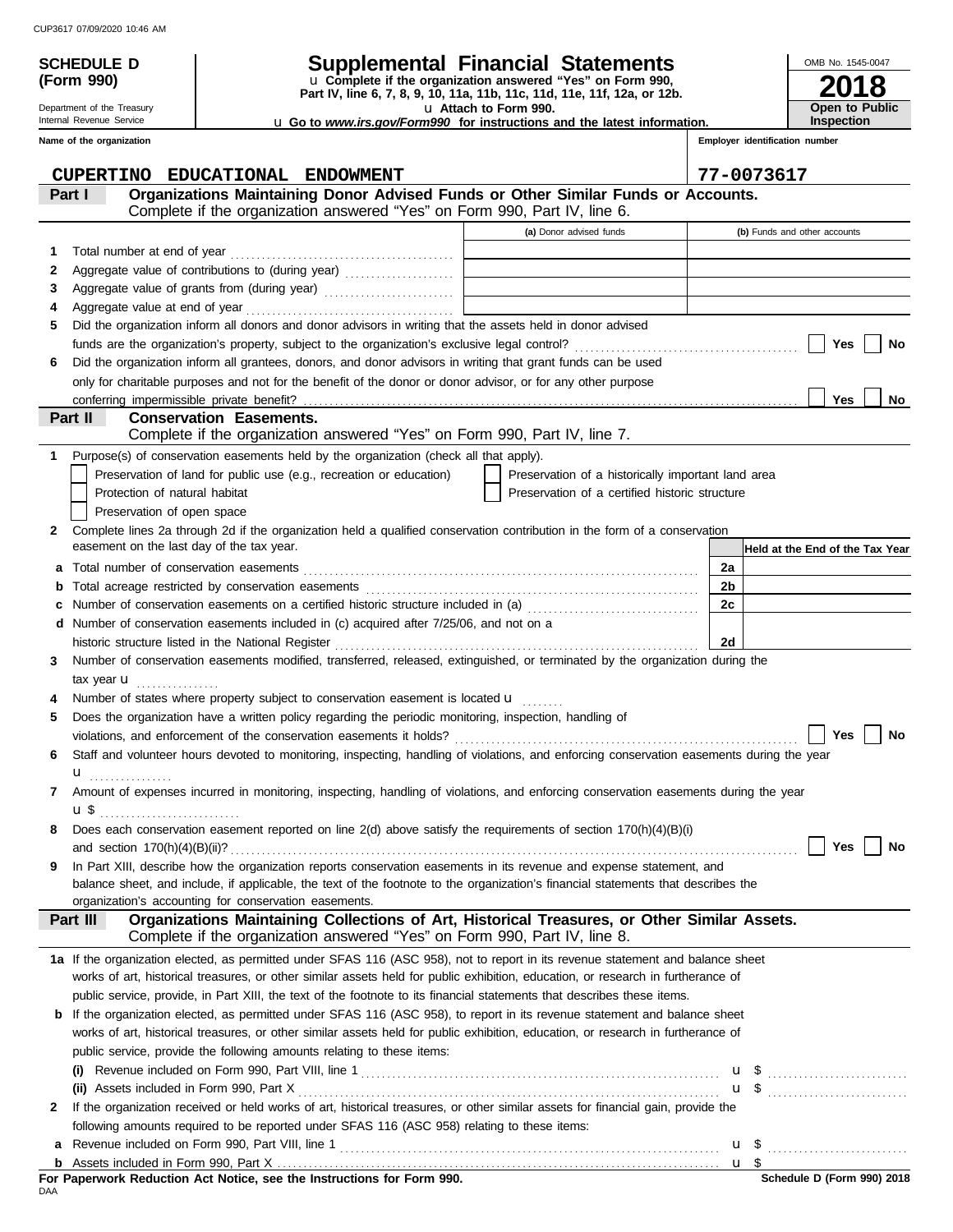|   | Schedule D (Form 990) 2018 CUPERTINO EDUCATIONAL ENDOWMENT                                                                                                                                                                     |                         |                           |                         | 77-0073617      |                      |                     |     | Page 2 |
|---|--------------------------------------------------------------------------------------------------------------------------------------------------------------------------------------------------------------------------------|-------------------------|---------------------------|-------------------------|-----------------|----------------------|---------------------|-----|--------|
|   | Organizations Maintaining Collections of Art, Historical Treasures, or Other Similar Assets (continued)<br>Part III                                                                                                            |                         |                           |                         |                 |                      |                     |     |        |
| 3 | Using the organization's acquisition, accession, and other records, check any of the following that are a significant use of its<br>collection items (check all that apply):                                                   |                         |                           |                         |                 |                      |                     |     |        |
| a | Public exhibition                                                                                                                                                                                                              | d                       | Loan or exchange programs |                         |                 |                      |                     |     |        |
| b | Scholarly research                                                                                                                                                                                                             | е                       |                           |                         |                 |                      |                     |     |        |
| c | Preservation for future generations                                                                                                                                                                                            |                         |                           |                         |                 |                      |                     |     |        |
|   | Provide a description of the organization's collections and explain how they further the organization's exempt purpose in Part                                                                                                 |                         |                           |                         |                 |                      |                     |     |        |
|   | XIII.                                                                                                                                                                                                                          |                         |                           |                         |                 |                      |                     |     |        |
| 5 | During the year, did the organization solicit or receive donations of art, historical treasures, or other similar                                                                                                              |                         |                           |                         |                 |                      |                     |     |        |
|   | assets to be sold to raise funds rather than to be maintained as part of the organization's collection?                                                                                                                        |                         |                           |                         |                 |                      | Yes                 |     | No     |
|   | Part IV<br><b>Escrow and Custodial Arrangements.</b><br>Complete if the organization answered "Yes" on Form 990, Part IV, line 9, or reported an amount on Form                                                                |                         |                           |                         |                 |                      |                     |     |        |
|   | 990, Part X, line 21.                                                                                                                                                                                                          |                         |                           |                         |                 |                      |                     |     |        |
|   | 1a Is the organization an agent, trustee, custodian or other intermediary for contributions or other assets not                                                                                                                |                         |                           |                         |                 |                      |                     |     |        |
|   |                                                                                                                                                                                                                                |                         |                           |                         |                 |                      | Yes                 |     | No     |
|   | <b>b</b> If "Yes," explain the arrangement in Part XIII and complete the following table:                                                                                                                                      |                         |                           |                         |                 |                      |                     |     |        |
|   |                                                                                                                                                                                                                                |                         |                           |                         |                 |                      | Amount              |     |        |
| c | Beginning balance encourance and all the contract of the contract of the contract of the contract of the contract of the contract of the contract of the contract of the contract of the contract of the contract of the contr |                         |                           |                         |                 | 1c                   |                     |     |        |
|   |                                                                                                                                                                                                                                |                         |                           |                         |                 | 1d                   |                     |     |        |
|   |                                                                                                                                                                                                                                |                         |                           |                         |                 | 1е                   |                     |     |        |
|   | Ending balance continuous contract and the contract of the contract of the contract of the contract of the contract of the contract of the contract of the contract of the contract of the contract of the contract of the con |                         |                           |                         |                 | 1f                   | Yes                 |     | No     |
|   |                                                                                                                                                                                                                                |                         |                           |                         |                 |                      |                     |     |        |
|   | <b>Endowment Funds.</b><br>Part V                                                                                                                                                                                              |                         |                           |                         |                 |                      |                     |     |        |
|   | Complete if the organization answered "Yes" on Form 990, Part IV, line 10.                                                                                                                                                     |                         |                           |                         |                 |                      |                     |     |        |
|   |                                                                                                                                                                                                                                | (a) Current year        | (b) Prior year            | (c) Two years back      |                 | (d) Three years back | (e) Four years back |     |        |
|   | 1a Beginning of year balance                                                                                                                                                                                                   |                         |                           |                         |                 |                      |                     |     |        |
|   |                                                                                                                                                                                                                                |                         |                           |                         |                 |                      |                     |     |        |
| c | Net investment earnings, gains, and                                                                                                                                                                                            |                         |                           |                         |                 |                      |                     |     |        |
|   | losses                                                                                                                                                                                                                         |                         |                           |                         |                 |                      |                     |     |        |
|   | Grants or scholarships<br>.                                                                                                                                                                                                    |                         |                           |                         |                 |                      |                     |     |        |
|   | Other expenditures for facilities and                                                                                                                                                                                          |                         |                           |                         |                 |                      |                     |     |        |
|   | programs                                                                                                                                                                                                                       |                         |                           |                         |                 |                      |                     |     |        |
|   |                                                                                                                                                                                                                                |                         |                           |                         |                 |                      |                     |     |        |
|   | End of year balance                                                                                                                                                                                                            |                         |                           |                         |                 |                      |                     |     |        |
|   | 2 Provide the estimated percentage of the current year end balance (line 1g, column (a)) held as:                                                                                                                              |                         |                           |                         |                 |                      |                     |     |        |
|   | Board designated or quasi-endowment <b>u</b> %                                                                                                                                                                                 |                         |                           |                         |                 |                      |                     |     |        |
|   | <b>b</b> Permanent endowment $\mathbf{u}$ %                                                                                                                                                                                    |                         |                           |                         |                 |                      |                     |     |        |
|   | Temporarily restricted endowment <b>u</b>                                                                                                                                                                                      |                         |                           |                         |                 |                      |                     |     |        |
|   | The percentages on lines 2a, 2b, and 2c should equal 100%.                                                                                                                                                                     |                         |                           |                         |                 |                      |                     |     |        |
|   | 3a Are there endowment funds not in the possession of the organization that are held and administered for the                                                                                                                  |                         |                           |                         |                 |                      |                     |     |        |
|   | organization by:                                                                                                                                                                                                               |                         |                           |                         |                 |                      |                     | Yes | No     |
|   |                                                                                                                                                                                                                                |                         |                           |                         |                 |                      | 3a(i)               |     | х      |
|   | (ii) related organizations                                                                                                                                                                                                     |                         |                           |                         |                 |                      | 3a(ii)              |     | x      |
|   |                                                                                                                                                                                                                                |                         |                           |                         |                 |                      | 3b                  |     |        |
|   | Describe in Part XIII the intended uses of the organization's endowment funds.                                                                                                                                                 |                         |                           |                         |                 |                      |                     |     |        |
|   | Part VI<br>Land, Buildings, and Equipment.<br>Complete if the organization answered "Yes" on Form 990, Part IV, line 11a. See Form 990, Part X, line 10.                                                                       |                         |                           |                         |                 |                      |                     |     |        |
|   | Description of property                                                                                                                                                                                                        | (a) Cost or other basis |                           | (b) Cost or other basis | (c) Accumulated |                      | (d) Book value      |     |        |
|   |                                                                                                                                                                                                                                | (investment)            | (other)                   |                         | depreciation    |                      |                     |     |        |
|   | 1a Land                                                                                                                                                                                                                        |                         |                           |                         |                 |                      |                     |     |        |
|   |                                                                                                                                                                                                                                |                         |                           |                         |                 |                      |                     |     |        |
|   | c Leasehold improvements                                                                                                                                                                                                       |                         |                           |                         |                 |                      |                     |     |        |
|   |                                                                                                                                                                                                                                |                         |                           | 12,710                  |                 | 12,710               |                     |     |        |
|   |                                                                                                                                                                                                                                |                         |                           |                         |                 |                      |                     |     |        |
|   | Total. Add lines 1a through 1e. (Column (d) must equal Form 990, Part X, column (B), line 10c.)                                                                                                                                |                         |                           |                         |                 | $\mathbf{u}$         |                     |     |        |

**Schedule D (Form 990) 2018**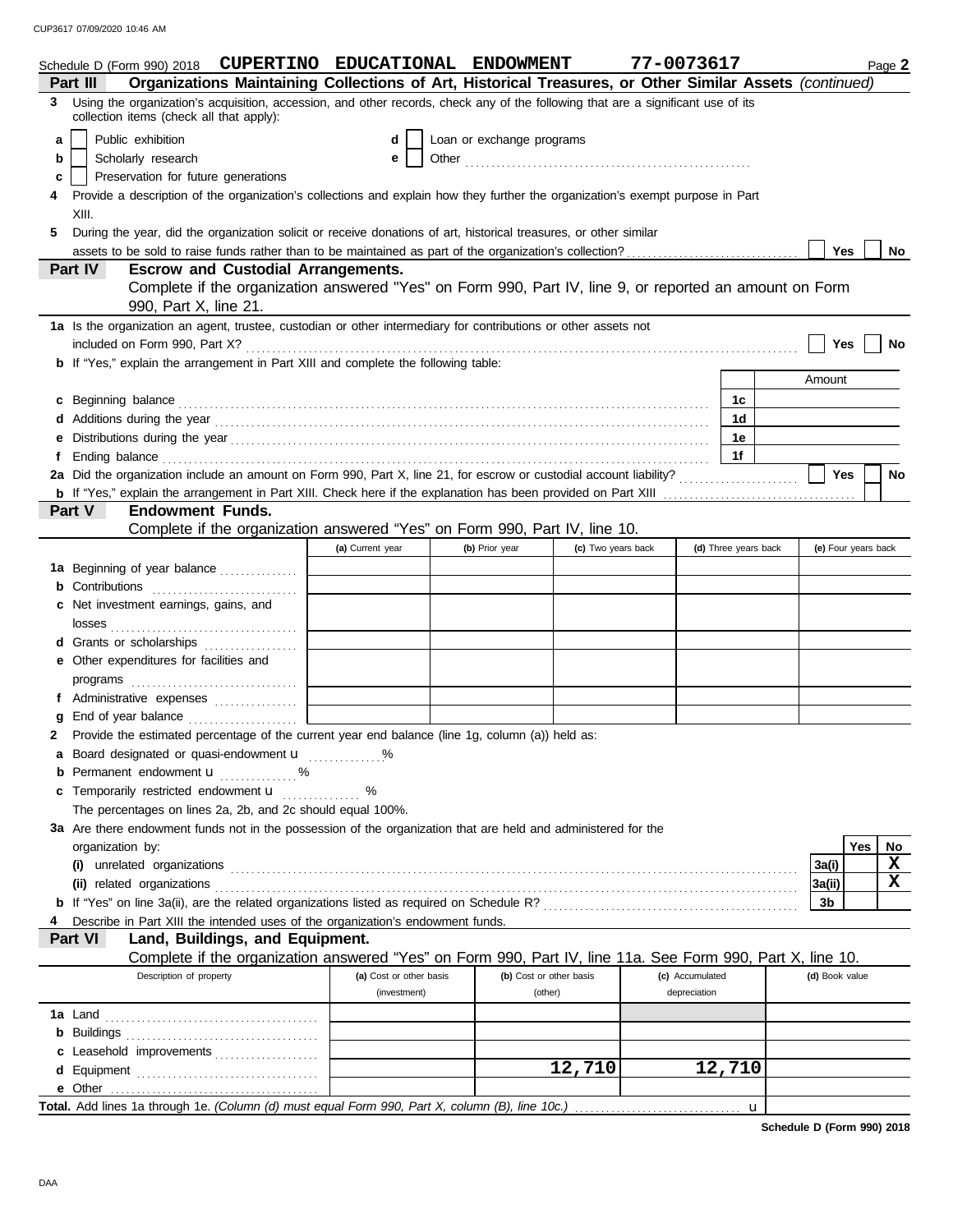| Complete if the organization answered "Yes" on Form 990, Part IV, line 11b. See Form 990, Part X, line 12.<br>(a) Description of security or category<br>(b) Book value<br>(c) Method of valuation:<br>(including name of security)<br>Cost or end-of-year market value<br>(1) Financial derivatives<br>(3) Other<br>$\overline{a}$ (G) and according to the continuum of the continuum of the continuum of the continuum of the continuum of the continuum of the continuum of the continuum of the continuum of the continuum of the continuum of the<br>(H)<br>Investments-Program Related.<br>Part VIII<br>Complete if the organization answered "Yes" on Form 990, Part IV, line 11c. See Form 990, Part X, line 13.<br>(a) Description of investment<br>(c) Method of valuation:<br>(b) Book value<br>Cost or end-of-year market value<br>(1)<br>(2)<br>(3)<br>(4)<br>(5)<br>(6)<br>(7)<br>(8)<br>(9)<br>Part IX<br><b>Other Assets.</b><br>Complete if the organization answered "Yes" on Form 990, Part IV, line 11d. See Form 990, Part X, line 15.<br>(a) Description<br>(1) |                |
|----------------------------------------------------------------------------------------------------------------------------------------------------------------------------------------------------------------------------------------------------------------------------------------------------------------------------------------------------------------------------------------------------------------------------------------------------------------------------------------------------------------------------------------------------------------------------------------------------------------------------------------------------------------------------------------------------------------------------------------------------------------------------------------------------------------------------------------------------------------------------------------------------------------------------------------------------------------------------------------------------------------------------------------------------------------------------------------|----------------|
|                                                                                                                                                                                                                                                                                                                                                                                                                                                                                                                                                                                                                                                                                                                                                                                                                                                                                                                                                                                                                                                                                        |                |
|                                                                                                                                                                                                                                                                                                                                                                                                                                                                                                                                                                                                                                                                                                                                                                                                                                                                                                                                                                                                                                                                                        |                |
|                                                                                                                                                                                                                                                                                                                                                                                                                                                                                                                                                                                                                                                                                                                                                                                                                                                                                                                                                                                                                                                                                        |                |
|                                                                                                                                                                                                                                                                                                                                                                                                                                                                                                                                                                                                                                                                                                                                                                                                                                                                                                                                                                                                                                                                                        |                |
|                                                                                                                                                                                                                                                                                                                                                                                                                                                                                                                                                                                                                                                                                                                                                                                                                                                                                                                                                                                                                                                                                        |                |
|                                                                                                                                                                                                                                                                                                                                                                                                                                                                                                                                                                                                                                                                                                                                                                                                                                                                                                                                                                                                                                                                                        |                |
|                                                                                                                                                                                                                                                                                                                                                                                                                                                                                                                                                                                                                                                                                                                                                                                                                                                                                                                                                                                                                                                                                        |                |
| Total. (Column (b) must equal Form 990, Part X, col. (B) line 12.) $\mathbf u$                                                                                                                                                                                                                                                                                                                                                                                                                                                                                                                                                                                                                                                                                                                                                                                                                                                                                                                                                                                                         |                |
|                                                                                                                                                                                                                                                                                                                                                                                                                                                                                                                                                                                                                                                                                                                                                                                                                                                                                                                                                                                                                                                                                        |                |
|                                                                                                                                                                                                                                                                                                                                                                                                                                                                                                                                                                                                                                                                                                                                                                                                                                                                                                                                                                                                                                                                                        |                |
|                                                                                                                                                                                                                                                                                                                                                                                                                                                                                                                                                                                                                                                                                                                                                                                                                                                                                                                                                                                                                                                                                        |                |
|                                                                                                                                                                                                                                                                                                                                                                                                                                                                                                                                                                                                                                                                                                                                                                                                                                                                                                                                                                                                                                                                                        |                |
|                                                                                                                                                                                                                                                                                                                                                                                                                                                                                                                                                                                                                                                                                                                                                                                                                                                                                                                                                                                                                                                                                        |                |
|                                                                                                                                                                                                                                                                                                                                                                                                                                                                                                                                                                                                                                                                                                                                                                                                                                                                                                                                                                                                                                                                                        |                |
|                                                                                                                                                                                                                                                                                                                                                                                                                                                                                                                                                                                                                                                                                                                                                                                                                                                                                                                                                                                                                                                                                        |                |
|                                                                                                                                                                                                                                                                                                                                                                                                                                                                                                                                                                                                                                                                                                                                                                                                                                                                                                                                                                                                                                                                                        |                |
| Total. (Column (b) must equal Form 990, Part X, col. (B) line 13.) $\mathbf u$                                                                                                                                                                                                                                                                                                                                                                                                                                                                                                                                                                                                                                                                                                                                                                                                                                                                                                                                                                                                         |                |
|                                                                                                                                                                                                                                                                                                                                                                                                                                                                                                                                                                                                                                                                                                                                                                                                                                                                                                                                                                                                                                                                                        |                |
|                                                                                                                                                                                                                                                                                                                                                                                                                                                                                                                                                                                                                                                                                                                                                                                                                                                                                                                                                                                                                                                                                        |                |
|                                                                                                                                                                                                                                                                                                                                                                                                                                                                                                                                                                                                                                                                                                                                                                                                                                                                                                                                                                                                                                                                                        |                |
|                                                                                                                                                                                                                                                                                                                                                                                                                                                                                                                                                                                                                                                                                                                                                                                                                                                                                                                                                                                                                                                                                        |                |
|                                                                                                                                                                                                                                                                                                                                                                                                                                                                                                                                                                                                                                                                                                                                                                                                                                                                                                                                                                                                                                                                                        |                |
|                                                                                                                                                                                                                                                                                                                                                                                                                                                                                                                                                                                                                                                                                                                                                                                                                                                                                                                                                                                                                                                                                        |                |
|                                                                                                                                                                                                                                                                                                                                                                                                                                                                                                                                                                                                                                                                                                                                                                                                                                                                                                                                                                                                                                                                                        |                |
|                                                                                                                                                                                                                                                                                                                                                                                                                                                                                                                                                                                                                                                                                                                                                                                                                                                                                                                                                                                                                                                                                        |                |
|                                                                                                                                                                                                                                                                                                                                                                                                                                                                                                                                                                                                                                                                                                                                                                                                                                                                                                                                                                                                                                                                                        |                |
|                                                                                                                                                                                                                                                                                                                                                                                                                                                                                                                                                                                                                                                                                                                                                                                                                                                                                                                                                                                                                                                                                        |                |
|                                                                                                                                                                                                                                                                                                                                                                                                                                                                                                                                                                                                                                                                                                                                                                                                                                                                                                                                                                                                                                                                                        |                |
|                                                                                                                                                                                                                                                                                                                                                                                                                                                                                                                                                                                                                                                                                                                                                                                                                                                                                                                                                                                                                                                                                        | (b) Book value |
|                                                                                                                                                                                                                                                                                                                                                                                                                                                                                                                                                                                                                                                                                                                                                                                                                                                                                                                                                                                                                                                                                        |                |
| (2)                                                                                                                                                                                                                                                                                                                                                                                                                                                                                                                                                                                                                                                                                                                                                                                                                                                                                                                                                                                                                                                                                    |                |
| (3)                                                                                                                                                                                                                                                                                                                                                                                                                                                                                                                                                                                                                                                                                                                                                                                                                                                                                                                                                                                                                                                                                    |                |
| (4)                                                                                                                                                                                                                                                                                                                                                                                                                                                                                                                                                                                                                                                                                                                                                                                                                                                                                                                                                                                                                                                                                    |                |
| (5)                                                                                                                                                                                                                                                                                                                                                                                                                                                                                                                                                                                                                                                                                                                                                                                                                                                                                                                                                                                                                                                                                    |                |
| (6)                                                                                                                                                                                                                                                                                                                                                                                                                                                                                                                                                                                                                                                                                                                                                                                                                                                                                                                                                                                                                                                                                    |                |
| (7)<br>(8)                                                                                                                                                                                                                                                                                                                                                                                                                                                                                                                                                                                                                                                                                                                                                                                                                                                                                                                                                                                                                                                                             |                |
| (9)                                                                                                                                                                                                                                                                                                                                                                                                                                                                                                                                                                                                                                                                                                                                                                                                                                                                                                                                                                                                                                                                                    |                |
| u                                                                                                                                                                                                                                                                                                                                                                                                                                                                                                                                                                                                                                                                                                                                                                                                                                                                                                                                                                                                                                                                                      |                |
| Part X<br>Other Liabilities.                                                                                                                                                                                                                                                                                                                                                                                                                                                                                                                                                                                                                                                                                                                                                                                                                                                                                                                                                                                                                                                           |                |
| Complete if the organization answered "Yes" on Form 990, Part IV, line 11e or 11f. See Form 990, Part X,                                                                                                                                                                                                                                                                                                                                                                                                                                                                                                                                                                                                                                                                                                                                                                                                                                                                                                                                                                               |                |
| line 25.                                                                                                                                                                                                                                                                                                                                                                                                                                                                                                                                                                                                                                                                                                                                                                                                                                                                                                                                                                                                                                                                               |                |
| (a) Description of liability<br>(b) Book value<br>1.                                                                                                                                                                                                                                                                                                                                                                                                                                                                                                                                                                                                                                                                                                                                                                                                                                                                                                                                                                                                                                   |                |
| (1)<br>Federal income taxes                                                                                                                                                                                                                                                                                                                                                                                                                                                                                                                                                                                                                                                                                                                                                                                                                                                                                                                                                                                                                                                            |                |
| 3,100<br><b>DEFERRED</b><br><b>REVENUE</b><br>(2)                                                                                                                                                                                                                                                                                                                                                                                                                                                                                                                                                                                                                                                                                                                                                                                                                                                                                                                                                                                                                                      |                |
| <b>LIABILITIES</b><br><b>ACCRUED</b><br>(3)                                                                                                                                                                                                                                                                                                                                                                                                                                                                                                                                                                                                                                                                                                                                                                                                                                                                                                                                                                                                                                            |                |
| (4)                                                                                                                                                                                                                                                                                                                                                                                                                                                                                                                                                                                                                                                                                                                                                                                                                                                                                                                                                                                                                                                                                    |                |
| (5)                                                                                                                                                                                                                                                                                                                                                                                                                                                                                                                                                                                                                                                                                                                                                                                                                                                                                                                                                                                                                                                                                    |                |
| (6)                                                                                                                                                                                                                                                                                                                                                                                                                                                                                                                                                                                                                                                                                                                                                                                                                                                                                                                                                                                                                                                                                    |                |
| (7)                                                                                                                                                                                                                                                                                                                                                                                                                                                                                                                                                                                                                                                                                                                                                                                                                                                                                                                                                                                                                                                                                    |                |
| (8)                                                                                                                                                                                                                                                                                                                                                                                                                                                                                                                                                                                                                                                                                                                                                                                                                                                                                                                                                                                                                                                                                    |                |
| (9)<br>3,109                                                                                                                                                                                                                                                                                                                                                                                                                                                                                                                                                                                                                                                                                                                                                                                                                                                                                                                                                                                                                                                                           |                |
| Total. (Column (b) must equal Form 990, Part X, col. (B) line 25.) $\mathbf u$<br>2. Liability for uncertain tax positions. In Part XIII, provide the text of the footnote to the organization's financial statements that reports the                                                                                                                                                                                                                                                                                                                                                                                                                                                                                                                                                                                                                                                                                                                                                                                                                                                 |                |
| organization's liability for uncertain tax positions under FIN 48 (ASC 740). Check here if the text of the footnote has been provided in Part XIII                                                                                                                                                                                                                                                                                                                                                                                                                                                                                                                                                                                                                                                                                                                                                                                                                                                                                                                                     |                |

**Schedule D (Form 990) 2018**

Schedule D (Form 990) 2018 CUPERTINO EDUCATIONAL ENDOWMENT 77-0073617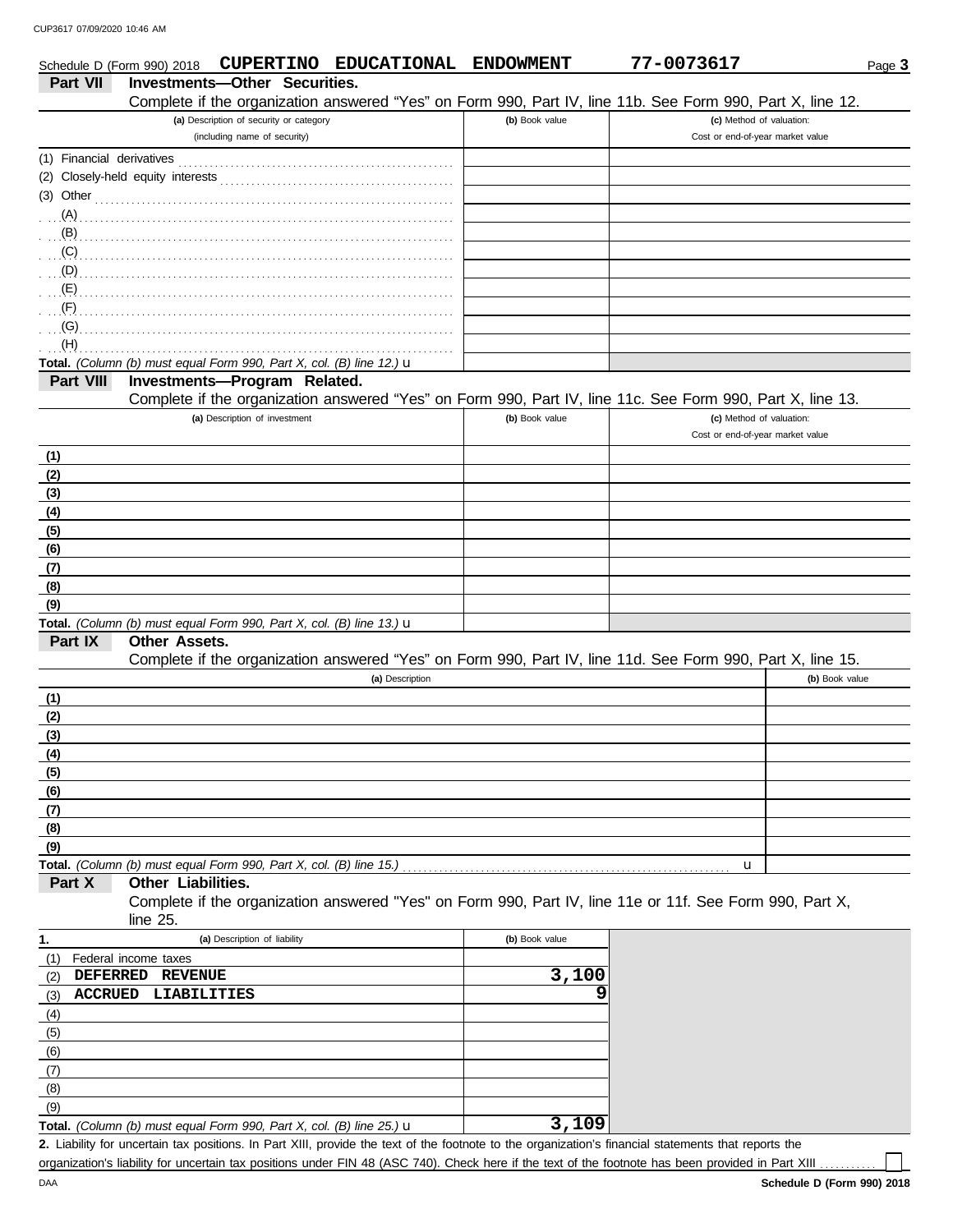|   | Schedule D (Form 990) 2018 CUPERTINO EDUCATIONAL ENDOWMENT                                                                                                                                                                     |                | 77-0073617   | Page 4       |
|---|--------------------------------------------------------------------------------------------------------------------------------------------------------------------------------------------------------------------------------|----------------|--------------|--------------|
|   | Reconciliation of Revenue per Audited Financial Statements With Revenue per Return.<br>Part XI                                                                                                                                 |                |              |              |
|   | Complete if the organization answered "Yes" on Form 990, Part IV, line 12a.                                                                                                                                                    |                |              |              |
| 1 | Total revenue, gains, and other support per audited financial statements                                                                                                                                                       |                | $\mathbf{1}$ |              |
| 2 | Amounts included on line 1 but not on Form 990, Part VIII, line 12:                                                                                                                                                            |                |              |              |
| а |                                                                                                                                                                                                                                | 2a             |              |              |
| b |                                                                                                                                                                                                                                | 2 <sub>b</sub> |              |              |
| c |                                                                                                                                                                                                                                | 2c             |              |              |
| d |                                                                                                                                                                                                                                | 2d             |              |              |
| е |                                                                                                                                                                                                                                |                | 2e           |              |
| З |                                                                                                                                                                                                                                |                | 3            |              |
| 4 | Amounts included on Form 990, Part VIII, line 12, but not on line 1:                                                                                                                                                           |                |              |              |
| а |                                                                                                                                                                                                                                | 4a             |              |              |
| b |                                                                                                                                                                                                                                | 4b             |              |              |
|   | c Add lines 4a and 4b                                                                                                                                                                                                          |                | 4c           |              |
| 5 |                                                                                                                                                                                                                                |                | 5            |              |
|   | Reconciliation of Expenses per Audited Financial Statements With Expenses per Return.<br>Part XII                                                                                                                              |                |              |              |
|   | Complete if the organization answered "Yes" on Form 990, Part IV, line 12a.                                                                                                                                                    |                |              |              |
| 1 |                                                                                                                                                                                                                                |                | 1            |              |
| 2 | Amounts included on line 1 but not on Form 990, Part IX, line 25:                                                                                                                                                              |                |              |              |
| a |                                                                                                                                                                                                                                | 2a             |              |              |
| b |                                                                                                                                                                                                                                | 2 <sub>b</sub> |              |              |
|   |                                                                                                                                                                                                                                | 2c             |              |              |
| d |                                                                                                                                                                                                                                | 2d             |              |              |
| е | Add lines 2a through 2d [11] All and the contract of the contract of the contract of the contract of the contract of the contract of the contract of the contract of the contract of the contract of the contract of the contr |                | 2е           |              |
| З |                                                                                                                                                                                                                                |                | 3            |              |
| 4 | Amounts included on Form 990, Part IX, line 25, but not on line 1:                                                                                                                                                             |                |              |              |
| а | Investment expenses not included on Form 990, Part VIII, line 7b [                                                                                                                                                             | 4a             |              |              |
|   |                                                                                                                                                                                                                                | 4b             |              |              |
|   | c Add lines 4a and 4b                                                                                                                                                                                                          |                | 4c           |              |
|   |                                                                                                                                                                                                                                |                | 5            |              |
|   | Part XIII Supplemental Information.                                                                                                                                                                                            |                |              |              |
|   | Provide the descriptions required for Part II, lines 3, 5, and 9; Part III, lines 1a and 4; Part IV, lines 1b and 2b; Part V, line 4; Part X, line                                                                             |                |              |              |
|   | 2; Part XI, lines 2d and 4b; and Part XII, lines 2d and 4b. Also complete this part to provide any additional information.                                                                                                     |                |              |              |
|   | PART XIII - SUPPLEMENTAL FINANCIAL INFORMATION                                                                                                                                                                                 |                |              |              |
|   |                                                                                                                                                                                                                                |                |              |              |
|   | THE ORGANIZATION MAINTAINS THREE PERMANENT FUND ENDOWMENTS. UNDER THE                                                                                                                                                          |                |              | <b>TERMS</b> |
|   |                                                                                                                                                                                                                                |                |              |              |
|   | OF THE GRANTOR LETTER, FUNDS ARE TO BE RETAINED AS A PERMANENT RESTRICTED                                                                                                                                                      |                |              |              |
|   |                                                                                                                                                                                                                                |                |              |              |
|   | ENDOWMENT. THOSE FUNDS TOTAL \$243,262. EARNINGS ON THESE FUNDS ARE TO BE                                                                                                                                                      |                |              |              |
|   |                                                                                                                                                                                                                                |                |              |              |
|   | USED TO FUND SPECIFIED PROGRAMS WITH THE CUPERTINO UNION SCHOOL DISTRICT                                                                                                                                                       |                |              |              |
|   |                                                                                                                                                                                                                                |                |              |              |
|   | SCHOOLS. THE EARNINGS IN EXCESS OF THE PERMANENT FUND VALUES ARE REFLECTED                                                                                                                                                     |                |              |              |
|   |                                                                                                                                                                                                                                |                |              |              |
|   |                                                                                                                                                                                                                                |                |              |              |
|   | AS A TEMPORARILY RESTRICTED FUND FOR EACH OF THE PERMANENT FUNDS.                                                                                                                                                              |                |              |              |
|   |                                                                                                                                                                                                                                |                |              |              |
|   |                                                                                                                                                                                                                                |                |              |              |
|   |                                                                                                                                                                                                                                |                |              |              |
|   | THERE HAVE BEEN NO ALLOCATIONS OF OVERHEAD OR MANAGEMENT EXPENSES TO ANY OF                                                                                                                                                    |                |              |              |
|   |                                                                                                                                                                                                                                |                |              |              |
|   | THE RESTRICTED FUNDS SINCE INCEPTION.                                                                                                                                                                                          |                |              |              |
|   |                                                                                                                                                                                                                                |                |              |              |
|   |                                                                                                                                                                                                                                |                |              |              |
|   |                                                                                                                                                                                                                                |                |              |              |
|   |                                                                                                                                                                                                                                |                |              |              |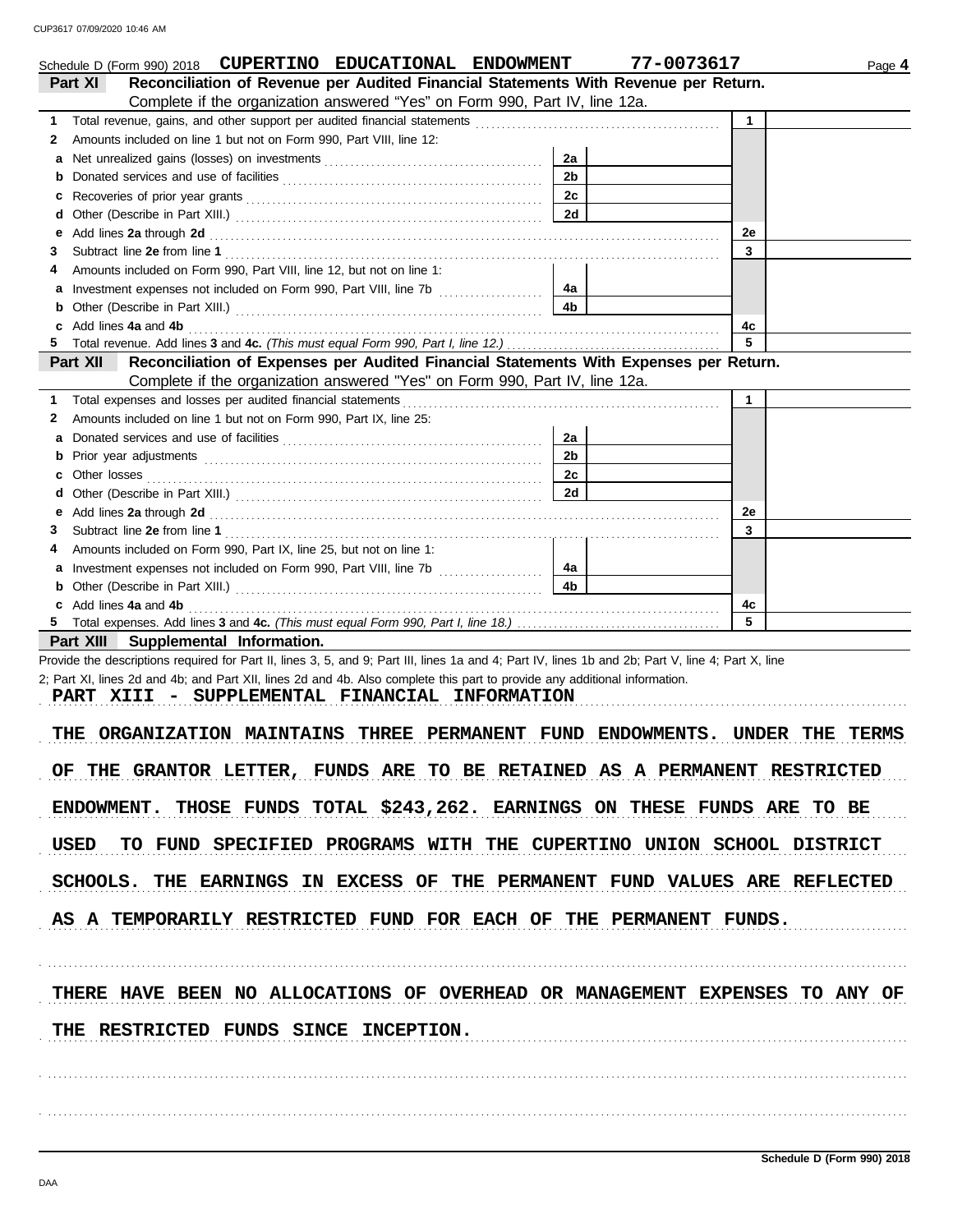| Schedule D (Form 990) 2018 CUPERTINO EDUCATIONAL ENDOWMENT<br>Supplemental Information (continued)<br>Part XIII | 77-0073617 | Page 5 |
|-----------------------------------------------------------------------------------------------------------------|------------|--------|
|                                                                                                                 |            |        |
|                                                                                                                 |            |        |
|                                                                                                                 |            |        |
|                                                                                                                 |            |        |
|                                                                                                                 |            |        |
|                                                                                                                 |            |        |
|                                                                                                                 |            |        |
|                                                                                                                 |            |        |
|                                                                                                                 |            |        |
|                                                                                                                 |            |        |
|                                                                                                                 |            |        |
|                                                                                                                 |            |        |
|                                                                                                                 |            |        |
|                                                                                                                 |            |        |
|                                                                                                                 |            |        |
|                                                                                                                 |            |        |
|                                                                                                                 |            |        |
|                                                                                                                 |            |        |
|                                                                                                                 |            |        |
|                                                                                                                 |            |        |
|                                                                                                                 |            |        |
|                                                                                                                 |            |        |
|                                                                                                                 |            |        |
|                                                                                                                 |            |        |
|                                                                                                                 |            |        |
|                                                                                                                 |            |        |
|                                                                                                                 |            |        |
|                                                                                                                 |            |        |
|                                                                                                                 |            |        |
|                                                                                                                 |            |        |
|                                                                                                                 |            |        |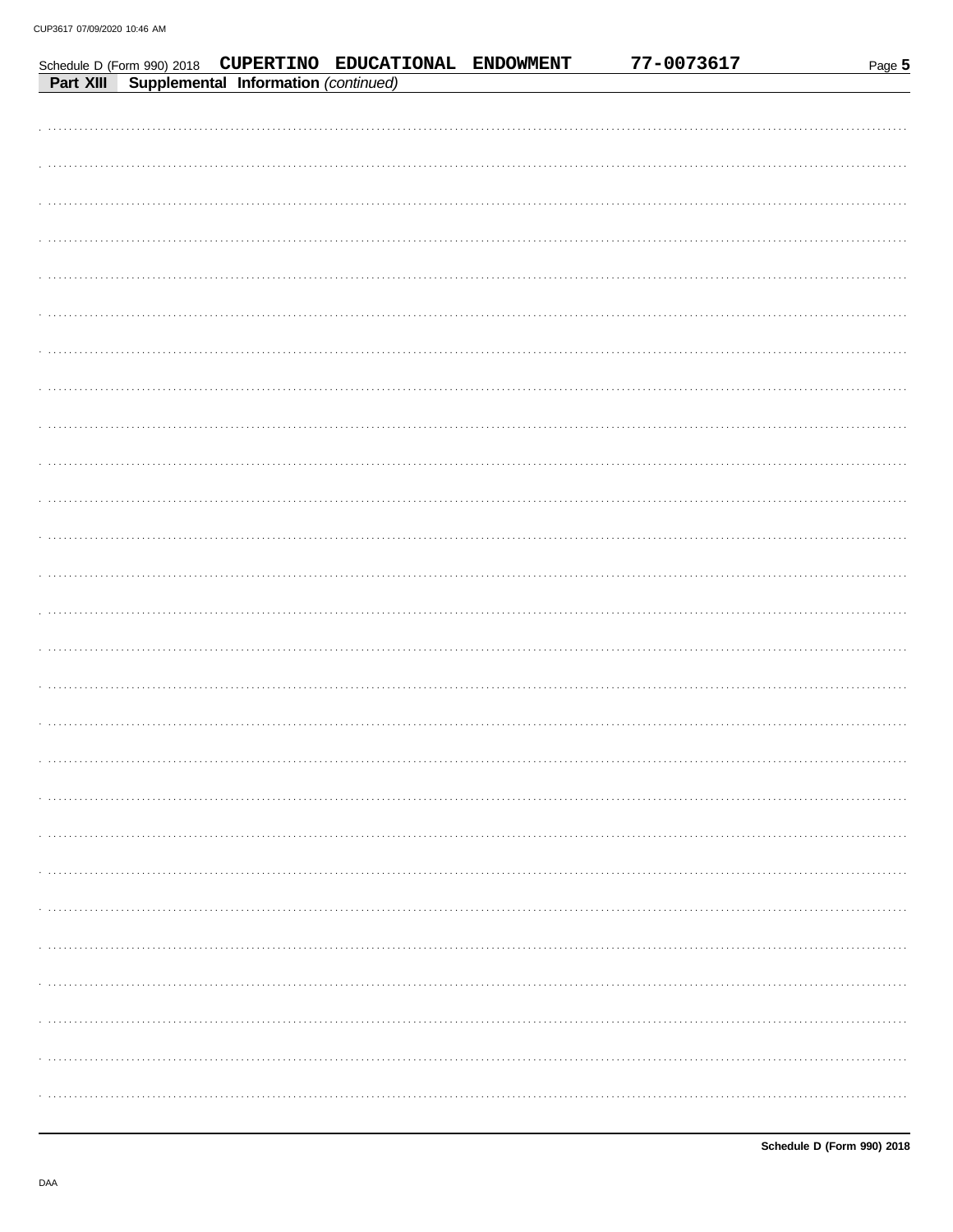| <b>SCHEDULE G</b>                                      | Supplemental Information Regarding Fundraising or Gaming Activities                                                                                                                        |               |                            |                |                           |                                                                                                                                                                     |                                          | OMB No. 1545-0047   |
|--------------------------------------------------------|--------------------------------------------------------------------------------------------------------------------------------------------------------------------------------------------|---------------|----------------------------|----------------|---------------------------|---------------------------------------------------------------------------------------------------------------------------------------------------------------------|------------------------------------------|---------------------|
| (Form 990 or 990-EZ)                                   |                                                                                                                                                                                            |               |                            |                |                           | Complete if the organization answered "Yes" on Form 990, Part IV, line 17, 18, or 19, or if the<br>organization entered more than \$15,000 on Form 990-EZ, line 6a. |                                          |                     |
| Department of the Treasury<br>Internal Revenue Service | LI Attach to Form 990 or Form 990-EZ.<br>U Go to www.irs.gov/Form990 for instructions and the latest information.                                                                          |               |                            |                |                           |                                                                                                                                                                     | Open to Public<br>Inspection             |                     |
| Name of the organization                               |                                                                                                                                                                                            |               |                            |                |                           |                                                                                                                                                                     | Employer identification number           |                     |
|                                                        | <b>CUPERTINO</b><br><b>EDUCATIONAL</b>                                                                                                                                                     |               | <b>ENDOWMENT</b>           |                |                           |                                                                                                                                                                     | 77-0073617                               |                     |
| Part I                                                 | Fundraising Activities. Complete if the organization answered "Yes" on Form 990, Part IV, line 17.<br>Form 990-EZ filers are not required to complete this part.                           |               |                            |                |                           |                                                                                                                                                                     |                                          |                     |
| 1                                                      | Indicate whether the organization raised funds through any of the following activities. Check all that apply.                                                                              |               |                            |                |                           |                                                                                                                                                                     |                                          |                     |
| Mail solicitations<br>a                                |                                                                                                                                                                                            | e             |                            |                |                           | Solicitation of non-government grants                                                                                                                               |                                          |                     |
| Internet and email solicitations<br>b                  |                                                                                                                                                                                            | f             |                            |                |                           | Solicitation of government grants                                                                                                                                   |                                          |                     |
| Phone solicitations<br>c                               |                                                                                                                                                                                            | a             | Special fundraising events |                |                           |                                                                                                                                                                     |                                          |                     |
| In-person solicitations<br>d                           |                                                                                                                                                                                            |               |                            |                |                           |                                                                                                                                                                     |                                          |                     |
|                                                        | 2a Did the organization have a written or oral agreement with any individual (including officers, directors, trustees,                                                                     |               |                            |                |                           |                                                                                                                                                                     |                                          |                     |
|                                                        | or key employees listed in Form 990, Part VII) or entity in connection with professional fundraising services?                                                                             |               |                            |                |                           |                                                                                                                                                                     |                                          | Yes<br>No           |
|                                                        | b If "Yes," list the 10 highest paid individuals or entities (fundraisers) pursuant to agreements under which the fundraiser is to be<br>compensated at least \$5,000 by the organization. |               |                            |                |                           |                                                                                                                                                                     |                                          |                     |
|                                                        |                                                                                                                                                                                            |               |                            |                | (iii) Did fund-           |                                                                                                                                                                     | (v) Amount paid to                       | (vi) Amount paid to |
|                                                        | (i) Name and address of individual<br>or entity (fundraiser)                                                                                                                               | (ii) Activity |                            |                | raiser have<br>custody or | (iv) Gross receipts<br>from activity                                                                                                                                | (or retained by)<br>fundraiser listed in | (or retained by)    |
|                                                        |                                                                                                                                                                                            |               |                            | contributions? | control of                |                                                                                                                                                                     | col. (i)                                 | organization        |
|                                                        |                                                                                                                                                                                            |               |                            | Yes            | No                        |                                                                                                                                                                     |                                          |                     |
| 1                                                      |                                                                                                                                                                                            |               |                            |                |                           |                                                                                                                                                                     |                                          |                     |
|                                                        |                                                                                                                                                                                            |               |                            |                |                           |                                                                                                                                                                     |                                          |                     |
| $\mathbf{2}$                                           |                                                                                                                                                                                            |               |                            |                |                           |                                                                                                                                                                     |                                          |                     |
|                                                        |                                                                                                                                                                                            |               |                            |                |                           |                                                                                                                                                                     |                                          |                     |
| 3                                                      |                                                                                                                                                                                            |               |                            |                |                           |                                                                                                                                                                     |                                          |                     |
|                                                        |                                                                                                                                                                                            |               |                            |                |                           |                                                                                                                                                                     |                                          |                     |
| 4                                                      |                                                                                                                                                                                            |               |                            |                |                           |                                                                                                                                                                     |                                          |                     |
|                                                        |                                                                                                                                                                                            |               |                            |                |                           |                                                                                                                                                                     |                                          |                     |
|                                                        |                                                                                                                                                                                            |               |                            |                |                           |                                                                                                                                                                     |                                          |                     |
| 5                                                      |                                                                                                                                                                                            |               |                            |                |                           |                                                                                                                                                                     |                                          |                     |
|                                                        |                                                                                                                                                                                            |               |                            |                |                           |                                                                                                                                                                     |                                          |                     |
|                                                        |                                                                                                                                                                                            |               |                            |                |                           |                                                                                                                                                                     |                                          |                     |
|                                                        |                                                                                                                                                                                            |               |                            |                |                           |                                                                                                                                                                     |                                          |                     |
|                                                        |                                                                                                                                                                                            |               |                            |                |                           |                                                                                                                                                                     |                                          |                     |
| 7                                                      |                                                                                                                                                                                            |               |                            |                |                           |                                                                                                                                                                     |                                          |                     |
|                                                        |                                                                                                                                                                                            |               |                            |                |                           |                                                                                                                                                                     |                                          |                     |
| 8                                                      |                                                                                                                                                                                            |               |                            |                |                           |                                                                                                                                                                     |                                          |                     |
|                                                        |                                                                                                                                                                                            |               |                            |                |                           |                                                                                                                                                                     |                                          |                     |
|                                                        |                                                                                                                                                                                            |               |                            |                |                           |                                                                                                                                                                     |                                          |                     |
| 9                                                      |                                                                                                                                                                                            |               |                            |                |                           |                                                                                                                                                                     |                                          |                     |
|                                                        |                                                                                                                                                                                            |               |                            |                |                           |                                                                                                                                                                     |                                          |                     |
| 10                                                     |                                                                                                                                                                                            |               |                            |                |                           |                                                                                                                                                                     |                                          |                     |
|                                                        |                                                                                                                                                                                            |               |                            |                |                           |                                                                                                                                                                     |                                          |                     |
|                                                        |                                                                                                                                                                                            |               |                            |                |                           |                                                                                                                                                                     |                                          |                     |
| Total<br>3                                             |                                                                                                                                                                                            |               |                            |                |                           |                                                                                                                                                                     |                                          |                     |
| registration or licensing.                             | List all states in which the organization is registered or licensed to solicit contributions or has been notified it is exempt from                                                        |               |                            |                |                           |                                                                                                                                                                     |                                          |                     |
|                                                        |                                                                                                                                                                                            |               |                            |                |                           |                                                                                                                                                                     |                                          |                     |
|                                                        |                                                                                                                                                                                            |               |                            |                |                           |                                                                                                                                                                     |                                          |                     |
|                                                        |                                                                                                                                                                                            |               |                            |                |                           |                                                                                                                                                                     |                                          |                     |
|                                                        |                                                                                                                                                                                            |               |                            |                |                           |                                                                                                                                                                     |                                          |                     |
|                                                        |                                                                                                                                                                                            |               |                            |                |                           |                                                                                                                                                                     |                                          |                     |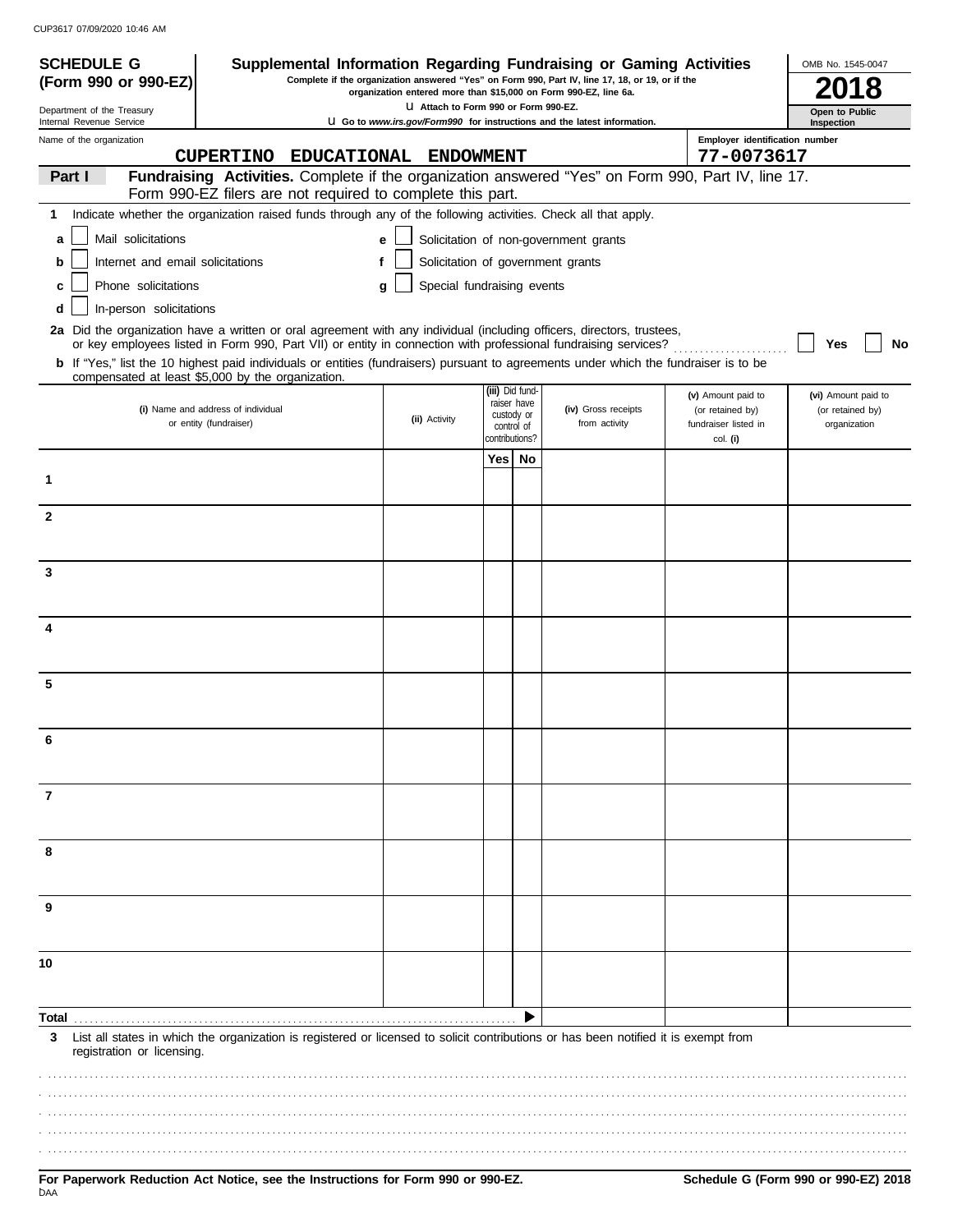|              |          | Schedule G (Form 990 or 990-EZ) 2018 | CUPERTINO EDUCATIONAL ENDOWMENT                                                                                                                                                                                        |                         |   |                  |   | 77-0073617 |                                      | Page 2 |
|--------------|----------|--------------------------------------|------------------------------------------------------------------------------------------------------------------------------------------------------------------------------------------------------------------------|-------------------------|---|------------------|---|------------|--------------------------------------|--------|
|              | Part II  |                                      | Fundraising Events. Complete if the organization answered "Yes" on Form 990, Part IV, line 18, or reported more                                                                                                        |                         |   |                  |   |            |                                      |        |
|              |          |                                      | than \$15,000 of fundraising event contributions and gross income on Form 990-EZ, lines 1 and 6b. List events with                                                                                                     |                         |   |                  |   |            |                                      |        |
|              |          | gross receipts greater than \$5,000. |                                                                                                                                                                                                                        |                         |   |                  |   |            |                                      |        |
|              |          |                                      | (a) Event #1                                                                                                                                                                                                           | (b) Event #2            |   | (c) Other events |   |            |                                      |        |
|              |          |                                      | 5K RUN                                                                                                                                                                                                                 |                         |   | <b>NONE</b>      |   |            | (d) Total events                     |        |
|              |          |                                      | (event type)                                                                                                                                                                                                           | (event type)            |   | (total number)   |   |            | (add col. (a) through<br>$col.$ (c)) |        |
|              |          |                                      |                                                                                                                                                                                                                        |                         |   |                  |   |            |                                      |        |
| Revenue      |          | 1 Gross receipts                     | 56,378                                                                                                                                                                                                                 |                         |   |                  |   |            | 56,378                               |        |
|              |          |                                      |                                                                                                                                                                                                                        |                         |   |                  |   |            |                                      |        |
|              |          | 2 Less: Contributions                |                                                                                                                                                                                                                        |                         |   |                  |   |            |                                      |        |
|              |          | 3 Gross income (line 1 minus         |                                                                                                                                                                                                                        |                         |   |                  |   |            |                                      |        |
|              |          |                                      | 56,378                                                                                                                                                                                                                 |                         |   |                  |   |            | 56,378                               |        |
|              |          |                                      |                                                                                                                                                                                                                        |                         |   |                  |   |            |                                      |        |
|              |          | 4 Cash prizes                        |                                                                                                                                                                                                                        |                         |   |                  |   |            |                                      |        |
|              |          |                                      |                                                                                                                                                                                                                        |                         |   |                  |   |            |                                      |        |
|              |          | 5 Noncash prizes                     |                                                                                                                                                                                                                        |                         |   |                  |   |            |                                      |        |
|              |          |                                      |                                                                                                                                                                                                                        |                         |   |                  |   |            |                                      |        |
|              |          | 6 Rent/facility costs                |                                                                                                                                                                                                                        |                         |   |                  |   |            |                                      |        |
| Expenses     |          |                                      |                                                                                                                                                                                                                        |                         |   |                  |   |            |                                      |        |
|              |          | 7 Food and beverages                 |                                                                                                                                                                                                                        |                         |   |                  |   |            |                                      |        |
| Direct       |          |                                      |                                                                                                                                                                                                                        |                         |   |                  |   |            |                                      |        |
|              |          | 8 Entertainment                      |                                                                                                                                                                                                                        |                         |   |                  |   |            |                                      |        |
|              |          | 9 Other direct expenses              | 22,768                                                                                                                                                                                                                 |                         |   |                  |   |            | 22,768                               |        |
|              |          |                                      |                                                                                                                                                                                                                        |                         |   |                  |   |            |                                      |        |
|              |          |                                      |                                                                                                                                                                                                                        |                         |   |                  |   |            | 22,768                               |        |
|              |          |                                      |                                                                                                                                                                                                                        |                         |   |                  |   |            | 33,610                               |        |
|              | Part III |                                      | Gaming. Complete if the organization answered "Yes" on Form 990, Part IV, line 19, or reported more                                                                                                                    |                         |   |                  |   |            |                                      |        |
|              |          |                                      | than \$15,000 on Form 990-EZ, line 6a.                                                                                                                                                                                 |                         |   |                  |   |            |                                      |        |
|              |          |                                      | (a) Bingo                                                                                                                                                                                                              | (b) Pull tabs/instant   |   | (c) Other gaming |   |            | (d) Total gaming (add                |        |
| Revenue      |          |                                      |                                                                                                                                                                                                                        | bingo/progressive bingo |   |                  |   |            | col. (a) through col. (c))           |        |
|              |          |                                      |                                                                                                                                                                                                                        |                         |   |                  |   |            |                                      |        |
|              | 1        | Gross revenue                        |                                                                                                                                                                                                                        |                         |   |                  |   |            |                                      |        |
|              |          |                                      |                                                                                                                                                                                                                        |                         |   |                  |   |            |                                      |        |
| <b>ises</b>  |          | 2 Cash prizes                        |                                                                                                                                                                                                                        |                         |   |                  |   |            |                                      |        |
|              |          | 3 Noncash prizes                     |                                                                                                                                                                                                                        |                         |   |                  |   |            |                                      |        |
|              |          |                                      |                                                                                                                                                                                                                        |                         |   |                  |   |            |                                      |        |
| Direct Exper |          | 4 Rent/facility costs                |                                                                                                                                                                                                                        |                         |   |                  |   |            |                                      |        |
|              |          |                                      |                                                                                                                                                                                                                        |                         |   |                  |   |            |                                      |        |
|              |          | 5 Other direct expenses              |                                                                                                                                                                                                                        |                         |   |                  |   |            |                                      |        |
|              |          |                                      | $\%$<br>Yes <b>Market</b>                                                                                                                                                                                              | <b>Yes</b>              | % | <b>Yes</b>       | % |            |                                      |        |
|              |          | 6 Volunteer labor                    | No.                                                                                                                                                                                                                    | No                      |   | No               |   |            |                                      |        |
|              |          |                                      |                                                                                                                                                                                                                        |                         |   |                  |   |            |                                      |        |
|              |          |                                      |                                                                                                                                                                                                                        |                         |   |                  |   |            |                                      |        |
|              |          |                                      |                                                                                                                                                                                                                        |                         |   |                  |   |            |                                      |        |
|              |          |                                      |                                                                                                                                                                                                                        |                         |   |                  |   |            |                                      |        |
|              |          |                                      |                                                                                                                                                                                                                        |                         |   |                  |   |            |                                      |        |
| 9            |          |                                      |                                                                                                                                                                                                                        |                         |   |                  |   |            | Yes                                  |        |
|              |          |                                      |                                                                                                                                                                                                                        |                         |   |                  |   |            |                                      | No     |
|              |          | <b>b</b> If "No," explain:           |                                                                                                                                                                                                                        |                         |   |                  |   |            |                                      |        |
|              |          |                                      |                                                                                                                                                                                                                        |                         |   |                  |   |            |                                      |        |
|              |          |                                      | 10a Were any of the organization's gaming licenses revoked, suspended, or terminated during the tax year?<br>10a Were any of the organization's gaming licenses revoked, suspended, or terminated during the tax year? |                         |   |                  |   |            | Yes                                  | No     |
|              |          | <b>b</b> If "Yes," explain:          |                                                                                                                                                                                                                        |                         |   |                  |   |            |                                      |        |
|              |          |                                      |                                                                                                                                                                                                                        |                         |   |                  |   |            |                                      |        |
|              |          |                                      |                                                                                                                                                                                                                        |                         |   |                  |   |            |                                      |        |
|              |          |                                      |                                                                                                                                                                                                                        |                         |   |                  |   |            |                                      |        |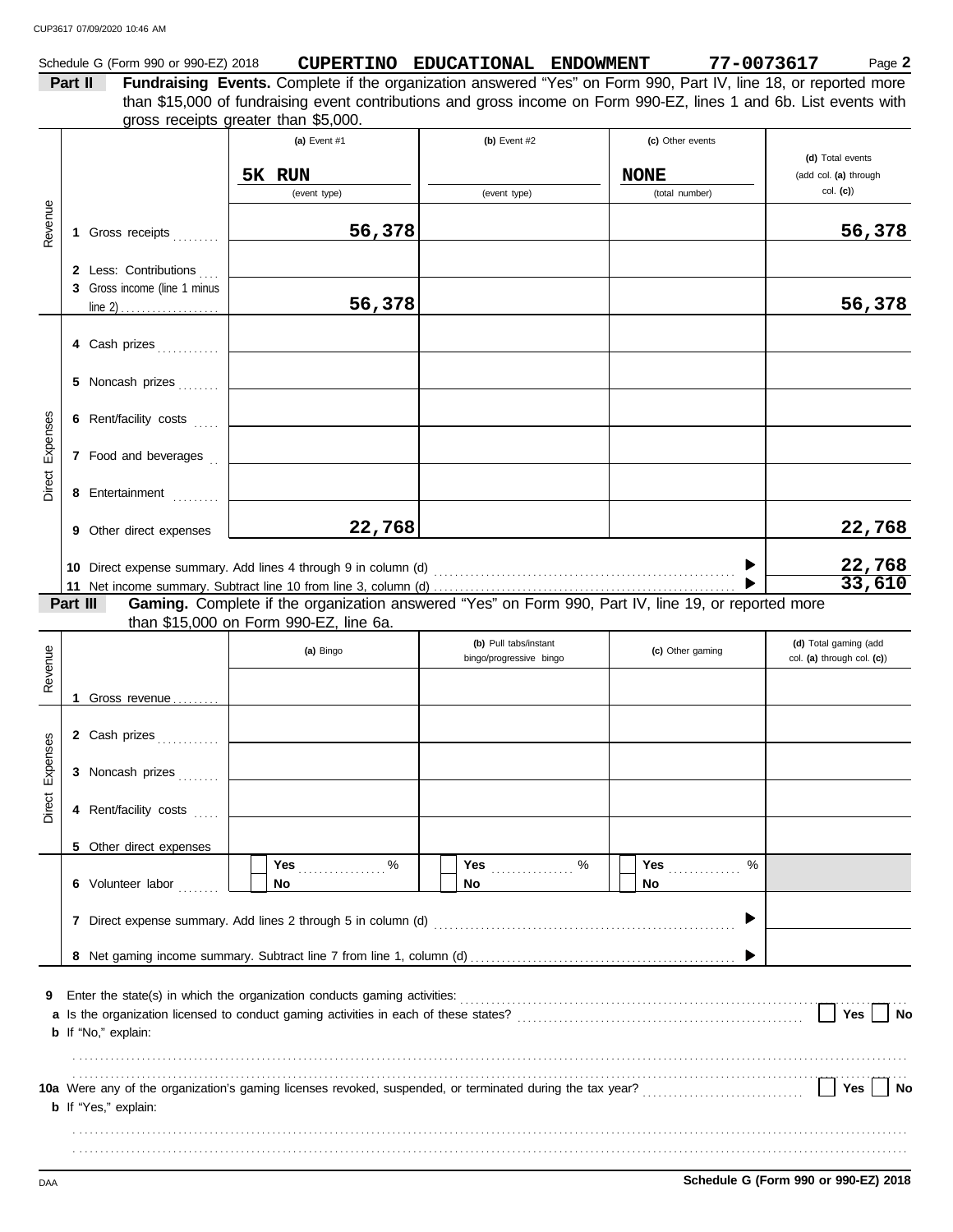|          | Schedule G (Form 990 or 990-EZ) 2018                                                                                                                                                                                                                                                                                                             |                                                                                                                                                                                                                          |  | CUPERTINO EDUCATIONAL ENDOWMENT |  | 77-0073617                            |  |            | Page 3 |  |  |  |
|----------|--------------------------------------------------------------------------------------------------------------------------------------------------------------------------------------------------------------------------------------------------------------------------------------------------------------------------------------------------|--------------------------------------------------------------------------------------------------------------------------------------------------------------------------------------------------------------------------|--|---------------------------------|--|---------------------------------------|--|------------|--------|--|--|--|
| 11<br>12 | Is the organization a grantor, beneficiary or trustee of a trust, or a member of a partnership or other entity                                                                                                                                                                                                                                   |                                                                                                                                                                                                                          |  |                                 |  |                                       |  | Yes        | No     |  |  |  |
|          |                                                                                                                                                                                                                                                                                                                                                  |                                                                                                                                                                                                                          |  |                                 |  |                                       |  | <b>Yes</b> | No     |  |  |  |
| 13       | Indicate the percentage of gaming activity conducted in:                                                                                                                                                                                                                                                                                         |                                                                                                                                                                                                                          |  |                                 |  |                                       |  |            |        |  |  |  |
| a        |                                                                                                                                                                                                                                                                                                                                                  |                                                                                                                                                                                                                          |  |                                 |  | 13а                                   |  |            | %      |  |  |  |
| b<br>14  | An outside facility <b>contained a set of the contract of the contract of the contract of the contract of the contract of the contract of the contract of the contract of the contract of the contract of the contract of the co</b><br>Enter the name and address of the person who prepares the organization's gaming/special events books and |                                                                                                                                                                                                                          |  |                                 |  | 13 <sub>b</sub>                       |  |            | %      |  |  |  |
|          | records:                                                                                                                                                                                                                                                                                                                                         |                                                                                                                                                                                                                          |  |                                 |  |                                       |  |            |        |  |  |  |
|          |                                                                                                                                                                                                                                                                                                                                                  |                                                                                                                                                                                                                          |  |                                 |  |                                       |  |            |        |  |  |  |
|          | Address <b>u</b>                                                                                                                                                                                                                                                                                                                                 |                                                                                                                                                                                                                          |  |                                 |  |                                       |  |            |        |  |  |  |
| 15а      | Does the organization have a contract with a third party from whom the organization receives gaming<br>revenue?                                                                                                                                                                                                                                  |                                                                                                                                                                                                                          |  |                                 |  |                                       |  | Yes        | No     |  |  |  |
| b        |                                                                                                                                                                                                                                                                                                                                                  |                                                                                                                                                                                                                          |  |                                 |  |                                       |  |            |        |  |  |  |
|          |                                                                                                                                                                                                                                                                                                                                                  |                                                                                                                                                                                                                          |  |                                 |  |                                       |  |            |        |  |  |  |
| c        | If "Yes," enter name and address of the third party:                                                                                                                                                                                                                                                                                             |                                                                                                                                                                                                                          |  |                                 |  |                                       |  |            |        |  |  |  |
|          |                                                                                                                                                                                                                                                                                                                                                  |                                                                                                                                                                                                                          |  |                                 |  |                                       |  |            |        |  |  |  |
|          | Address <b>u</b>                                                                                                                                                                                                                                                                                                                                 |                                                                                                                                                                                                                          |  |                                 |  |                                       |  |            |        |  |  |  |
| 16       | Gaming manager information:                                                                                                                                                                                                                                                                                                                      |                                                                                                                                                                                                                          |  |                                 |  |                                       |  |            |        |  |  |  |
|          |                                                                                                                                                                                                                                                                                                                                                  |                                                                                                                                                                                                                          |  |                                 |  |                                       |  |            |        |  |  |  |
|          |                                                                                                                                                                                                                                                                                                                                                  |                                                                                                                                                                                                                          |  |                                 |  |                                       |  |            |        |  |  |  |
|          |                                                                                                                                                                                                                                                                                                                                                  |                                                                                                                                                                                                                          |  |                                 |  |                                       |  |            |        |  |  |  |
|          | Director/officer                                                                                                                                                                                                                                                                                                                                 | Employee                                                                                                                                                                                                                 |  | Independent contractor          |  |                                       |  |            |        |  |  |  |
| 17       | Mandatory distributions:                                                                                                                                                                                                                                                                                                                         |                                                                                                                                                                                                                          |  |                                 |  |                                       |  |            |        |  |  |  |
| a        | Is the organization required under state law to make charitable distributions from the gaming proceeds to                                                                                                                                                                                                                                        |                                                                                                                                                                                                                          |  |                                 |  |                                       |  |            |        |  |  |  |
|          |                                                                                                                                                                                                                                                                                                                                                  |                                                                                                                                                                                                                          |  |                                 |  |                                       |  | Yes        | No     |  |  |  |
| b        | Enter the amount of distributions required under state law to be distributed to other exempt organizations or                                                                                                                                                                                                                                    |                                                                                                                                                                                                                          |  |                                 |  |                                       |  |            |        |  |  |  |
|          | spent in the organization's own exempt activities during the tax year $\mathbf{u}$ \$                                                                                                                                                                                                                                                            |                                                                                                                                                                                                                          |  |                                 |  |                                       |  |            |        |  |  |  |
|          | Part IV<br>See instructions.                                                                                                                                                                                                                                                                                                                     | Supplemental Information. Provide the explanations required by Part I, line 2b, columns (iii) and (v); and<br>Part III, lines 9, 9b, 10b, 15b, 15c, 16, and 17b, as applicable. Also provide any additional information. |  |                                 |  |                                       |  |            |        |  |  |  |
|          |                                                                                                                                                                                                                                                                                                                                                  |                                                                                                                                                                                                                          |  |                                 |  |                                       |  |            |        |  |  |  |
|          |                                                                                                                                                                                                                                                                                                                                                  |                                                                                                                                                                                                                          |  |                                 |  |                                       |  |            |        |  |  |  |
|          |                                                                                                                                                                                                                                                                                                                                                  |                                                                                                                                                                                                                          |  |                                 |  |                                       |  |            |        |  |  |  |
|          |                                                                                                                                                                                                                                                                                                                                                  |                                                                                                                                                                                                                          |  |                                 |  |                                       |  |            |        |  |  |  |
|          |                                                                                                                                                                                                                                                                                                                                                  |                                                                                                                                                                                                                          |  |                                 |  |                                       |  |            |        |  |  |  |
|          |                                                                                                                                                                                                                                                                                                                                                  |                                                                                                                                                                                                                          |  |                                 |  |                                       |  |            |        |  |  |  |
|          |                                                                                                                                                                                                                                                                                                                                                  |                                                                                                                                                                                                                          |  |                                 |  |                                       |  |            |        |  |  |  |
|          |                                                                                                                                                                                                                                                                                                                                                  |                                                                                                                                                                                                                          |  |                                 |  |                                       |  |            |        |  |  |  |
|          |                                                                                                                                                                                                                                                                                                                                                  |                                                                                                                                                                                                                          |  |                                 |  |                                       |  |            |        |  |  |  |
|          |                                                                                                                                                                                                                                                                                                                                                  |                                                                                                                                                                                                                          |  |                                 |  |                                       |  |            |        |  |  |  |
|          |                                                                                                                                                                                                                                                                                                                                                  |                                                                                                                                                                                                                          |  |                                 |  |                                       |  |            |        |  |  |  |
|          |                                                                                                                                                                                                                                                                                                                                                  |                                                                                                                                                                                                                          |  |                                 |  | Schoolule C (Form 000 or 000 EZ) 2019 |  |            |        |  |  |  |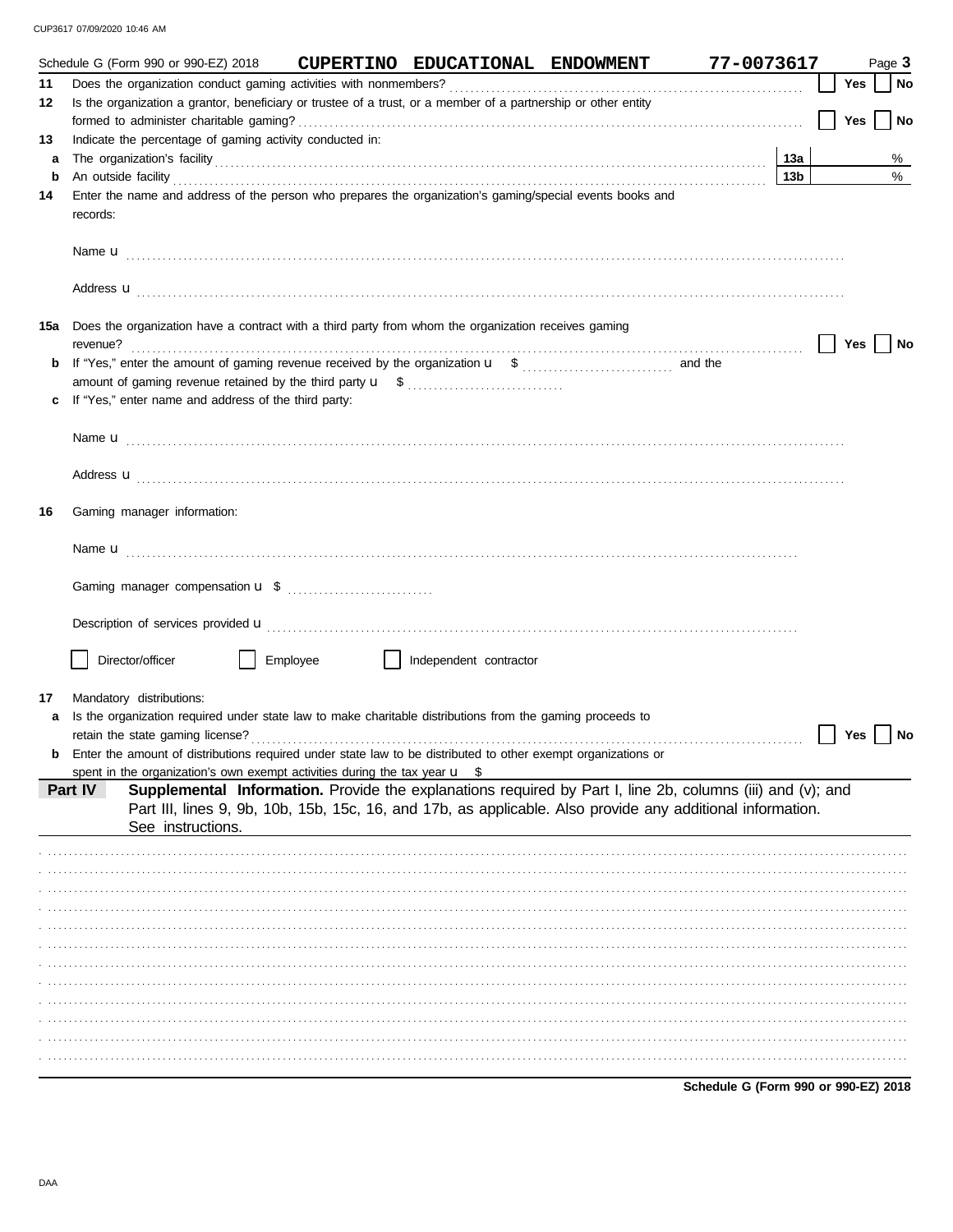| <b>SCHEDULE I</b>                                      |                                                                                                                                                                                                                                                                               |                                                                                   |                                         | Grants and Other Assistance to Organizations,                                                                                         |                                       |                                                             |                                          |                                | OMB No. 1545-0047                     |  |
|--------------------------------------------------------|-------------------------------------------------------------------------------------------------------------------------------------------------------------------------------------------------------------------------------------------------------------------------------|-----------------------------------------------------------------------------------|-----------------------------------------|---------------------------------------------------------------------------------------------------------------------------------------|---------------------------------------|-------------------------------------------------------------|------------------------------------------|--------------------------------|---------------------------------------|--|
| (Form 990)                                             |                                                                                                                                                                                                                                                                               |                                                                                   |                                         | Governments, and Individuals in the United States<br>Complete if the organization answered "Yes" on Form 990, Part IV, line 21 or 22. |                                       |                                                             |                                          |                                |                                       |  |
| Department of the Treasury<br>Internal Revenue Service |                                                                                                                                                                                                                                                                               | La Attach to Form 990.<br>u Go to www.irs.gov/Form990 for the latest information. |                                         |                                                                                                                                       |                                       |                                                             |                                          |                                | Open to Public<br>Inspection          |  |
| Name of the organization                               |                                                                                                                                                                                                                                                                               |                                                                                   |                                         |                                                                                                                                       |                                       |                                                             |                                          | Employer identification number |                                       |  |
|                                                        | CUPERTINO EDUCATIONAL ENDOWMENT                                                                                                                                                                                                                                               |                                                                                   |                                         |                                                                                                                                       |                                       |                                                             |                                          | 77-0073617                     |                                       |  |
| Part I                                                 | <b>General Information on Grants and Assistance</b>                                                                                                                                                                                                                           |                                                                                   |                                         |                                                                                                                                       |                                       |                                                             |                                          |                                |                                       |  |
| 1                                                      | Does the organization maintain records to substantiate the amount of the grants or assistance, the grantees' eligibility for the grants or assistance, and<br>2 Describe in Part IV the organization's procedures for monitoring the use of grant funds in the United States. |                                                                                   |                                         |                                                                                                                                       |                                       |                                                             |                                          |                                | $ \overline{X} $ No<br>Yes            |  |
| Part II                                                | Grants and Other Assistance to Domestic Organizations and Domestic Governments. Complete if the organization answered "Yes" on Form 990,<br>Part IV, line 21, for any recipient that received more than \$5,000. Part II can be duplicated if additional space is needed.     |                                                                                   |                                         |                                                                                                                                       |                                       |                                                             |                                          |                                |                                       |  |
| -1                                                     | (a) Name and address of organization<br>or government                                                                                                                                                                                                                         | $(b)$ EIN                                                                         | $(c)$ IRC<br>section<br>(if applicable) | (d) Amount of cash<br>grant                                                                                                           | (e) Amount of non-<br>cash assistance | (f) Method of valuation<br>(book, FMV, appraisal,<br>other) | (g) Description of<br>noncash assistance |                                | (h) Purpose of grant<br>or assistance |  |
| 10301 VISTA DRIVE<br><b>CUPERTINO</b>                  | (1) CUPERTINO UNION SCHOOL DISTRICT<br>CA 95014                                                                                                                                                                                                                               |                                                                                   |                                         | 423,877                                                                                                                               |                                       |                                                             |                                          |                                | <b>FUNDS FOR PROGRAMS</b>             |  |
| (2)                                                    |                                                                                                                                                                                                                                                                               |                                                                                   |                                         |                                                                                                                                       |                                       |                                                             |                                          |                                |                                       |  |
|                                                        |                                                                                                                                                                                                                                                                               |                                                                                   |                                         |                                                                                                                                       |                                       |                                                             |                                          |                                |                                       |  |
| (3)                                                    |                                                                                                                                                                                                                                                                               |                                                                                   |                                         |                                                                                                                                       |                                       |                                                             |                                          |                                |                                       |  |
|                                                        |                                                                                                                                                                                                                                                                               |                                                                                   |                                         |                                                                                                                                       |                                       |                                                             |                                          |                                |                                       |  |
| (4)                                                    |                                                                                                                                                                                                                                                                               |                                                                                   |                                         |                                                                                                                                       |                                       |                                                             |                                          |                                |                                       |  |
|                                                        |                                                                                                                                                                                                                                                                               |                                                                                   |                                         |                                                                                                                                       |                                       |                                                             |                                          |                                |                                       |  |
| (5)                                                    |                                                                                                                                                                                                                                                                               |                                                                                   |                                         |                                                                                                                                       |                                       |                                                             |                                          |                                |                                       |  |
|                                                        |                                                                                                                                                                                                                                                                               |                                                                                   |                                         |                                                                                                                                       |                                       |                                                             |                                          |                                |                                       |  |
| (6)                                                    |                                                                                                                                                                                                                                                                               |                                                                                   |                                         |                                                                                                                                       |                                       |                                                             |                                          |                                |                                       |  |
|                                                        |                                                                                                                                                                                                                                                                               |                                                                                   |                                         |                                                                                                                                       |                                       |                                                             |                                          |                                |                                       |  |
| (7)                                                    |                                                                                                                                                                                                                                                                               |                                                                                   |                                         |                                                                                                                                       |                                       |                                                             |                                          |                                |                                       |  |
|                                                        |                                                                                                                                                                                                                                                                               |                                                                                   |                                         |                                                                                                                                       |                                       |                                                             |                                          |                                |                                       |  |
| (8)                                                    |                                                                                                                                                                                                                                                                               |                                                                                   |                                         |                                                                                                                                       |                                       |                                                             |                                          |                                |                                       |  |
|                                                        |                                                                                                                                                                                                                                                                               |                                                                                   |                                         |                                                                                                                                       |                                       |                                                             |                                          |                                |                                       |  |
| (9)                                                    |                                                                                                                                                                                                                                                                               |                                                                                   |                                         |                                                                                                                                       |                                       |                                                             |                                          |                                |                                       |  |
|                                                        |                                                                                                                                                                                                                                                                               |                                                                                   |                                         |                                                                                                                                       |                                       |                                                             |                                          |                                |                                       |  |
| $\mathbf{2}$                                           |                                                                                                                                                                                                                                                                               |                                                                                   |                                         |                                                                                                                                       |                                       |                                                             |                                          | $\mathbf{u}$                   |                                       |  |
| 3                                                      |                                                                                                                                                                                                                                                                               |                                                                                   |                                         |                                                                                                                                       |                                       |                                                             |                                          | u                              |                                       |  |
|                                                        | For Paperwork Reduction Act Notice, see the Instructions for Form 990.                                                                                                                                                                                                        |                                                                                   |                                         |                                                                                                                                       |                                       |                                                             |                                          |                                | Schedule I (Form 990) (2018)          |  |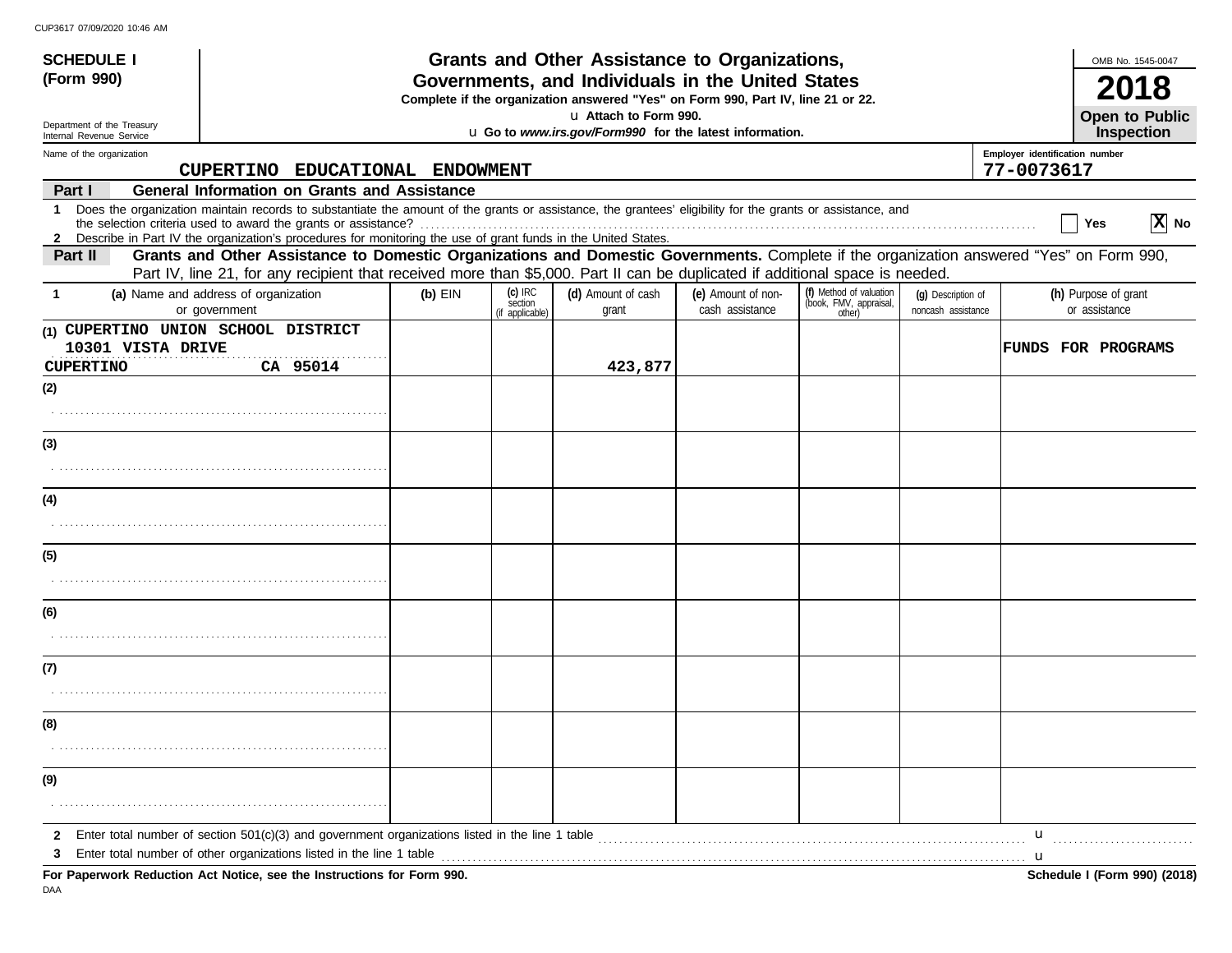#### Schedule I (Form 990) (2018) CUPERTINO EDUCATIONAL ENDOWMENT 77-0073617

| Grants and Other Assistance to Domestic Individuals. Complete if the organization answered "Yes" on Form 990, Part IV, line 22.<br>Part III<br>Part III can be duplicated if additional space is needed. |                             |                             |                                     |                                                          |                                       |
|----------------------------------------------------------------------------------------------------------------------------------------------------------------------------------------------------------|-----------------------------|-----------------------------|-------------------------------------|----------------------------------------------------------|---------------------------------------|
| (a) Type of grant or assistance                                                                                                                                                                          | (b) Number of<br>recipients | (c) Amount of<br>cash grant | (d) Amount of<br>noncash assistance | (e) Method of valuation (book,<br>FMV, appraisal, other) | (f) Description of noncash assistance |
|                                                                                                                                                                                                          |                             |                             |                                     |                                                          |                                       |
|                                                                                                                                                                                                          |                             |                             |                                     |                                                          |                                       |
| $\mathbf{3}$                                                                                                                                                                                             |                             |                             |                                     |                                                          |                                       |
| 4                                                                                                                                                                                                        |                             |                             |                                     |                                                          |                                       |
| 5                                                                                                                                                                                                        |                             |                             |                                     |                                                          |                                       |
| 6                                                                                                                                                                                                        |                             |                             |                                     |                                                          |                                       |
|                                                                                                                                                                                                          |                             |                             |                                     |                                                          |                                       |
| Part IV<br>Supplemental Information. Provide the information required in Part I, line 2; Part III, column (b); and any other additional information.                                                     |                             |                             |                                     |                                                          |                                       |
|                                                                                                                                                                                                          |                             |                             |                                     |                                                          |                                       |
|                                                                                                                                                                                                          |                             |                             |                                     |                                                          |                                       |
|                                                                                                                                                                                                          |                             |                             |                                     |                                                          |                                       |
|                                                                                                                                                                                                          |                             |                             |                                     |                                                          |                                       |
|                                                                                                                                                                                                          |                             |                             |                                     |                                                          |                                       |
|                                                                                                                                                                                                          |                             |                             |                                     |                                                          |                                       |
|                                                                                                                                                                                                          |                             |                             |                                     |                                                          |                                       |
|                                                                                                                                                                                                          |                             |                             |                                     |                                                          |                                       |
|                                                                                                                                                                                                          |                             |                             |                                     |                                                          |                                       |
|                                                                                                                                                                                                          |                             |                             |                                     |                                                          |                                       |

Page 2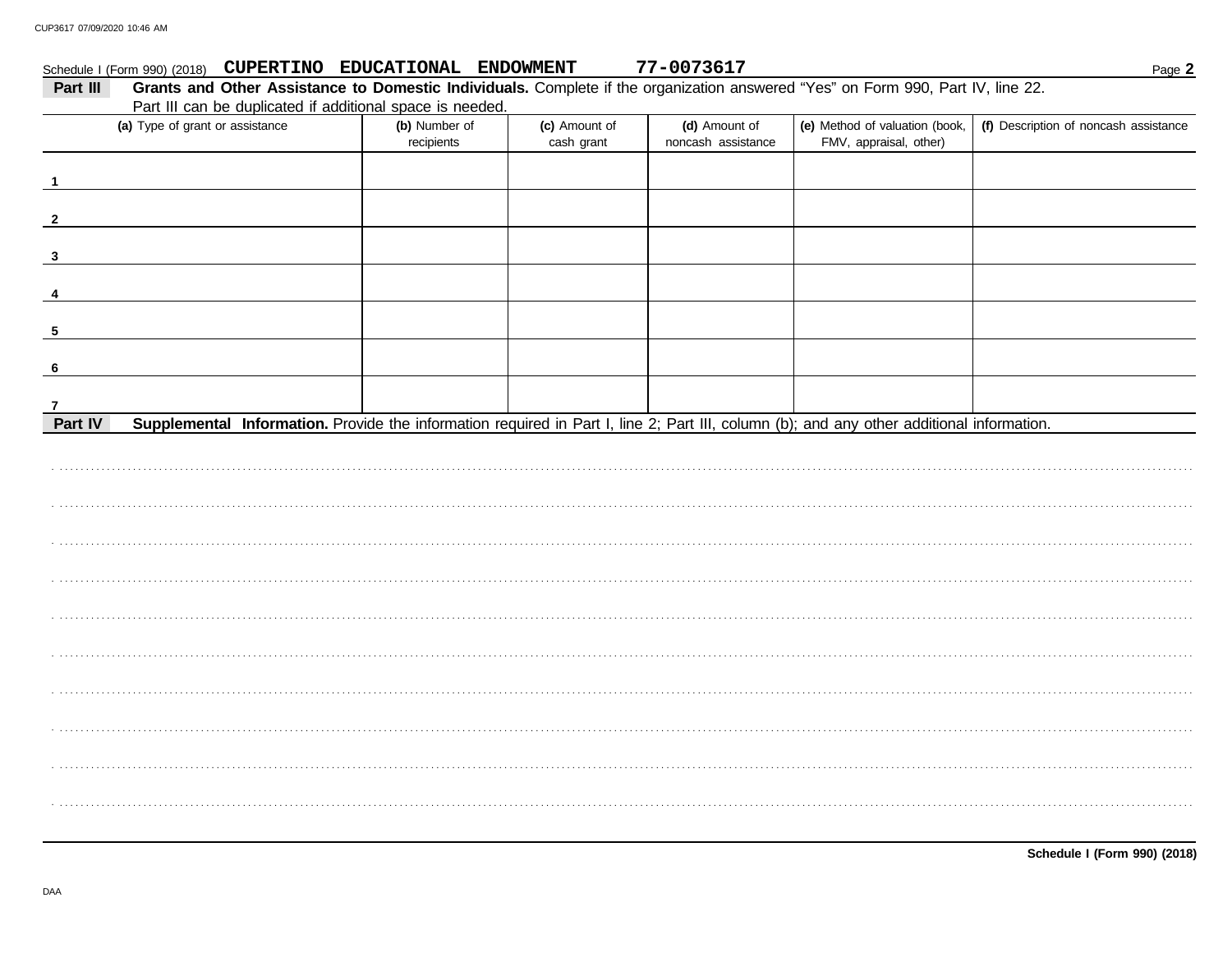**SCHEDULE O** (Form 990 or 990-EZ)

### Supplemental Information to Form 990 or 990-EZ

Complete to provide information for responses to specific questions on Form 990 or 990-EZ or to provide any additional information.

> u Attach to Form 990 or 990-EZ. u Go to www.irs.gov/Form990 for the latest information.

EDUCATIONAL ENDOWMENT

OMB No. 1545-0047 2018

**Open to Public** Inspection

Department of the Treasury Internal Revenue Service Name of the organization

**Employer identification number** 77-0073617

FORM 990 - ORGANIZATION'S MISSION OR MOST SIGNIFICANT ACTIVITIES EDUCATION FOR STUDENTS IN THE CUPERTINO UNION SCHOOL DISTRICT (CUSD). CEEF WORKS IN PARTNERSHIP WITH CUSD, PARENTS, AND THE COMMUNITY TO RAISE FUNDS FOR EXCELLENT EDUCATIONAL PROGRAMS THAT ARE BEYOND WHAT IS POSSIBLE THROUGH FEDERAL AND STATE FUNDING.

FORM 990 - ORGANIZATION'S MISSION

**CUPERTINO** 

EDUCATION FOR STUDENTS IN THE CUPERTINO UNION SCHOOL DISTRICT (CUSD)。 CEEF WORKS IN PARTNERSHIP WITH CUSD, PARENTS, AND THE COMMUNITY TO RAISE FUNDS FOR EXCELLENT EDUCATIONAL PROGRAMS THAT ARE BEYOND WHAT IS POSSIBLE THROUGH FEDERAL AND STATE FUNDING.

CEEF IS AN INDEPENDENT  $501(C)3$  NONPROFIT CORPORATION FOUNDED IN 1984. LED BY A VOLUNTEER BOARD OF COMMUNITY LEADERS, OUR MISSION IS TO RAISE AND LEVERAGE PRIVATE SUPPORT TO PROVIDE STABLE, SUSTAINABLE FUNDING THAT ENSURES ONGOING EXCELLENCE AND ENRICHES THE EDUCATIONAL PROGRAM FOR ALL STUDENTS IN THE CUPERTINO UNION SCHOOL DISTRICT.

WE HELP CUSD CONTINUE TO SET THE STANDARD OF QUALITY FOR PUBLIC EDUCATION BY SUPPLEMENTING PUBLIC FUNDS WITH PRIVATE PHILANTHROPY. OVER THE LAST 26 YEARS, CEEF HAS FUNDED ENHANCEMENT PROGRAMS INCLUDING CLASSROOM MUSIC, ARTS, MATH AND TECHNOLOGY; BOLSTERED CLASSROOM EXCELLENCE BY SUPPORTING INNOVATIVE PROFESSIONAL DEVELOPMENT FOR TEACHERS; AND PARTNERED WITH PARENTS AND THE COMMUNITY TO PROTECT TEACHERS' JOBS AND SUSTAIN GREAT EDUCATION IN CUSD.

FORM 990, PART VI, LINE 11B - ORGANIZATION'S PROCESS TO REVIEW FORM 990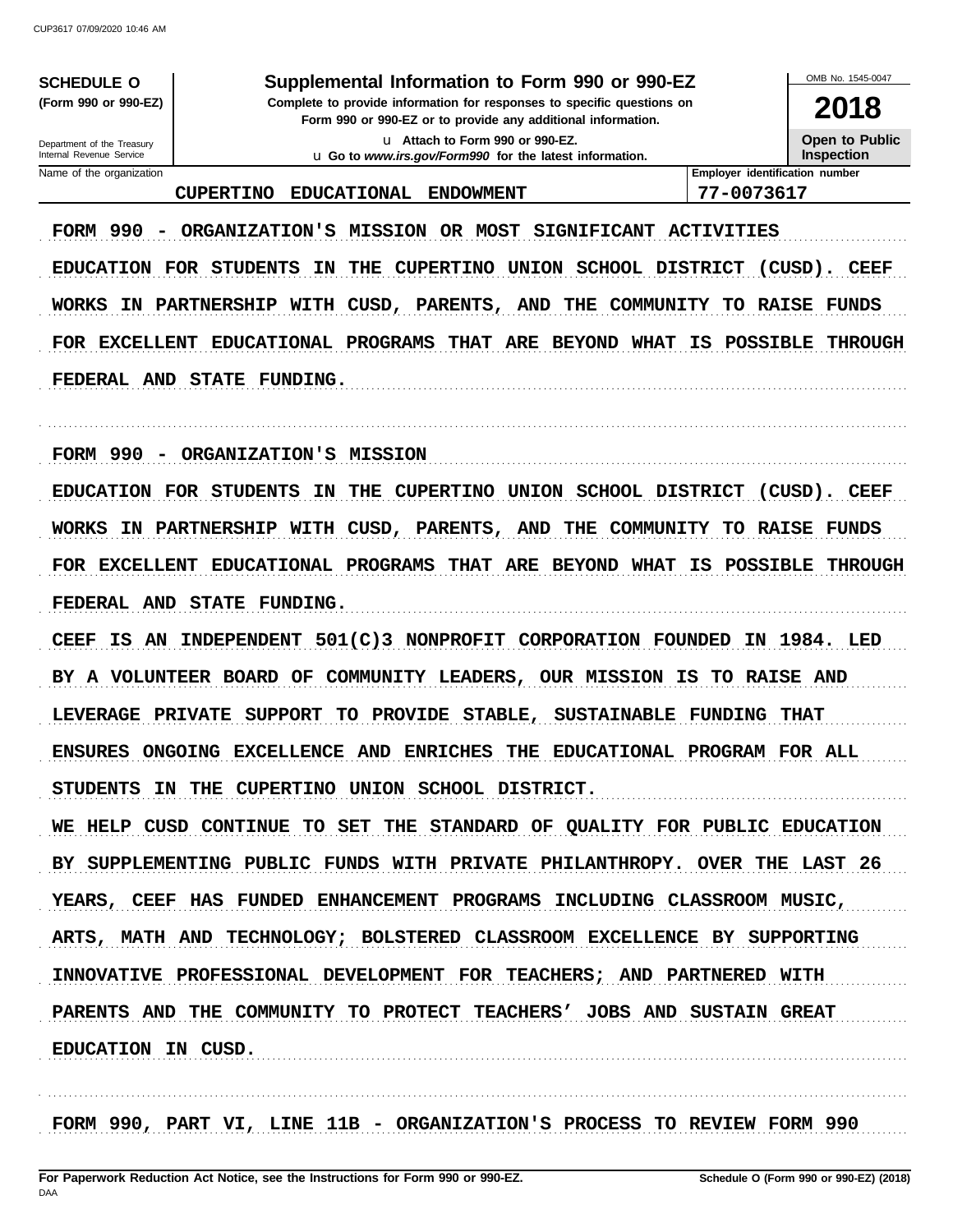| CUPERTINO EDUCATIONAL ENDOWMENT                                                                                                                   | Employer identification number<br>77-0073617 |
|---------------------------------------------------------------------------------------------------------------------------------------------------|----------------------------------------------|
| THE FINANCE COMMITTEE REVIEWED THE TAX RETURN PRIOR TO FILING.                                                                                    |                                              |
| FORM 990, PART VI, LINE 15A - COMPENSATION PROCESS FOR TOP OFFICIAL<br>COMPENSATION FOR THE EXECTIVE DIRECTOR IS BASED ON PRIOR HISTORY OF PAYING |                                              |
| PREVIOUS EXECUTIVE DIRECTORS FOR CEEF ALONG WITH COMPARISIONS OF SALARIES                                                                         |                                              |
| PAID TO UNRELATED ENTITIES OF SIMILAR SIZE WITH SIMILAR CRITERIA FOR THE<br>EXECTIVE DIRECTOR POSITION.                                           |                                              |
| FORM 990, PART VI, LINE 19 - GOVERNING DOCUMENTS DISCLOSURE EXPLANATION                                                                           |                                              |
| THE ORGANIZATION MAKES THE 990 AVAILABLE TO THE PUBLIC ON ITS OWN WEBSITE,                                                                        |                                              |
| UPON EMAIL REQUEST AND ON THE PUBLIC WEBSITES SUCH AS GUIDESTAR.                                                                                  |                                              |
|                                                                                                                                                   |                                              |
|                                                                                                                                                   |                                              |
|                                                                                                                                                   |                                              |
|                                                                                                                                                   |                                              |
|                                                                                                                                                   |                                              |
|                                                                                                                                                   |                                              |
|                                                                                                                                                   |                                              |
|                                                                                                                                                   |                                              |
|                                                                                                                                                   |                                              |
|                                                                                                                                                   |                                              |
|                                                                                                                                                   |                                              |
|                                                                                                                                                   |                                              |
|                                                                                                                                                   |                                              |
|                                                                                                                                                   |                                              |
|                                                                                                                                                   |                                              |
|                                                                                                                                                   |                                              |
|                                                                                                                                                   |                                              |
|                                                                                                                                                   |                                              |

| -<br>----<br>_______ | . . |  |
|----------------------|-----|--|
|                      |     |  |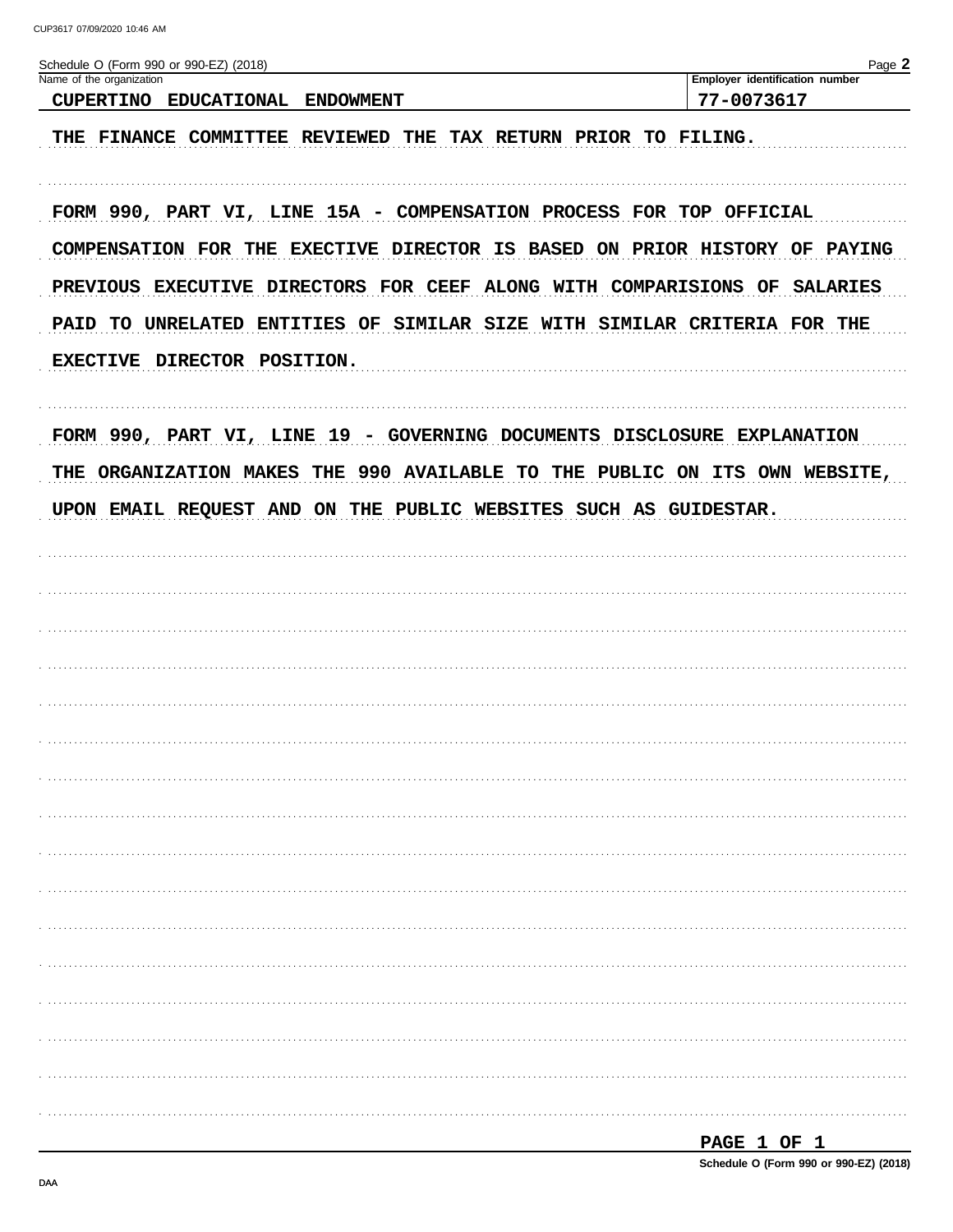## Form **990 Event Income and Deduction Worksheet 2018**

Description **GALA**

Name Taxpayer Identification Number

## **CUPERTINO EDUCATIONAL ENDOWMENT 77-0073617**

Use this worksheet to verify data entered for a specific activity on your form 990/990EZ

#### **Income & Expense Summary:**

|                                               | 350 |
|-----------------------------------------------|-----|
|                                               |     |
|                                               |     |
|                                               |     |
|                                               |     |
|                                               |     |
| 7. Total revenue. Add lines 1 through 6 7.    | 350 |
|                                               |     |
| 9. Employment Expense 9.                      |     |
|                                               |     |
|                                               |     |
|                                               |     |
|                                               |     |
|                                               | 434 |
| 15. Total expenses. Add lines 8 through 1415. | 434 |
| 16. Net Income/Loss. Line 7 minus Line 1516.  | -84 |
|                                               |     |

#### **Expense Details - Cost of Goods Sold:**

| Purchases                       |
|---------------------------------|
| Labor                           |
| Section 263A costs              |
| Other costs                     |
|                                 |
| <b>Total Cost of Goods Sold</b> |
|                                 |

#### **Expense Details - Employment Expense:**

| Compensation of officers<br>the contract of the contract of the contract of the contract of the contract of                                     |
|-------------------------------------------------------------------------------------------------------------------------------------------------|
| Other salaries and wages<br>and the contract of the contract of the contract of the contract of the contract of the contract of the contract of |
| Pension plan contributions<br>. <u>.</u>                                                                                                        |
| Other employee benefits<br>the contract of the contract of the contract of the contract of the contract of                                      |
| Payroll taxes                                                                                                                                   |
| <b>Total Employment Expense</b>                                                                                                                 |

### **Expense Details - Fees for Services:**

| Professional fundraising       |  |  |
|--------------------------------|--|--|
|                                |  |  |
| Other                          |  |  |
| <b>Total Fees for Services</b> |  |  |
|                                |  |  |

#### **Information is indicated for use on Form 990-T schedule:**

| Schedule E |  |
|------------|--|
| Schedule F |  |
| Schedule G |  |
| Schedule I |  |
| Schedule J |  |
|            |  |

#### **Expense Details - Indirect Expense:**

| Interest <b>contract and the contract of the contract of the contract of the contract of the contract of the contract of the contract of the contract of the contract of the contract of the contract of the contract of the con</b> |
|--------------------------------------------------------------------------------------------------------------------------------------------------------------------------------------------------------------------------------------|
|                                                                                                                                                                                                                                      |
| Total Indirect Expense <b>Construction Construction Construction Construction</b>                                                                                                                                                    |
|                                                                                                                                                                                                                                      |
| <b>Expense Details - Depreciation Expense:</b>                                                                                                                                                                                       |
|                                                                                                                                                                                                                                      |
|                                                                                                                                                                                                                                      |
|                                                                                                                                                                                                                                      |
| Depletion <b>contract the contract of the contract of the contract of the contract of the contract of the contract of the contract of the contract of the contract of the contract of the contract of the contract of the contra</b> |
| Total Depreciation Expense <b>Fig. 100</b> Contract 2014                                                                                                                                                                             |
|                                                                                                                                                                                                                                      |
| <b>Expense Details - Exempt Activity Expense:</b>                                                                                                                                                                                    |
|                                                                                                                                                                                                                                      |
|                                                                                                                                                                                                                                      |
|                                                                                                                                                                                                                                      |
|                                                                                                                                                                                                                                      |
|                                                                                                                                                                                                                                      |
|                                                                                                                                                                                                                                      |
|                                                                                                                                                                                                                                      |
|                                                                                                                                                                                                                                      |
| <b>Expense Details - Fundraising Expense:</b>                                                                                                                                                                                        |
| Cash prizes                                                                                                                                                                                                                          |

| Food & beverages (Part II only) |     |
|---------------------------------|-----|
|                                 |     |
| Other direct expenses           | 434 |
|                                 | 434 |
|                                 |     |

#### **Allocation of Expense to Program Service Accomplishments:**

| First<br>$\cdot$ $\cdot$ |  |
|--------------------------|--|
| Second<br>.              |  |
| Third<br>.               |  |
| All other                |  |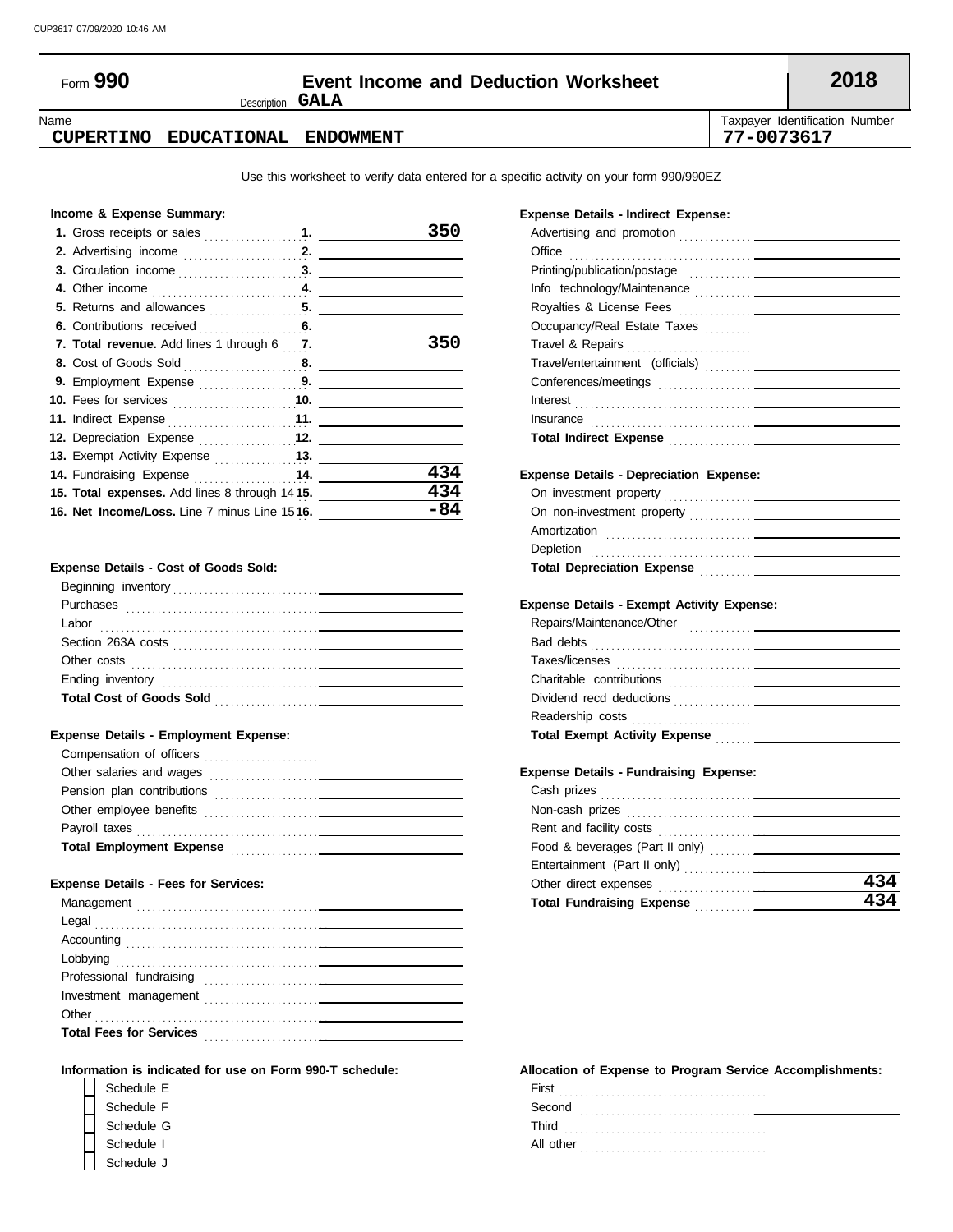## Description **5K RUN** Form **990 Event Income and Deduction Worksheet 2018**

Name Taxpayer Identification Number **CUPERTINO EDUCATIONAL ENDOWMENT 77-0073617**

Use this worksheet to verify data entered for a specific activity on your form 990/990EZ

#### **Income & Expense Summary:**

|                                               | 56,378 |
|-----------------------------------------------|--------|
|                                               |        |
|                                               |        |
|                                               |        |
|                                               |        |
|                                               |        |
| 7. Total revenue. Add lines 1 through 6 7.    | 56,378 |
|                                               |        |
| 9. Employment Expense 9.                      |        |
|                                               |        |
|                                               |        |
|                                               |        |
| 13. Exempt Activity Expense <b>13.</b>        |        |
|                                               | 22,768 |
| 15. Total expenses. Add lines 8 through 1415. | 22,768 |
| 16. Net Income/Loss. Line 7 minus Line 1516.  | 33,610 |
|                                               |        |

#### **Expense Details - Cost of Goods Sold:**

| Purchases                                         |
|---------------------------------------------------|
| Labor                                             |
| Section 263A costs                                |
| Other costs                                       |
|                                                   |
| <b>Total Cost of Goods Sold</b><br>. <del>.</del> |
|                                                   |

#### **Expense Details - Employment Expense:**

| Compensation of officers<br>the contract of the contract of the contract of the contract of the contract of                                     |
|-------------------------------------------------------------------------------------------------------------------------------------------------|
| Other salaries and wages<br>and the contract of the contract of the contract of the contract of the contract of the contract of the contract of |
| Pension plan contributions<br>. <u>.</u>                                                                                                        |
| Other employee benefits<br>the contract of the contract of the contract of the contract of the contract of                                      |
| Payroll taxes                                                                                                                                   |
| <b>Total Employment Expense</b>                                                                                                                 |

### **Expense Details - Fees for Services:**

| Professional fundraising       |  |  |
|--------------------------------|--|--|
|                                |  |  |
| Other                          |  |  |
| <b>Total Fees for Services</b> |  |  |
|                                |  |  |

# **Information is indicated for use on Form 990-T schedule:**

| Schedule E |  |
|------------|--|
| Schedule F |  |
| Schedule G |  |
| Schedule I |  |
| Schedule J |  |
|            |  |

#### **Expense Details - Indirect Expense:**

| Royalties & License Fees <b>Construction Construction Construction</b>                                                                                                                                                                                                                 |
|----------------------------------------------------------------------------------------------------------------------------------------------------------------------------------------------------------------------------------------------------------------------------------------|
|                                                                                                                                                                                                                                                                                        |
|                                                                                                                                                                                                                                                                                        |
|                                                                                                                                                                                                                                                                                        |
|                                                                                                                                                                                                                                                                                        |
|                                                                                                                                                                                                                                                                                        |
|                                                                                                                                                                                                                                                                                        |
|                                                                                                                                                                                                                                                                                        |
| <b>Expense Details - Depreciation Expense:</b><br>Depletion <b>contract the contract of the contract of the contract of the contract of the contract of the contract of the contract of the contract of the contract of the contract of the contract of the contract of the contra</b> |
| Total Depreciation Expense <b>contained</b> and the contract of the contract of the contract of the contract of the contract of the contract of the contract of the contract of the contract of the contract of the contract of the                                                    |
| <b>Expense Details - Exempt Activity Expense:</b>                                                                                                                                                                                                                                      |
|                                                                                                                                                                                                                                                                                        |
|                                                                                                                                                                                                                                                                                        |
|                                                                                                                                                                                                                                                                                        |
|                                                                                                                                                                                                                                                                                        |
|                                                                                                                                                                                                                                                                                        |
|                                                                                                                                                                                                                                                                                        |

#### **Expense Details - Fundraising Expense:**

**Total Exempt Activity Expense** . . . . . . .

|                                              | 22,768 |
|----------------------------------------------|--------|
| Total Fundraising Expense <b>Constanting</b> | 22,768 |
|                                              |        |

#### **Allocation of Expense to Program Service Accomplishments:**

| First<br>. .   |  |
|----------------|--|
| Second<br>.    |  |
| Third<br>. .   |  |
| All other<br>. |  |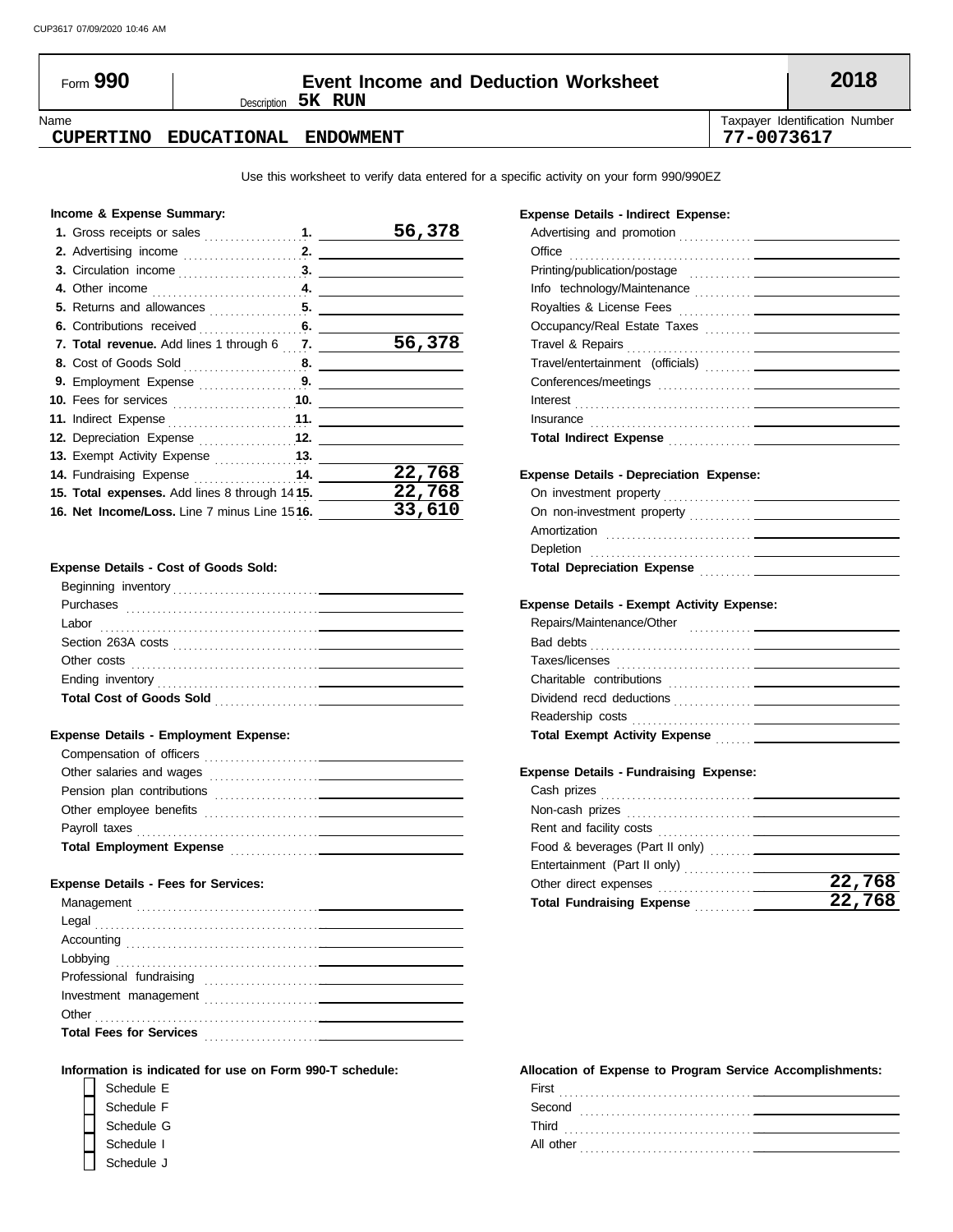$\overline{\phantom{a}}$ 

|                     | <b>Two Year Comparison Report</b><br>Form 990                                   |                                 |                                                                                    |                  |            |              | 2017 & 2018                    |
|---------------------|---------------------------------------------------------------------------------|---------------------------------|------------------------------------------------------------------------------------|------------------|------------|--------------|--------------------------------|
|                     | 06/30/19<br>07/01/18<br>For calendar year 2018, or tax year beginning<br>ending |                                 |                                                                                    |                  |            |              |                                |
| Name                |                                                                                 |                                 |                                                                                    |                  |            |              | Taxpayer Identification Number |
|                     |                                                                                 |                                 |                                                                                    |                  |            |              |                                |
|                     |                                                                                 |                                 | CUPERTINO EDUCATIONAL ENDOWMENT                                                    |                  |            |              | 77-0073617                     |
|                     |                                                                                 |                                 |                                                                                    |                  | 2017       | 2018         | <b>Differences</b>             |
|                     |                                                                                 | 1. Contributions, gifts, grants |                                                                                    | 1.               | 58,452     | 198,742      | 140,290                        |
|                     |                                                                                 |                                 | 2. Membership dues and assessments                                                 | 2.               |            |              |                                |
|                     |                                                                                 |                                 | 3. Government contributions and grants                                             | 3.               |            |              |                                |
| $\mathbf{z}$        |                                                                                 |                                 |                                                                                    | $\overline{4}$ . |            |              |                                |
| ⋍<br>$\pmb{\omega}$ |                                                                                 |                                 |                                                                                    | 5.               | 161,567    | 280,900      | 119,333                        |
| >                   |                                                                                 |                                 |                                                                                    | 6.               |            |              |                                |
| œ                   |                                                                                 |                                 | 7. Net gain or (loss) from sale of assets other than inventory                     | 7.               | 234,825    |              | $-234,825$                     |
|                     |                                                                                 |                                 | 8. Net income or (loss) from fundraising events                                    | 8.               | 71,734     | 33,526       | $-38,208$                      |
|                     |                                                                                 |                                 |                                                                                    | 9.               |            |              |                                |
|                     |                                                                                 |                                 | 10. Net gain or (loss) on sales of inventory [1, 1, 1, 1, 1, 1, 1, 1, 1, 1, 1, 1   | 10.              |            |              |                                |
|                     |                                                                                 | 11. Other revenue               |                                                                                    | 11.              |            |              |                                |
|                     |                                                                                 |                                 | 12. Total revenue. Add lines 1 through 11                                          | 12.              | 526,578    | 513,168      | $-13,410$                      |
|                     |                                                                                 |                                 | 13. Grants and similar amounts paid                                                | 13.              | 431,925    | 423,877      | $-8,048$                       |
|                     |                                                                                 |                                 | 14. Benefits paid to or for members                                                | 14.              |            |              |                                |
|                     |                                                                                 |                                 | 15. Compensation of officers, directors, trustees, etc.                            | 15.              | 44,859     | 105,000      | 60,141                         |
|                     |                                                                                 |                                 | 16. Salaries, other compensation, and employee benefits                            | 16.              | 83,916     | 8,467        | $-75,449$                      |
| Φ                   |                                                                                 |                                 |                                                                                    | 17.              |            |              |                                |
| Ω                   |                                                                                 | 18. Other professional fees     |                                                                                    | 18.              | 65,138     | 55,325       | $-9,813$                       |
| ш                   |                                                                                 |                                 | 19. Occupancy, rent, utilities, and maintenance <i>[[[[[[[[[[[[[[[[[[[[[[]]]]]</i> | 19.              | 15,600     |              | $-15,600$                      |
|                     |                                                                                 |                                 |                                                                                    | 20.              |            |              |                                |
|                     |                                                                                 |                                 |                                                                                    | 21.              | 12,701     | 44,534       | 31,833                         |
|                     |                                                                                 |                                 |                                                                                    | 22.              | 654,139    | 637,203      | $-16,936$                      |
|                     |                                                                                 |                                 | 23. Excess or (Deficit). Subtract line 22 from line 12                             | 23.              | $-127,561$ | $-124,035$   | 3,526                          |
|                     |                                                                                 |                                 |                                                                                    | 24.              | 526,578    | 513,168      | $-13,410$                      |
|                     |                                                                                 |                                 |                                                                                    | 25.              |            |              |                                |
|                     |                                                                                 |                                 |                                                                                    | 26.              | 396,392    | 280,900      | $-115,492$                     |
|                     |                                                                                 |                                 |                                                                                    | 27.              | 7,905,909  | 7,420,460    | $-485, 449$                    |
| Information         |                                                                                 |                                 |                                                                                    | 28.              | 200,003    | 8,731        | $-191,272$                     |
|                     |                                                                                 |                                 |                                                                                    | 29.              | 7,705,906  | 7,411,729    | $-294,177$                     |
|                     |                                                                                 |                                 | 30. Number of voting members of governing body                                     | 30.              | 13         | 13           |                                |
|                     |                                                                                 |                                 | 31. Number of independent voting members of governing body                         | 31.              | 12         | 12           |                                |
|                     |                                                                                 | 32. Number of employees         |                                                                                    | 32.              | 3          | $\mathbf{1}$ |                                |
|                     |                                                                                 | 33. Number of volunteers        |                                                                                    | 33.              | 50         | 50           |                                |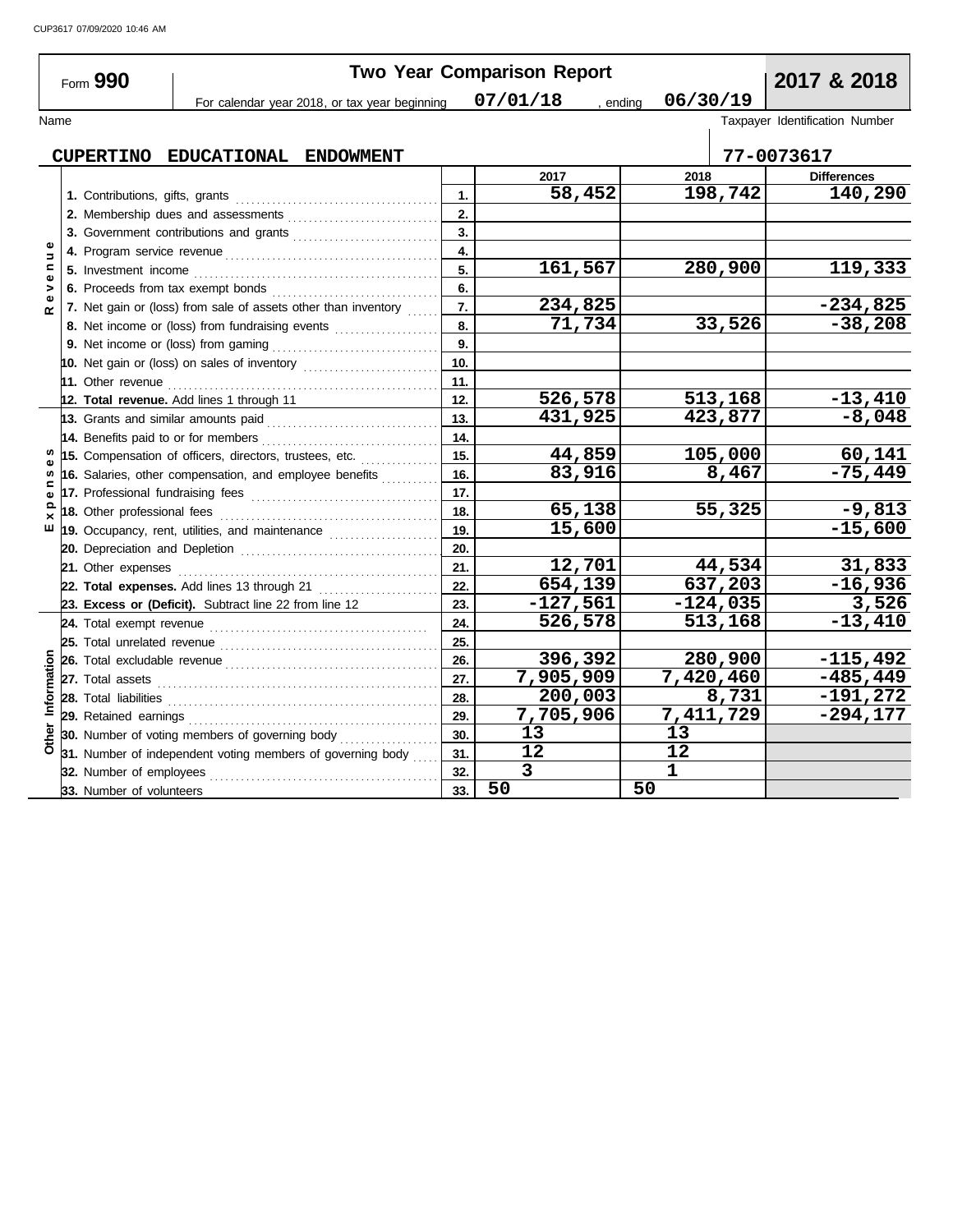| $\vert$ Form 990 | <b>Tax Return History</b>                           |            | 2018                                  |
|------------------|-----------------------------------------------------|------------|---------------------------------------|
| Name             |                                                     |            | <b>Employer Identification Number</b> |
|                  | <b>EDUCATIONAL</b><br><b>CUPERTINO</b><br>ENDOWMENT | 77-0073617 |                                       |

|                                                                                                                                                                                                                                     | 2014 | 2015 | 2016 | 2017       | 2018       | 2019 |
|-------------------------------------------------------------------------------------------------------------------------------------------------------------------------------------------------------------------------------------|------|------|------|------------|------------|------|
|                                                                                                                                                                                                                                     |      |      |      | 58,452     | 198,742    |      |
|                                                                                                                                                                                                                                     |      |      |      |            |            |      |
| Program service revenue                                                                                                                                                                                                             |      |      |      |            |            |      |
|                                                                                                                                                                                                                                     |      |      |      | 234,825    |            |      |
|                                                                                                                                                                                                                                     |      |      |      | 161,567    | 280,900    |      |
|                                                                                                                                                                                                                                     |      |      |      | 71,734     | 33,526     |      |
|                                                                                                                                                                                                                                     |      |      |      |            |            |      |
| Other revenue <i>communication</i> contains and the contact of the contact of the contact of the contact of the contact of the contact of the contact of the contact of the contact of the contact of the contact of the contact of |      |      |      |            |            |      |
|                                                                                                                                                                                                                                     |      |      |      | 526,578    | 513,168    |      |
| Grants and similar amounts paid [111] [2012] [2012] [2013] [2013] [2013] [2013] [2013] [2014] [2014] [2014] [20                                                                                                                     |      |      |      | 431,925    | 423,877    |      |
|                                                                                                                                                                                                                                     |      |      |      |            |            |      |
|                                                                                                                                                                                                                                     |      |      |      | 44,859     | 105,000    |      |
|                                                                                                                                                                                                                                     |      |      |      | 83,916     | 8,467      |      |
|                                                                                                                                                                                                                                     |      |      |      | 65,138     | 55,325     |      |
|                                                                                                                                                                                                                                     |      |      |      | 15,600     |            |      |
|                                                                                                                                                                                                                                     |      |      |      |            |            |      |
|                                                                                                                                                                                                                                     |      |      |      | 12,701     | 44,534     |      |
| Total expenses <b>contained</b> and the contact of the contact of the contact of the contact of the contact of the contact of the contact of the contact of the contact of the contact of the contact of the contact of the contact |      |      |      | 654,139    | 637,203    |      |
| Excess or (Deficit) <b>Excess</b>                                                                                                                                                                                                   |      |      |      | $-127,561$ | $-124,035$ |      |
|                                                                                                                                                                                                                                     |      |      |      |            |            |      |
|                                                                                                                                                                                                                                     |      |      |      | 526,578    | 513,168    |      |
|                                                                                                                                                                                                                                     |      |      |      |            |            |      |
|                                                                                                                                                                                                                                     |      |      |      | 396,392    | 280,900    |      |
|                                                                                                                                                                                                                                     |      |      |      | 7,905,909  | 7,420,460  |      |
|                                                                                                                                                                                                                                     |      |      |      | 200,003    | 8,731      |      |
|                                                                                                                                                                                                                                     |      |      |      | 7,705,906  | 7,411,729  |      |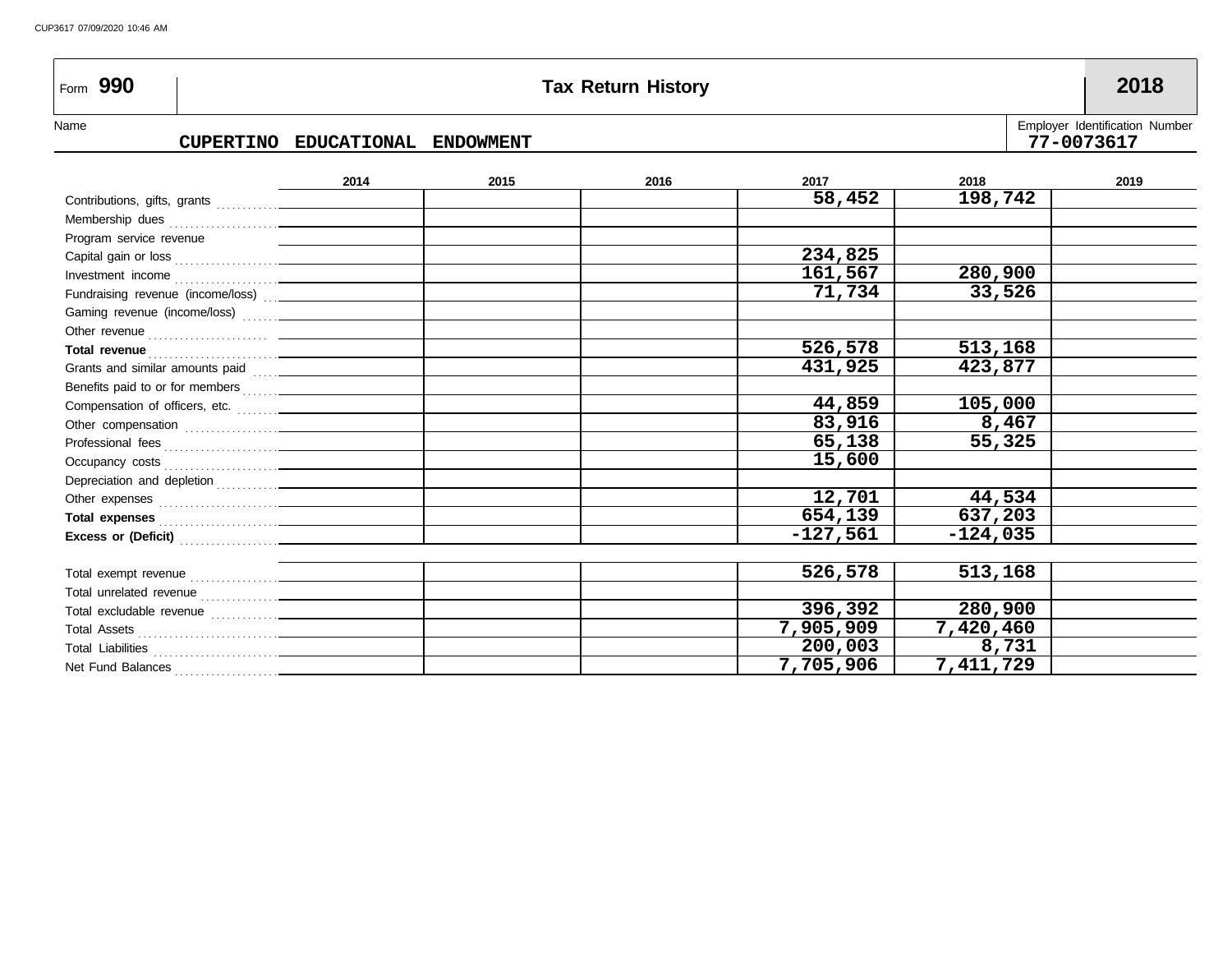## **Tax-Exempt Interest on Investments**

| <b>Description</b> |         |                 |      |      |                                                      |                                    |
|--------------------|---------|-----------------|------|------|------------------------------------------------------|------------------------------------|
|                    | Amount  | <b>Business</b> | Code | Code | Unrelated Exclusion Postal Acquired after<br>6/30/75 | <b>InState</b><br>Muni $($ or  %)$ |
| INTEREST INCOME    |         |                 |      |      |                                                      |                                    |
|                    | 280,900 |                 |      |      |                                                      |                                    |
| TOTAL              | 280,900 |                 |      |      |                                                      |                                    |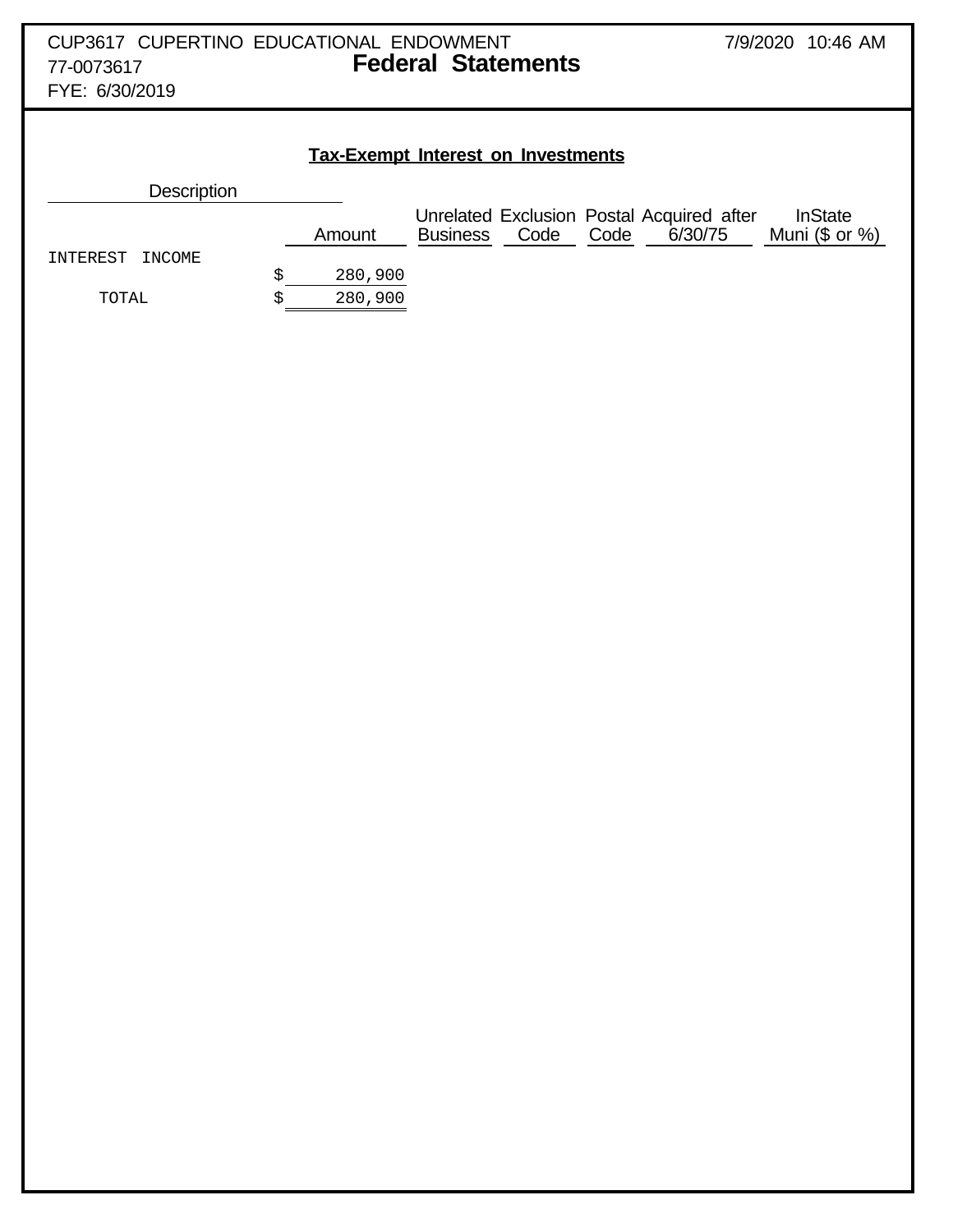## **Form 990, Part IX, Line 11g - Other Fees for Service (Non-employee)**

| Description       | Total<br>Expenses | Program<br>Service | Management &<br><b>General</b> | Fund<br>Raising |
|-------------------|-------------------|--------------------|--------------------------------|-----------------|
| LABOR<br>CONTRACT | ,780              | 2,268              | 756                            | 756             |
| TOTAL             | ,780              | 2,268              | 756                            | 756             |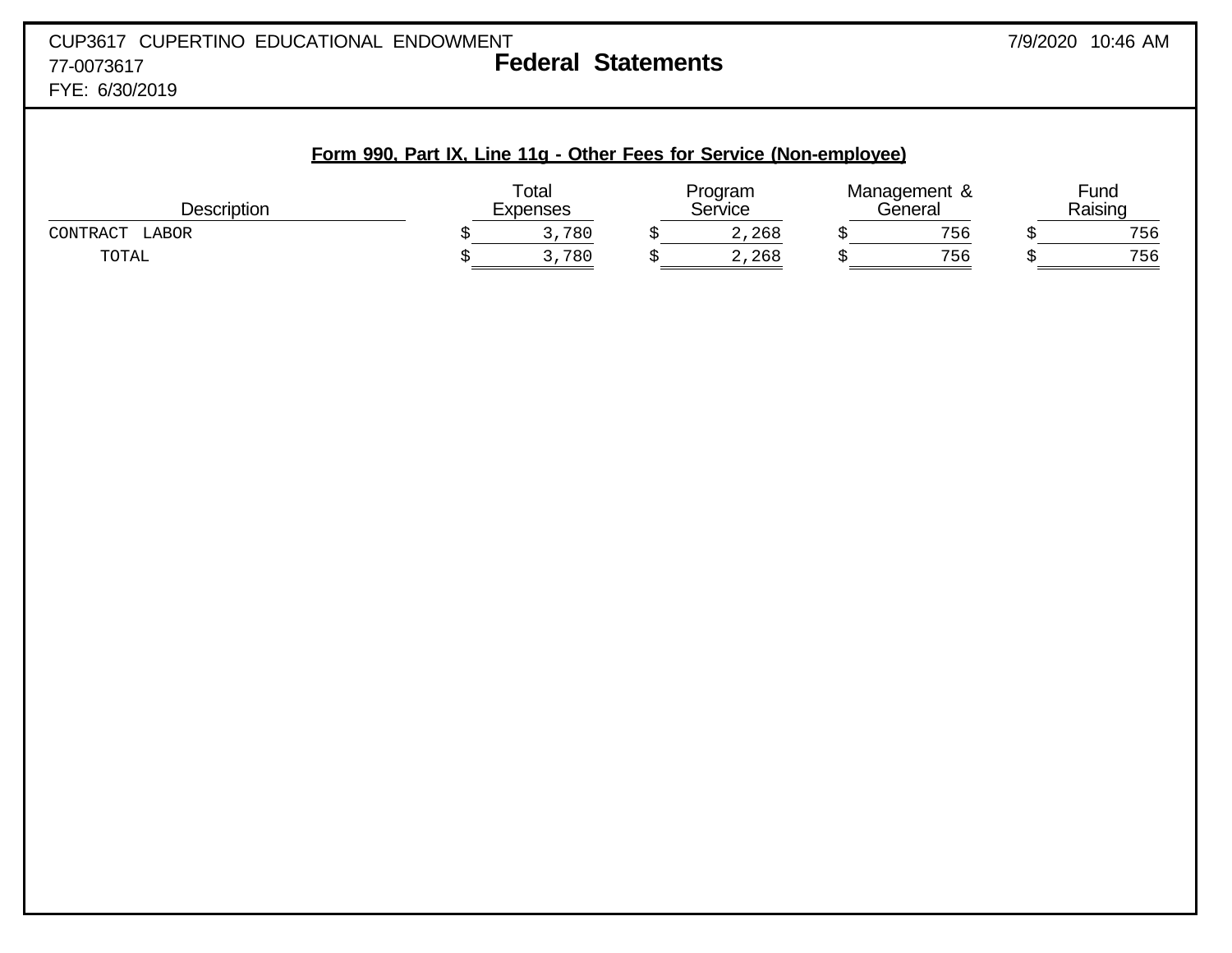| CUP3617 CUPERTINO EDUCATIONAL ENDOWMENT<br>77-0073617<br>FYE: 6/30/2019 | <b>Federal Statements</b>                   | 7/9/2020 10:46 AM |
|-------------------------------------------------------------------------|---------------------------------------------|-------------------|
|                                                                         | Schedule A, Part II, Line 1(e)              |                   |
| <b>Description</b>                                                      | Amount                                      |                   |
| OTHER CONTRIBUTIONS<br>ALL                                              | 193,742<br>\$                               |                   |
| APPLE, INC.<br>CASH CONTRIBUTION                                        | 5,000                                       |                   |
| TOTAL                                                                   | 198,742<br>S                                |                   |
|                                                                         | Schedule A, Part II, Line 12 - Current year |                   |
| <b>Description</b>                                                      | Amount                                      |                   |
| INTEREST<br>INCOME<br><b>GALA</b>                                       | 280,900<br>\$<br>350                        |                   |

5K RUN 56,378  $\sqrt{337,628}$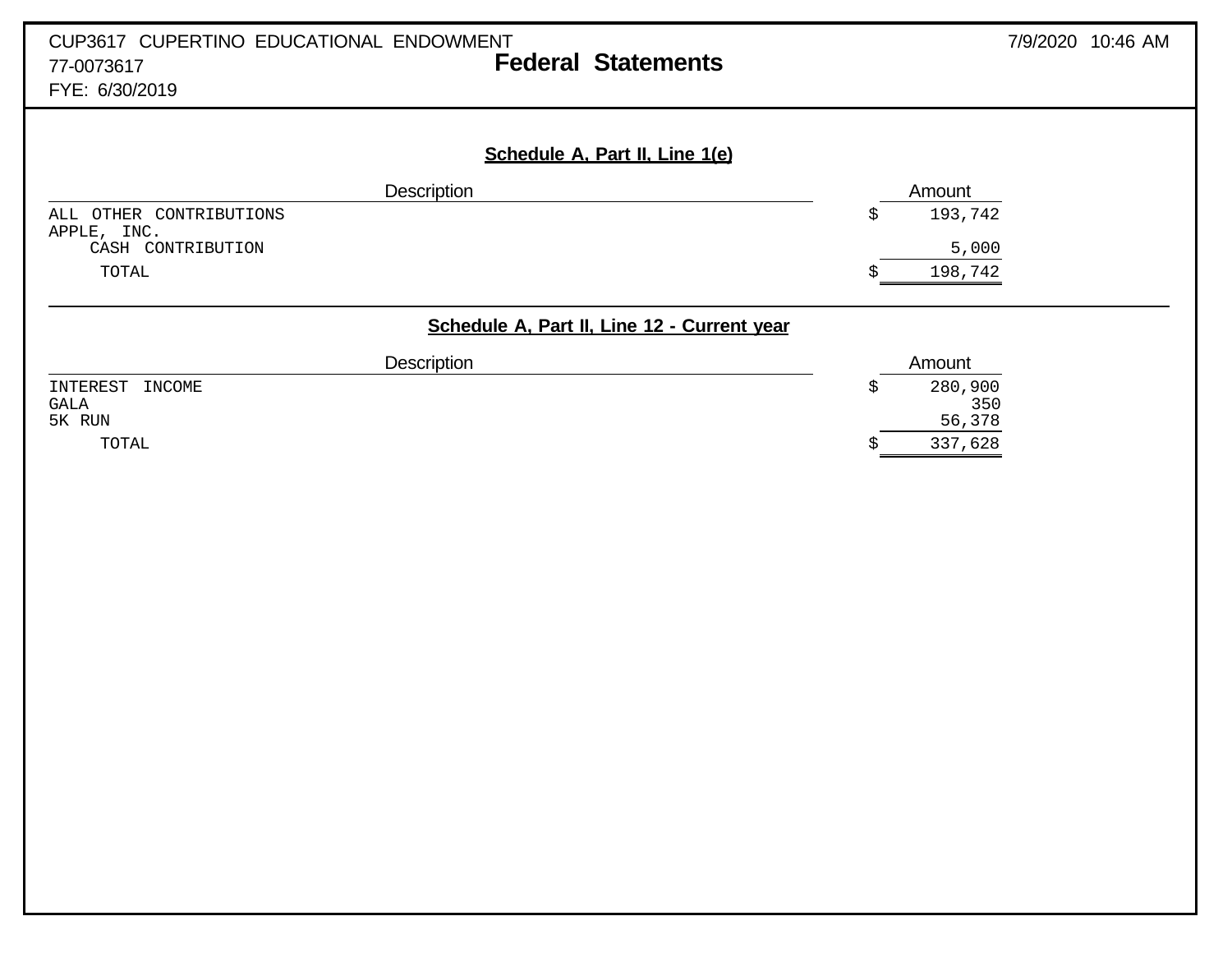## **Gala**

## **Other Direct Fundraising or Gaming Expenses**

## Description

| Amount |  |
|--------|--|
|--------|--|

EXPENSES FOR EVENT  $$$  434 TOTAL  $$$  434